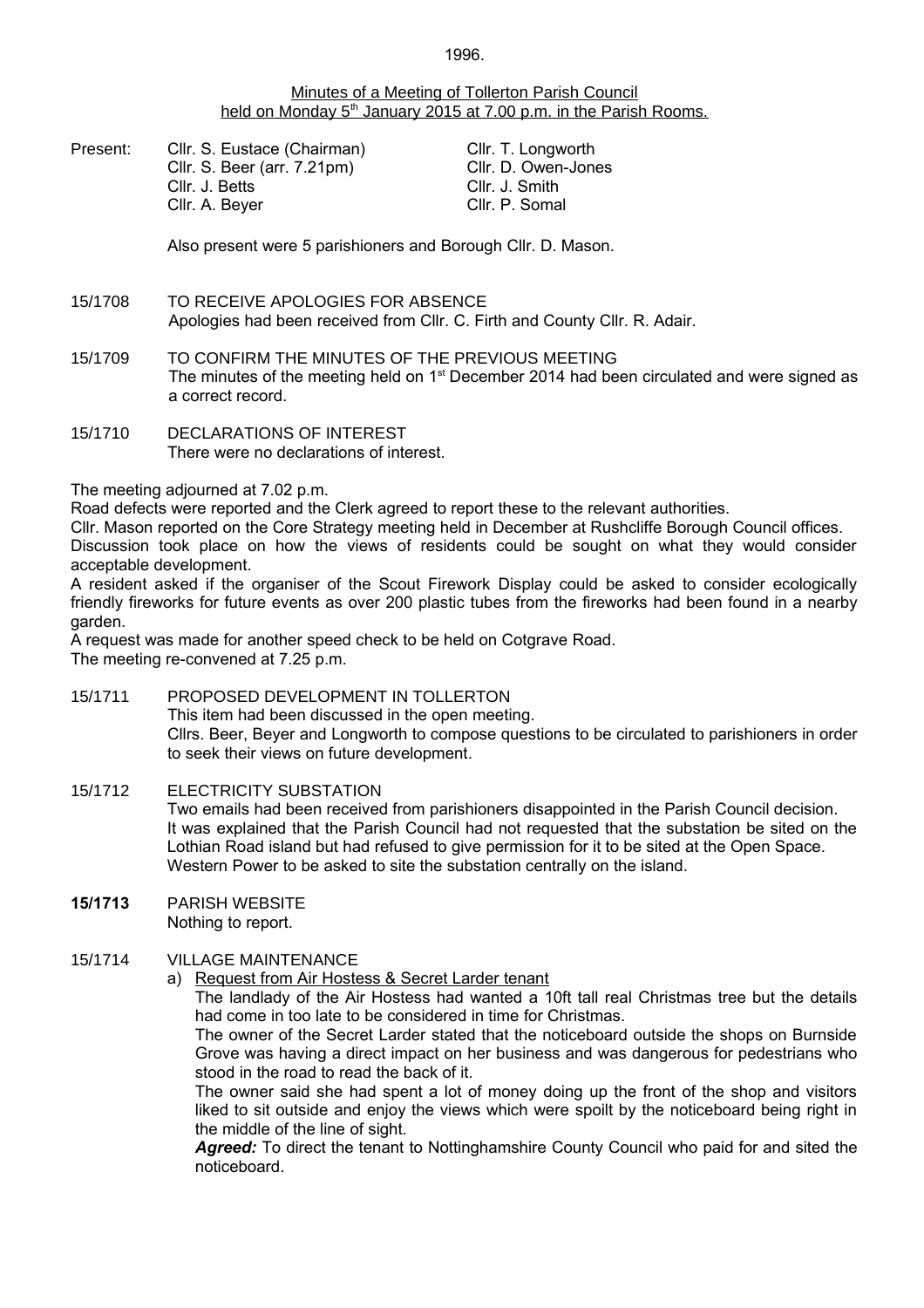b) Tollerton Lane - Footpath

A request had been made to Nottinghamshire County Council for a provision of a footpath on Tollerton Lane. The response had been that this had been looked into in some depth but was not a project that could be taken forward due to the cost, which would be in the region of £220,000.

#### c) Section of wall around Tollerton Hall It was reported that a section of wall opposite Medina Drive was in a dangerous state.

Cllr. Beer to look at the wall and speak to the owner of Tollerton Hall.

# d) Matthew Eryl

A quote had been submitted by Mr. Eryl to maintain the areas around the bus shelters and the planting of daffodil, snowdrop and crocus bulbs at a cost of £700.

The quote to be considered by the Finance and General Purposes Committee at their meeting on 22<sup>nd</sup> January.

# 15/1715 PARISH ROOMS & FLATS

a) Request from Camera Club re Room Hire Charges The Camera Club had requested the increase in room hire charges be deferred to September to coincide with membership subscriptions. Currently the Camera Club had 8 Tollerton residents in the group. *Agreed:* To defer the increase in hire charges.

# 15/1716 CORRESPONDENCE

a) Tollerton Post Office Cllr. Somal reported on the changes to the Post Office.

# **15/1717** PUBLIC OPEN SPACE

# a) Field

- Nothing to report. b) Multi-Sports/Play Equipment
- In good order. c) Portacabin
- Nothing to report. d) Security
	- Nothing to report.

#### 15/1718 FINANCE

a) Accounts received and ordered to be paid:-

| 002762 | Mr. Rust                       | £179.80 |                      |
|--------|--------------------------------|---------|----------------------|
|        | <b>Village Maintenance</b>     |         |                      |
| 002763 | Nottinghamshire County Council |         | £1130.87 VAT £188.48 |
|        | Grounds Maintenance            |         |                      |
| 002764 | Nottinghamshire County Council |         | £999.22 VAT £166.54  |
|        | Verge Maintenance              |         |                      |
| 002765 | <b>CPRE</b>                    | £36.00  |                      |
|        | Membership                     |         |                      |
| 002766 | Hannah Cole                    | £64.00  |                      |
|        | <b>Cleaning Parish Rooms</b>   |         |                      |
| 002767 | J. Gillies                     | £451.67 |                      |
|        | Salary                         |         |                      |
| 002768 | <b>HMRC</b>                    | £339.45 |                      |
|        | <b>PAYE</b>                    |         |                      |
| 002769 | <b>NCC</b>                     | £150.68 |                      |
|        | <b>Pension Contribution</b>    |         |                      |
| 002770 | J. Smith                       | £19.20  |                      |
|        | <b>Grit Salt</b>               |         |                      |

b) Income Received:-Flat 40 rental £387.90 (£450 less management fee of £51.75 and VAT on fee of £10.35) Flat 42 rental £374.96 (£435 less management fee of £50.03 and VAT on fee of £10.01) £270 Parish Room rental

c) Requests for Grant Aid:- There were no requests for Grant Aid.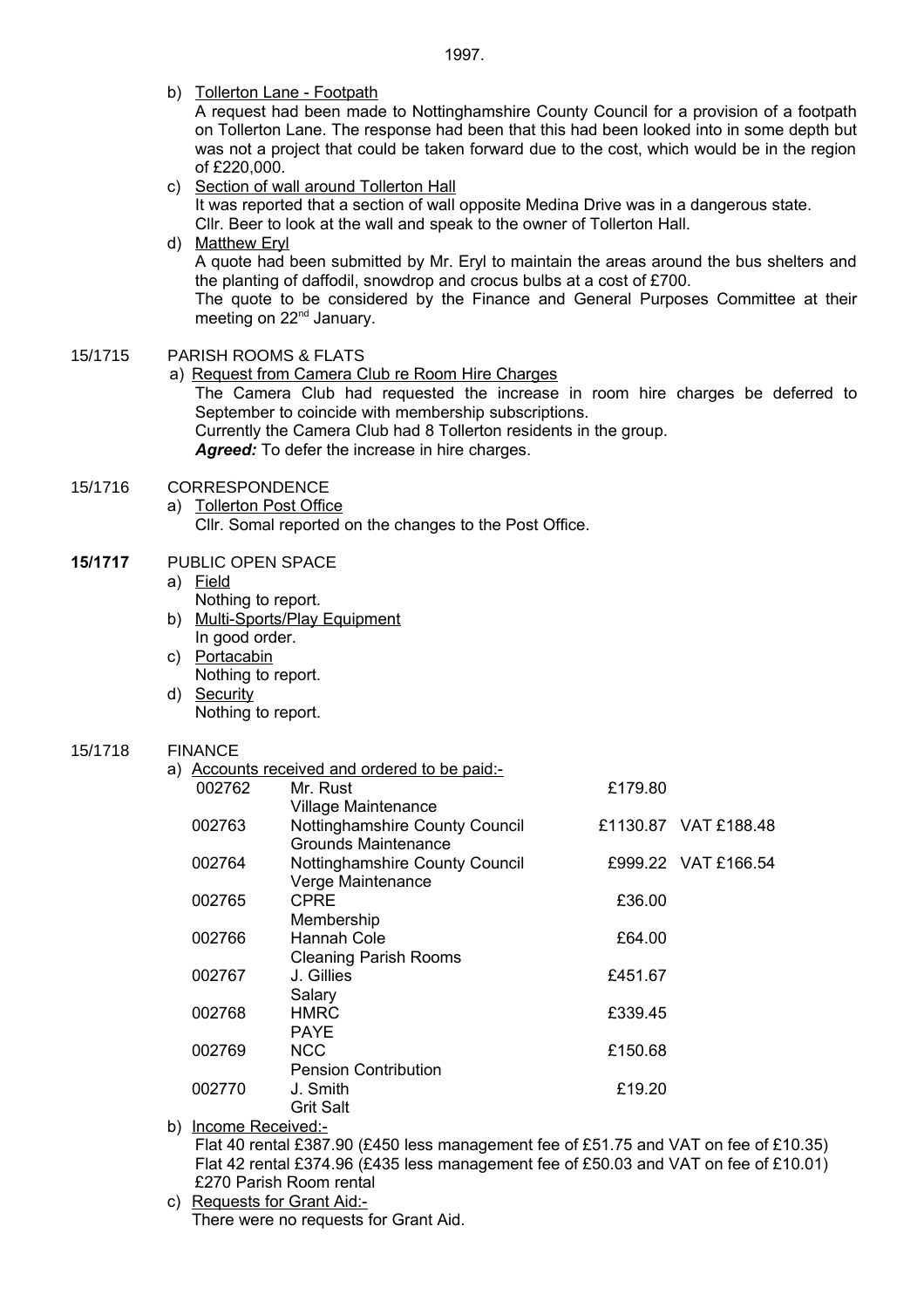- d) Finance & General Purposes Meeting To be held on Thursday 22<sup>nd</sup> January at 7.00 p.m. 1998.
- 15/1719 PLANNING & AMENITIES

 a) Planning Applications received:- 14/02496/FUL Tollerton Airfield Demolition of airfield buildings and erection of a hospital (C2) with associated external works, access and landscaping. *P.C. – Comments as per previous planning application*

14/02507/FUL 56 Medina Drive Part demolition of existing rear single storey extension and replacement with single storey rear and side kitchen extension. *P.C. – No objection*

14/02615/FUL 65 Melton Road New single storey rear extension and two-storey front extension with internal amendments to create new annexe. *P.C. – No objection*

14/02617/FUL 86 Cotgrave Lane Demolish garage and store; erect two storey side and front extension *P.C. – No objection*

14/02643/FUL 44 Burnside Grove Gazebo/summerhouse *P.C. – No objection*

 b) Planning Decisions received:- 14/01574/FUL 17 Lothian Road Dwelling (with access) to rear of site *REFUSE PERMISSION*

 14/01887/FUL 65 Melton Road Single storey rear extension; two storey front extension; internal amendments to create new Annexe *REFUSE PERMISSION*

 14/02052/FUL Woodlands Barn, Hall Farm **Conservatory** *GRANT PERMISSION*

14/02267/FUL 21 Sedgeley Road Extensions and alterations including a single storey extension to the south side of the dwelling *GRANT PERMISSION*

- 15/1720 OTHER OUTSIDE ORGANISATIONS Nothing to report.
- 15/1721 MATTERS FOR REPORT Incidents of fly tipping around the village were reported.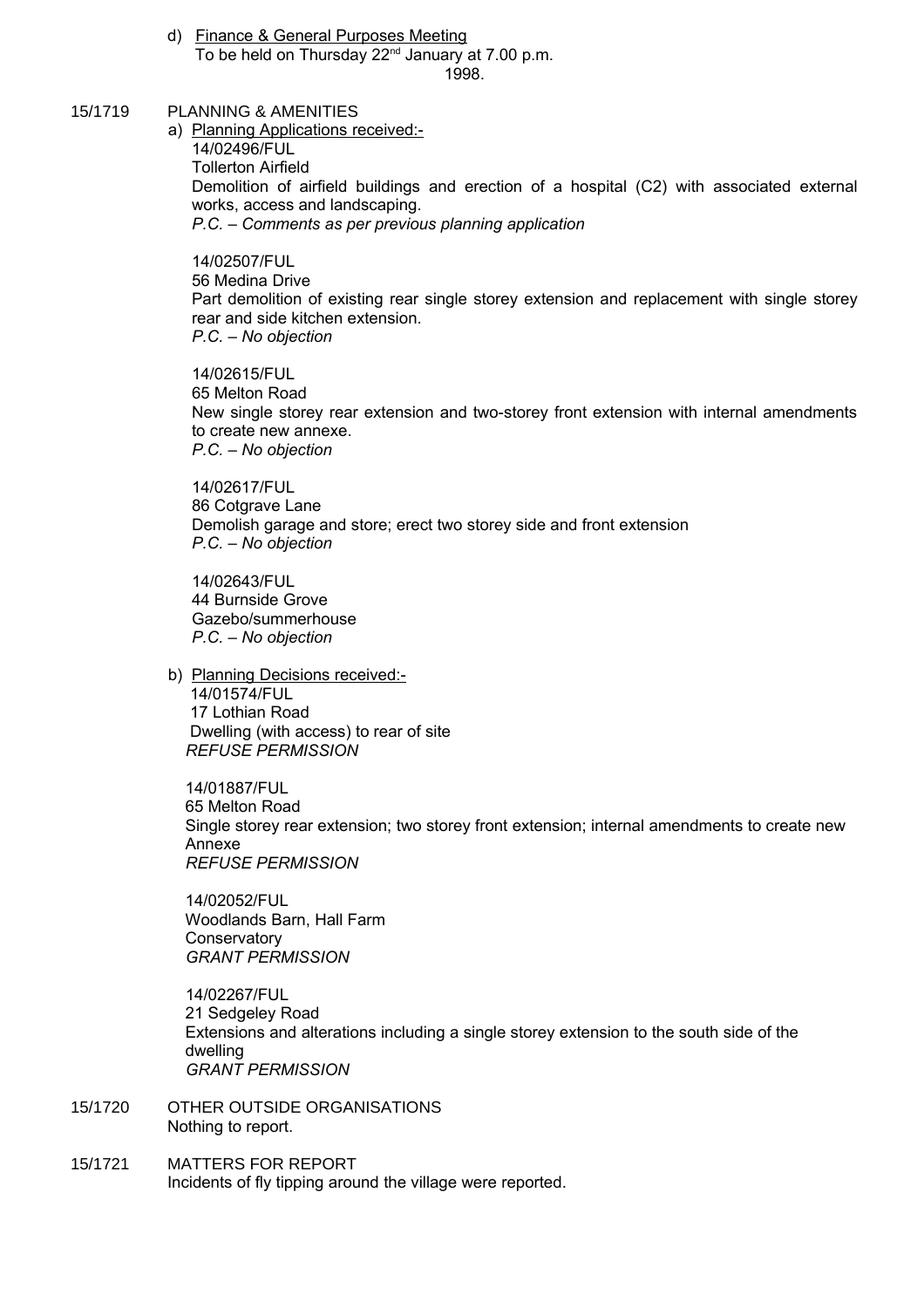There being no further business the meeting closed at 8.07 p.m.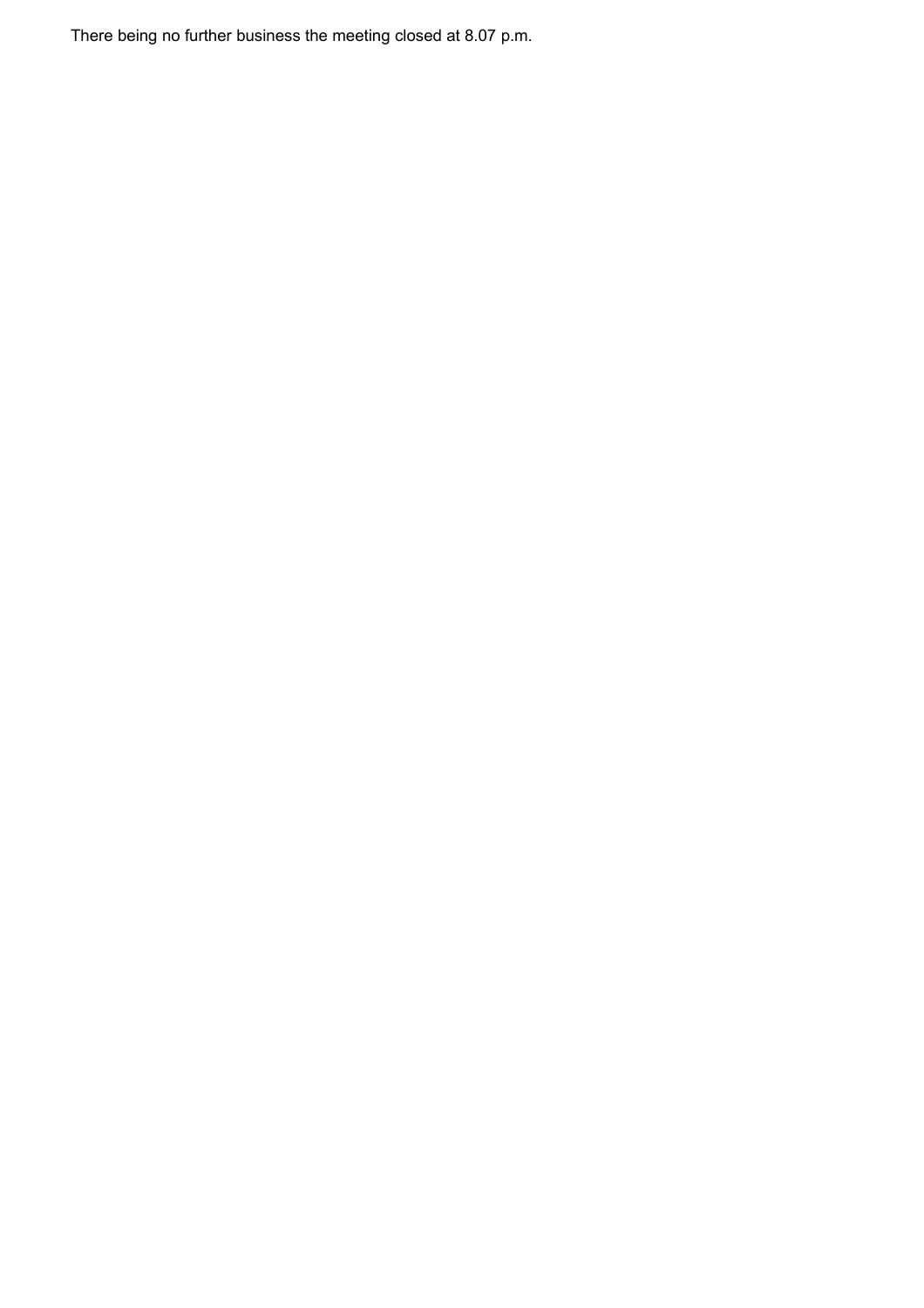#### **Minutes of a Meeting of Tollerton Parish Council held on Monday 2nd February 2015 at 7.00 p.m. in the Parish Rooms.**

Present: Cllr. S. Eustace (Chairman) Cllr. C. Firth Cllr. S. Beer Cllr. D. Owen-Jones Cllr. J. Betts Cllr. J. Smith Cllr. A. Beyer

Also present were 6 parishioners, Borough Cllr. D. Mason, County Cllr. R. Adair and an applicant for the position of Parish Clerk.

# **15/1722 TO RECEIVE APOLOGIES FOR ABSENCE**

Apologies had been received from Cllr. T. Longworth and Cllr. P. Somal.

#### **15/1723 TO CONFIRM THE MINUTES OF THE PREVIOUS MEETING**

The minutes of the meeting held on  $5<sup>th</sup>$  January 2015 had been circulated and were signed as a correct record.

# **15/1724 DECLARATIONS OF INTEREST**

There were no declarations of interest.

The meeting adjourned at 7.02 p.m.

Cllr. Mason explained an error in the Village Newsletter regarding a hearing date at Rushcliffe BC.

Complaints of potholes around the village were made.

Cllr. Adair asked to be included in reports of pot holes around the village and gave a report on funding that he had given to local groups.

Mr. Butt asked for a representative from the Parish Council to join the Village Event committee. Mr. Butt also stated that a Chairperson was required.

An update was given on the Shared Use Games Area (SUGA) and the need for match funding from the Parish Council.

The meeting re-convened at 7.24 p.m.

#### **15/1725 PROPOSED DEVELOPMENT IN TOLLERTON**

The sub-committee had met to discuss a few ideas to encourage responses from parishioners. A report to be submitted to the next Parish Council meeting.

# **15/1726 ELECTRICITY SUBSTATION**

Western Power had not progressed any further on this matter.

The meeting adjourned at 7.30 p.m.

Cllr. Adair explained that the County Council and Highways will have been notified but that Utility companies did not need permission to carry out any work. The meeting reconvened at 7.32 p.m.

#### **15/1727 PARISH WEBSITE**

The web designer had asked if advertising space could be sold on the website.

A suggestion had been made that advertisers in the Village Newsletter could pay an additional small sum for inclusion on the website as well.

Residents who had expressed an interest in helping had been contacted.

*Agreed:* To joint advertising with the Village Newsletter.

#### **15/1728 VILLAGE MAINTENANCE**

- a) Wall around Tollerton Hall Photographs had been taken and would be forwarded to the Clerk of the areas of the wall that were considered dangerous. *Agreed:* To write to the people responsible for these areas of the wall.
- b) Village Event Committee This matter had been covered in the Open Meeting. Cllr. Eustace and Cllr. Smith to attend the Village Event Committee meetings. Cllr. Eustace to take on the role of Chairman of the Committee.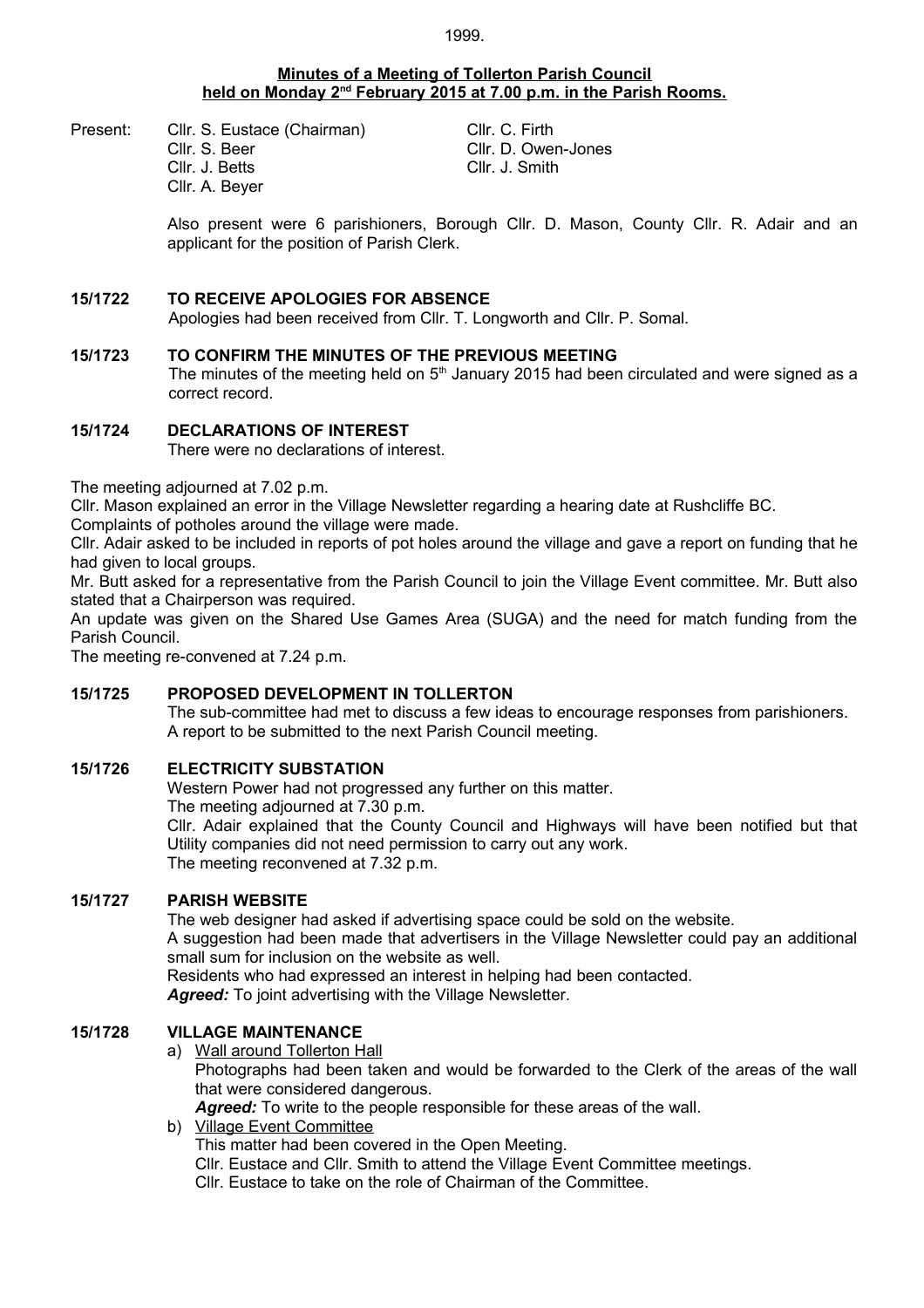**15/1729 PARISH ROOMS & FLATS**

Nothing to report.

# **15/1730 CORRESPONDENCE**

All correspondence received had been dealt with.

#### **15/1731 PUBLIC OPEN SPACE**

- a) Field
- In good order. b) Multi-Sports/Play Equipment
- In good order. c) Portacabin
- Nothing to report.
- d) Security
	- Mr. Rust, village handyman, to lock and unlock the gate occasionally.

# **15/1732 FINANCE**

a) Accounts received and ordered to be paid:-

| 002771 | Cancelled                                              |         |
|--------|--------------------------------------------------------|---------|
| 002772 | Secret Larder                                          | £43.00  |
|        | Mulled wine & mince pies for Carol Singing (Grant Aid) |         |
| 002773 | Mr. Rust                                               | £224.75 |
|        | <b>Village Maintenance</b>                             |         |
| 002774 | Hannah Cole                                            | £64.00  |
|        | <b>Cleaning Parish Rooms</b>                           |         |
| 002775 | J. Gillies                                             | £511.86 |
|        | Salary plus increase plus non-consolidated payment     |         |
| 002776 | <b>HMRC</b>                                            | £421.76 |
|        | <b>PAYE</b>                                            |         |
| 002777 | <b>NCC</b>                                             | £264.32 |
|        | <b>Pension Contribution</b>                            |         |
| 002778 | <b>SLCC</b>                                            | £131.00 |
|        | <b>Annual Subscription</b>                             |         |

b) Income Received:-

Flat 40 rental £387.90 (£450 less management fee of £51.75 and VAT on fee of £10.35) Flat 42 rental £374.96 (£435 less management fee of £50.03 and VAT on fee of £10.01) £450 Parish Room rental

- c) Requests for Grant Aid:- There were no requests for Grant Aid.
- d) To receive recommendations from the Finance & General Purposes Meeting Minutes from the meeting and budget proposals had been circulated. *Agreed:* To accept the recommendations from the F & GP meeting.

# **15/1733 PLANNING & AMENITIES**

- a) Planning Applications received:- 14/02756/FUL 7 Sedgley Road Ground floor front and rear extension, first floor side extension, remove existing chimney and construct new chimney on the side elevation and new block paved driveway. *P.C. – No objection.*
- b) Planning Decisions received:- Nothing to report.
- **15/1734 OTHER OUTSIDE ORGANISATIONS** Nothing to report.

# **15/1735 MATTERS FOR REPORT**

The dog warden had been on patrol around the village.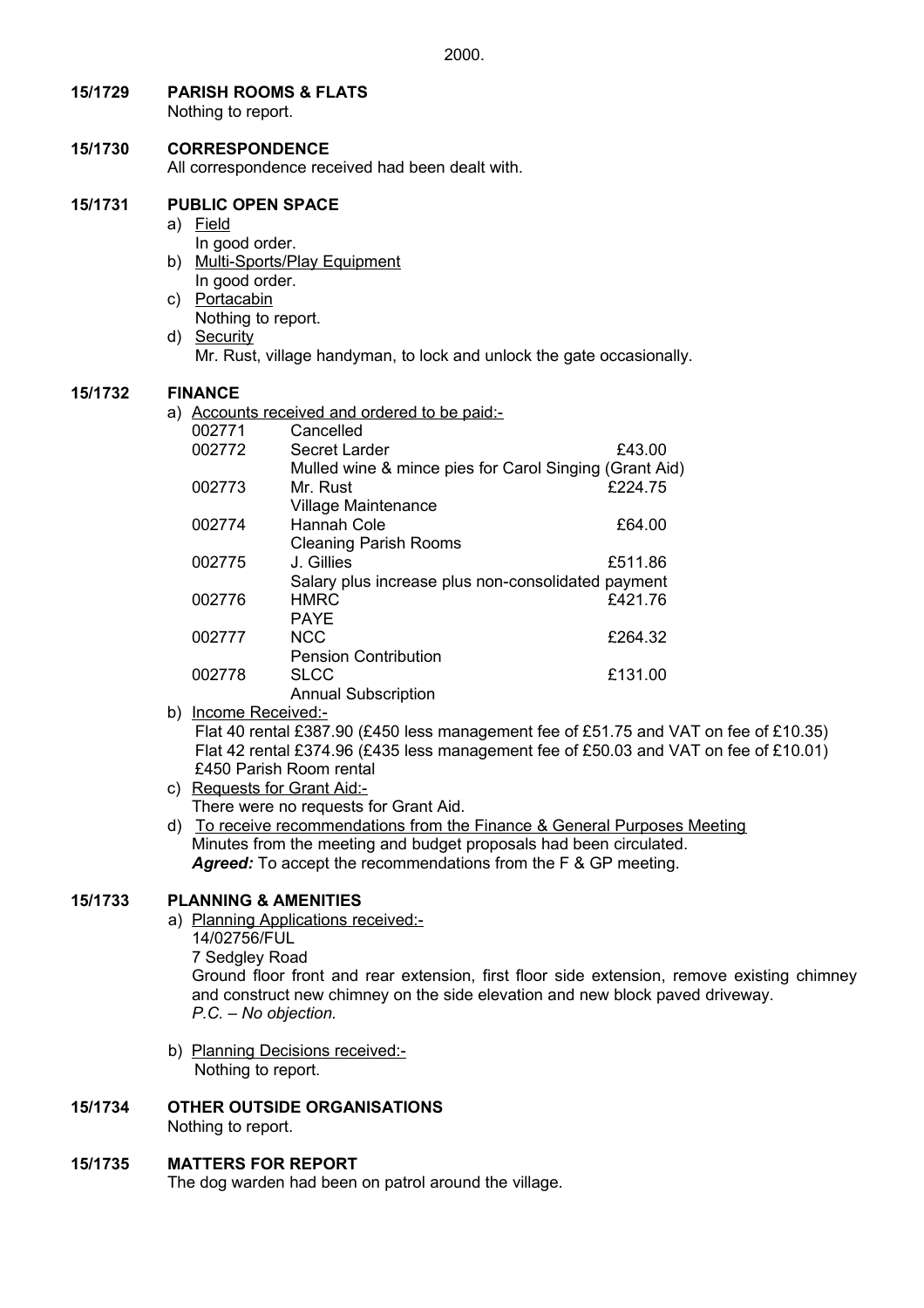There being no further business the meeting closed at 7.45 p.m.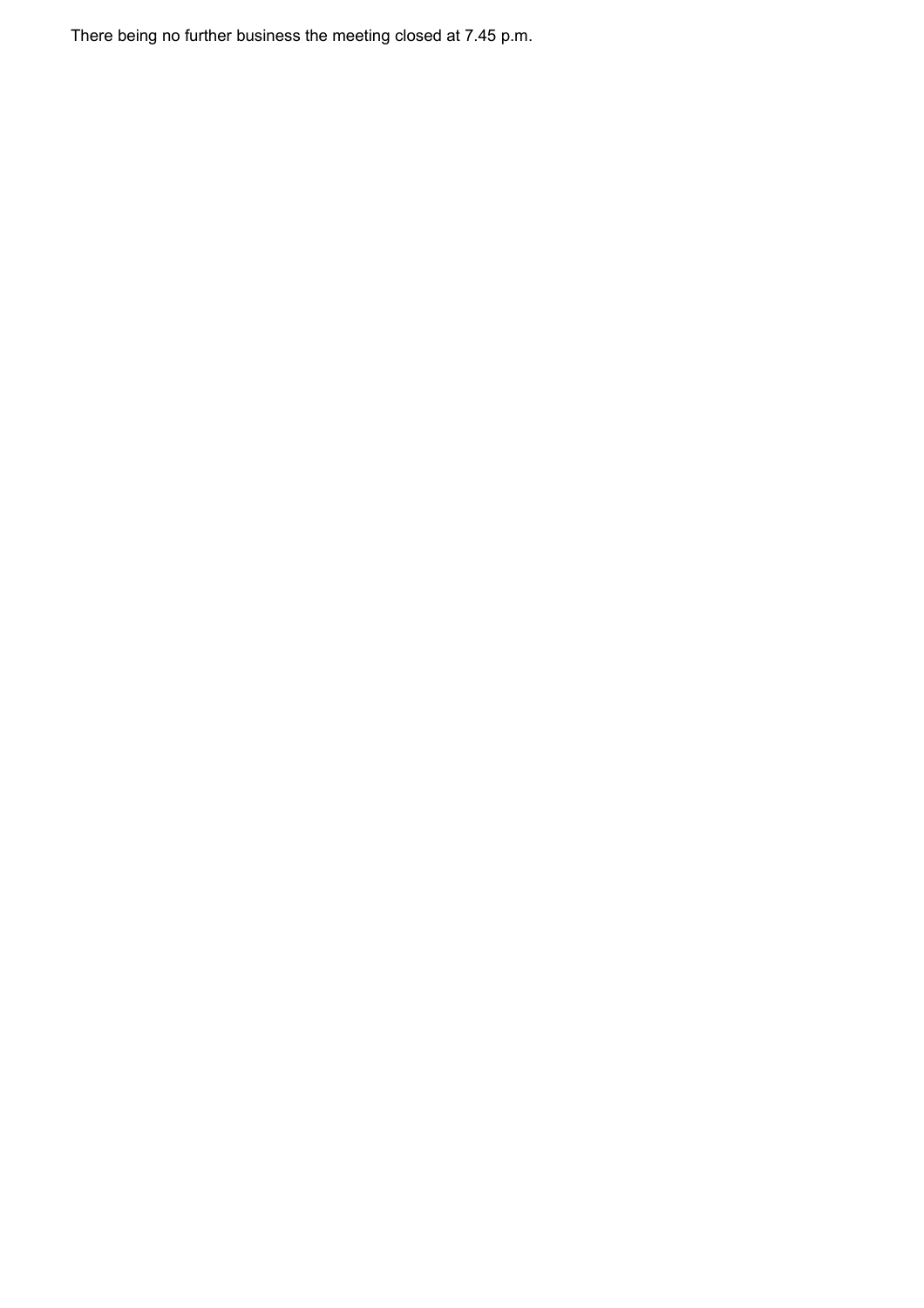#### **Minutes of a Meeting of Tollerton Parish Council held on Monday 2nd March 2015 at 7.00 p.m. in the Parish Rooms.**

Present: Cllr. S. Eustace (Chairman) Cllr. A. Beyer Cllr. S. Beer Cllr. J. Smith Cllr. J. Betts Cllr. P. Somal

**In attendance:** Ms. J. Gillies – Clerk

Also present were 5 parishioners and Borough Cllr. D. Mason.

#### **15/1736 TO RECEIVE APOLOGIES FOR ABSENCE**

Apologies had been received from Cllr. T. Longworth, Cllr. D. Owen-Jones and County Cllr. R. Adair.

#### **15/1737 TO CONFIRM THE MINUTES OF THE PREVIOUS MEETING**

The minutes of the meeting held on  $2^{nd}$  February 2015 had been circulated and after the following amendment, were signed as a correct record:-

During the Open Session Cllr. Mason spoke about a hearing date. The hearing was at *Calverton* and NOT Rushcliffe BC as minuted.

# **15/1738 DECLARATIONS OF INTEREST**

There were no declarations of interest.

#### **15/1739 WELCOME TO NEW CLERK**

Lisa Dickinson was welcomed to the meeting.

The meeting adjourned at 7.03 p.m.

Cllr. Mason reported that the resident at 44 Burnside Grove had appealed against the planning decision to take the fence down.

Discussion took place on the speedwatch scheme and the unlikely possibility that it would be reinstated due to the verbal and physical abuse received by the volunteers. The radar speed gun to be returned to the Parish Council.

It was reported that the history book would be launched on  $9<sup>th</sup>$  May at St. Peter's Church between 2-4pm. Reports were given of pot holes around the village.

The meeting re-convened at 7.14 p.m.

#### **15/1740 PROPOSED DEVELOPMENT IN TOLLERTON**

A report had been circulated that detailed what actions the Parish Council could take in order to obtain the views of parishioners.

The document proposed the use of the village newsletter to circulate a survey with questions around options and criteria that could benefit Tollerton and/or mitigate the negative impact of the development.

The newsletter Editor to be asked for the cost to include the proposed survey within the newsletter.

#### **15/1741 ELECTRICITY SUBSTATION**

The cable lay would be from  $23<sup>rd</sup>$  March and the substation installation around May 2015.

# **15/1742 VILLAGE MAINTENANCE**

- a) Wall around Tollerton Hall The Clerk had contacted Mr. Weston, owner of Tollerton Hall, to ask for his attention to the matter.
- b) Annual Parish Meeting To be held on  $29<sup>th</sup>$  April in the Parish Rooms at 7.00 p.m. Cllr. Eustace to arrange a speaker.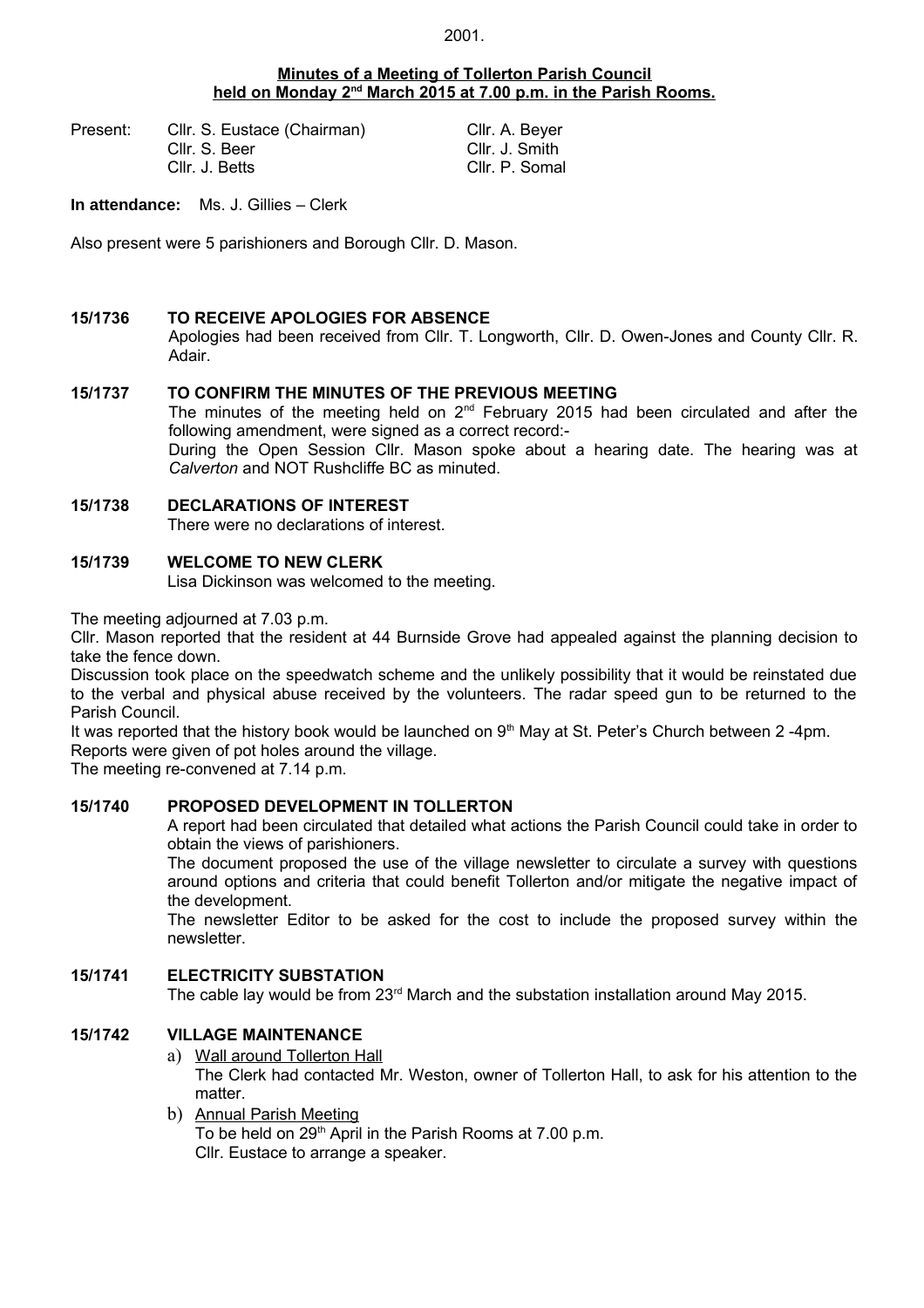# **15/1743 PARISH ROOMS & FLATS**

Concern was raised at the state of the roof over the Parish Rooms and shops and the need for resurfacing work in the near future.

Cllr. Eustace and Cllr. Smith to speak to the shop owners to ask if they had experienced problems with their sections of the roof and whether it could be resurfaced as a whole.

#### **15/1744 CORRESPONDENCE**

Potholes around the village had been reported to Highways and it had been confirmed that a works order had been raised for repairs to Tollerton Lane, Franklin Drive and Sunnindale Drive.

The meeting adjourned at 7.27 p.m.

Details were given of a large pothole outside a property on the 's' bend on Tollerton Lane.

A request was made for the kerb on the 's' bent to be re-painted.

The meeting re-convened at 7.29 p.m.

#### **15/1745 PUBLIC OPEN SPACE**

- a) Field
- In good order. b) Multi-Sports/Play Equipment The zipwire had been vandalised. Action had been taken for it to be repaired.
	- c) Portacabin Nothing to report.
	- d) Security Nothing to report.

#### **15/1746 FINANCE**

a) Accounts received and ordered to be paid:-

|        | socialities in collection of all and the set paid. |          |                   |
|--------|----------------------------------------------------|----------|-------------------|
| 002779 | Hannah Cole                                        | £96.00   |                   |
|        | <b>Cleaning Parish Rooms</b>                       |          |                   |
| 002780 | Mr. Rust                                           | £179.50  |                   |
|        | Village Maintenance February 15                    |          |                   |
| 002781 | Zurich Insurance                                   | £1203.79 |                   |
|        | Annual Insurance                                   |          |                   |
| 002782 | Streetwise                                         |          | £68.54 VAT £11.42 |
|        | Grass cutting at Allotments                        |          |                   |
| 002783 | J. Haresign                                        | £464.26  |                   |
|        | Clerk's Salary February 15                         |          |                   |
| 002784 | <b>HMRC</b>                                        | £355.56  |                   |
|        | <b>PAYE</b>                                        |          |                   |
| 002785 | Nottinghamshire County Council                     | £154.39  |                   |
|        | <b>Pension Contribution</b>                        |          |                   |
|        |                                                    |          |                   |

# b) Income Received:- Flat 40 rental £387.90 (£450 less management fee of £51.75 and VAT on fee of £10.35) Flat 42 rental £374.96 (£435 less management fee of £50.03 and VAT on fee of £10.01)

c) Requests for Grant Aid:-

Tollerton Toddler Group had requested grant aid of £500 to cover the cost of their yearly insurance and to purchase new play and craft equipment.

The Clerk to enquire whether the Parish Council insurance for the Parish Rooms covered liability insurance for groups using the rooms.

A request had been made for funding for the shared use games area. A member of the fundraising group to be asked to attend the next Parish Council meeting to make a formal request.

#### **15/1747 PLANNING & AMENITIES**

 a) Planning Applications received and delegated:- 15/00206/DEMOL Tollerton Airport Application for prior notification of proposed demolition of former hanger building. *P.C. – No objection.*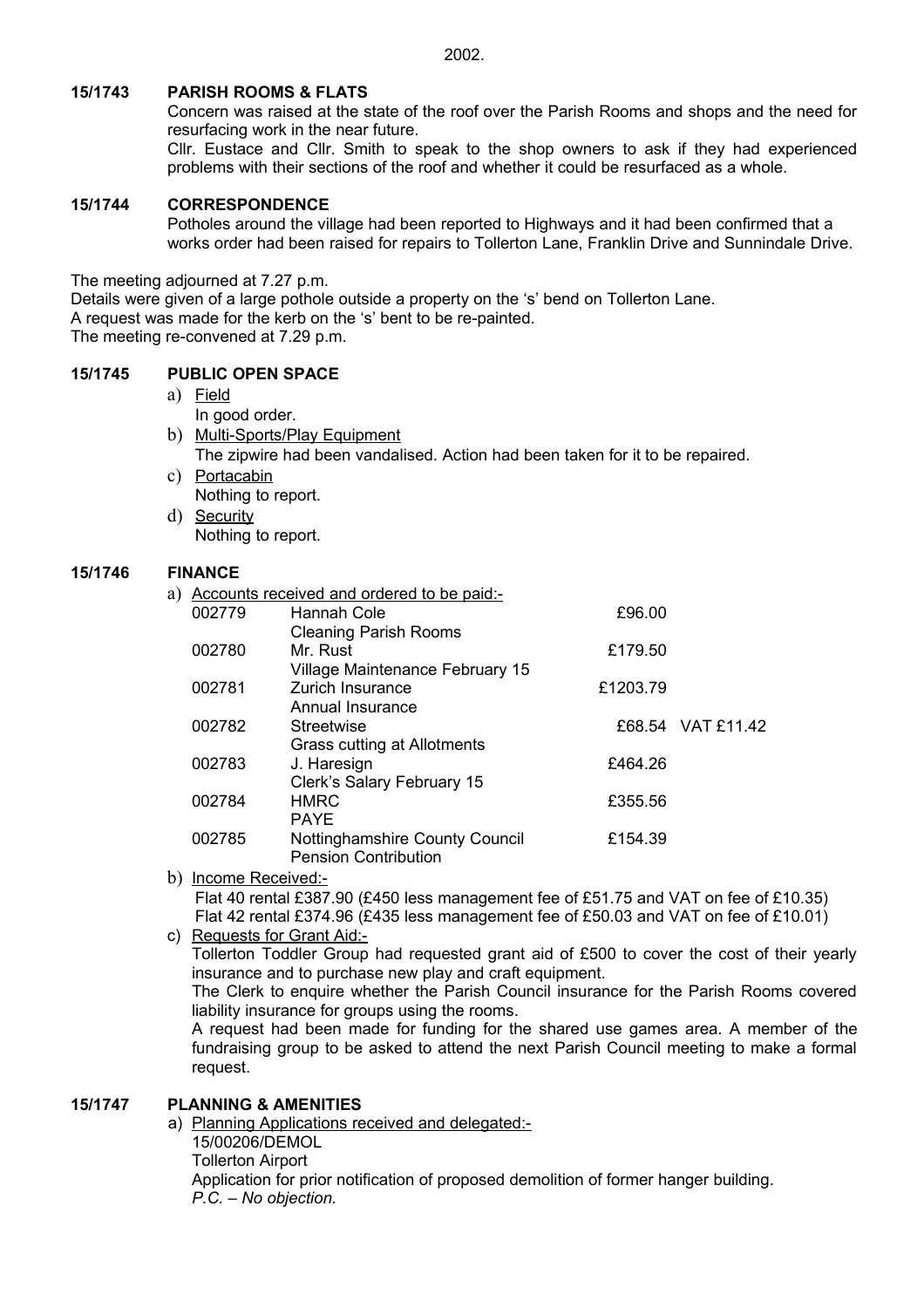b) Planning Applications received:- 15/00245/FUL 23 Sedgley Road Two dormer windows to front elevation *P.C. – No objection*

15/00258/FUL Tollerton Airport Erection of temporary aircraft hanger *P.C. – No objection but comment:- A clause was needed that construction traffic must not go through Tollerton. Details to be requested on the demolition timescale.*

The meeting adjourned at 7.47 p.m. Discussion took place on the length of the lease and future plans. The meeting re-convened at 7.48 p.m.

15/00339/FUL Land North of Gamston Lings Bar Road and East of Melton Road Erection of 271 dwellings; construction of new access, open space, play area, landscaping, surface water attenuation area, internal roads and associated infrastructure. *P.C. – No objection but express concern at impact on Tollerton from volume of traffic.*

c) Planning Decisions received:- 14/02643/FUL 44 Burnside Grove Gazebo/summerhouse *GRANT PERMISSION*

# **15/1748 OTHER OUTSIDE ORGANISATIONS**

Cllr. Beyer had spoken with Gamston Parish Council about the proposed development. Cllr. Eustace reported on the Village Event to be held on  $6<sup>th</sup>$  June and asked for ideas and support.

#### **15/1749 MATTERS FOR REPORT** An Emergency Planning Meeting was required. This to be arranged after the elections and AGM in May.

There being no further business the meeting closed at 8.03 p.m.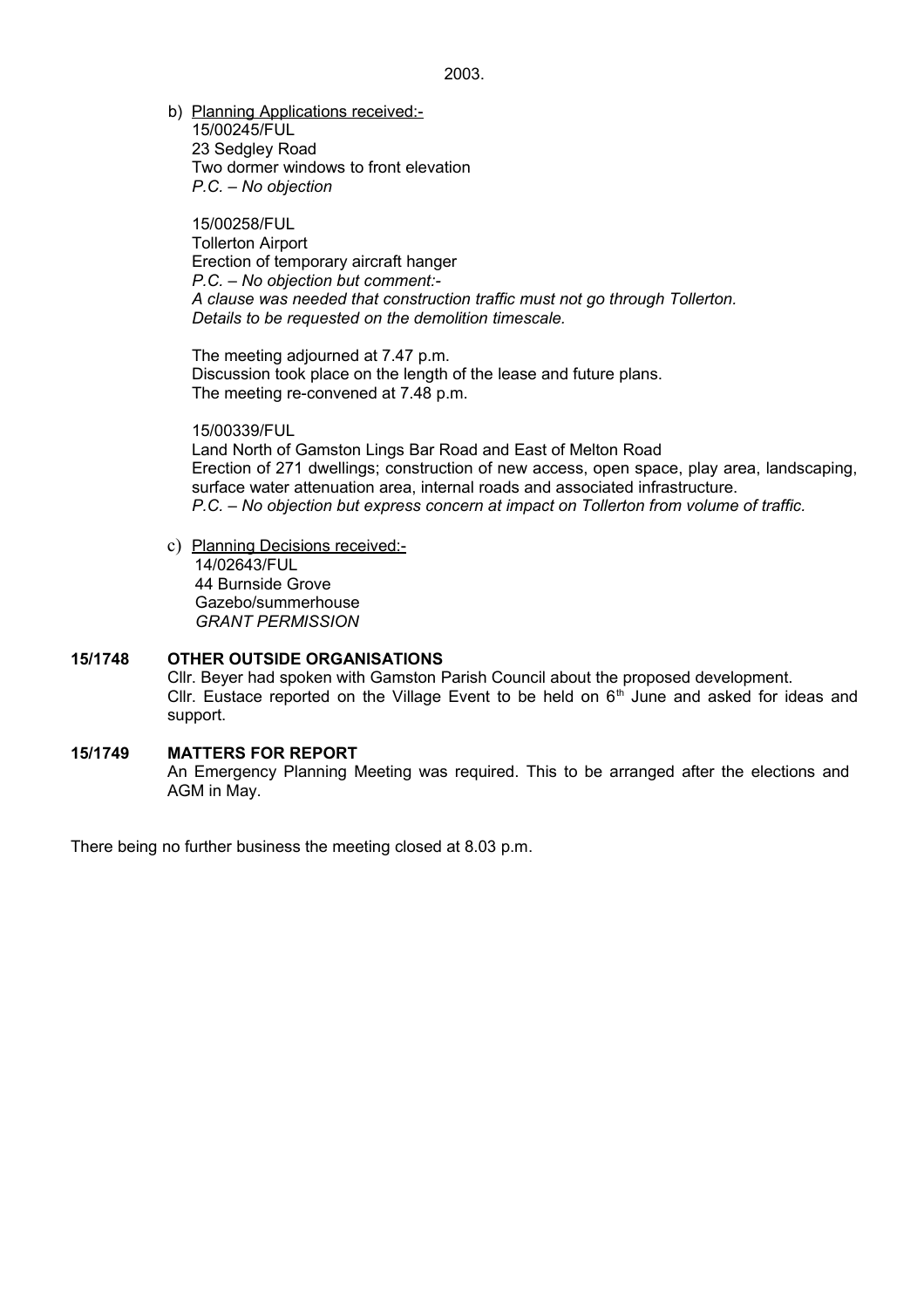#### Minutes of a Meeting of Tollerton Parish Council held on Monday 13<sup>th</sup> April 2015 at 7.00 p.m. in the Parish Rooms.

Present: Cllr. J. Smith (Vice Chairman, in the chair) Cllr. C. Firth Cllr. S. Beer Cllr. D. Owen-Jones Cllr. A. Beyer Cllr. P. Somal

In attendance: Mrs. L. Dickinson – Clerk Ms. J. Gillies – Clerk

Also present were 7 parishioners and Borough Cllr. D. Mason.

- 15/1750 TO RECEIVE APOLOGIES FOR ABSENCE Apologies had been received from Cllr. Betts, Cllr. Eustace
- 15/1751 TO CONFIRM THE MINUTES OF THE PREVIOUS MEETING The minutes of the meeting held on 2<sup>nd</sup> March 2015 had been circulated and were signed as a correct record.
- 15/1752 DECLARATIONS OF INTEREST There were no declarations of interest.

The meeting adjourned at 7.04 p.m.

An update was given regarding security and the pest problems at the allotments. The Allotment Association to hold regular meetings with Cllr. Beer to discuss issues.

Concern was expressed over the communication to parishioners regarding the proposed hospital development in Tollerton and the potential impact on road safety.

Discussion took place on the pavement and road defects around the village.

The meeting re-convened at 8.03 p.m.

# 15/1753 PROPOSED DEVELOPMENT IN TOLLERTON

A draft survey had been circulated to Councillors and suggestions were made on how best to distribute to parishioners to obtain their views.

It was proposed to circulate the survey as a flyer with the Village Newsletter and responses to be either posted back via a drop box in the Post Office or to the Clerk by email.

A suggestion was also put forward to dedicate the first page of the Village Newsletter to report any updates on the proposed development.

Cllr. Beyer to discuss the possibility of an online version of the survey with the Editor of Tollerton Online.

An email had been received from a resident in Lady Bay that asked for views of the Parish Council on the proposed development. Cllr Beyer to respond

*Agreed:* To circulate the survey as a flyer with the Village Newsletter and to dedicate the first page of the Newsletter to updates on the proposed development.

The meeting adjourned at 8.10 p.m.

Discussion took place on the timescale around the submission of planning applications and the possibility of a meeting between the Parish Council and a representative from the planning committee. The meeting reconvened at 8.15

#### 15/1754 VILLAGE MATTERS

a) Wall around Tollerton Hall

Cllr. Beer to discuss the issues with Mr Weston, owner of Tollerton Hall.

 b) National Grid Concern was raised over the standard of the finishing work.  *Agreed:* That the Clerk contact National Grid.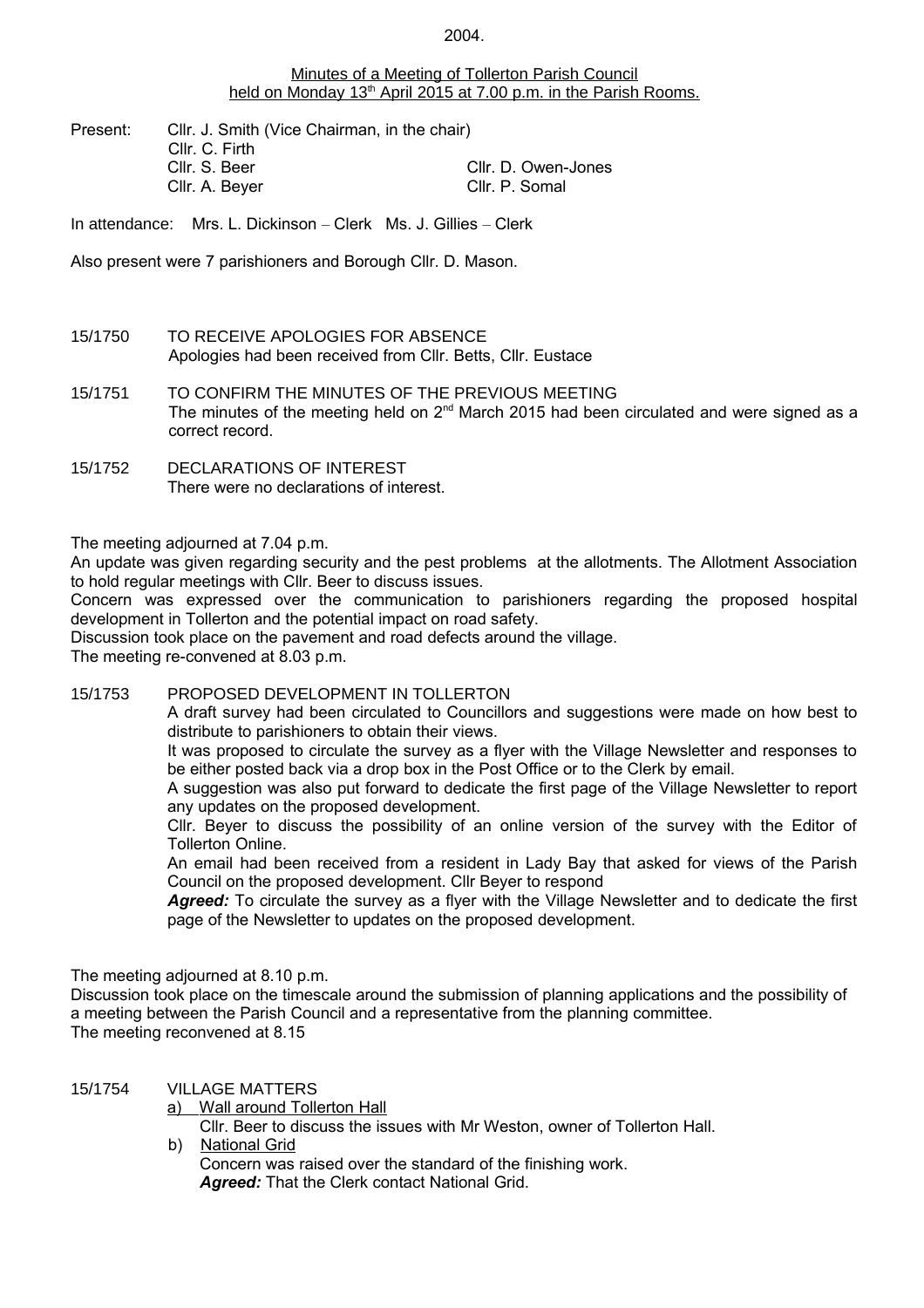- 15/1755 ANNUAL PARISH MEETING To be held on 29<sup>th</sup> April in the Parish Rooms at 7.00 p.m A presentation to be given at the start of the meeting by a representative of the Parachute Medical Squadron. Councillors were requested to attend.
- 15/1756 PARISH ROOMS & FLATS A quote of £485 had been obtained to link the heaters to the lights to ensure heaters were turned off when the Parish Rooms were not in use. Query was raised as to whether a link to an external thermostat could also be arranged so that the heaters would come on automatically should the temperature drop below a set amount. Cllr. Beer to ask other residents in the block if they have experienced problems with the roof.

#### 15/1757 CORRESPONDENCE

a) School Keep Clear Entrance markings

Notification had been received of the repainting of the zig-zag lines and the installation of new signage outside Tollerton Primary School.

15/1758 POLICY AND PROCEDURE DOCUMENTS Documents required for the contract of the new Clerk had been circulated. *Agreed:* To accept the documents

#### 15/1759 PUBLIC OPEN SPACE

a) Field

- Nothing to report.
- b) Multi-Sports/Play Equipment
	- In good order.
- c) Porta cabin
- Football Groups to be asked to clean the portacabin before the Village Event on  $6<sup>th</sup>$  June. d) Security
- Nothing to report.

#### 15/1760 FINANCE

|        | a) Accounts received and ordered to be paid:- |         |
|--------|-----------------------------------------------|---------|
| 002786 | <b>NCC</b>                                    | £154.39 |
|        | Pension for Clerk                             |         |
| 002787 | Hannah Cole                                   | £64.00  |
|        | <b>Cleaning Parish Rooms</b>                  |         |
| 002788 | Mr. Rust                                      | £224.75 |
|        | Village Maintenance March 15                  |         |
| 002789 | Mrs. J. Haresign                              | £463.86 |
|        | Clerk's Salary March 15                       |         |
| 002790 | Mrs. L. Dickinson                             | £447.72 |
|        | Clerk's Salary March 15                       |         |
| 002791 | <b>HMRC</b>                                   | £355.96 |
|        | <b>PAYE</b>                                   |         |
| 002792 | Nottinghamshire County Council                | £154.39 |
|        | <b>Pension Contribution</b>                   |         |
| 002793 | <b>Tollerton Neighbourhood Watch</b>          | £350.00 |
|        | <b>Grant Aid</b>                              |         |
| 002794 | 2425 (Nottingham Airport) Sqn Royal           | £300.00 |
|        | <b>Force Cadets Aircadets</b>                 |         |
|        | <b>Grant Aid</b>                              |         |
| 002795 | <b>Tollerton History Group</b>                | £200.00 |
|        | <b>Grant Aid</b>                              |         |
| 002796 | Allotment Association                         | £100.00 |
|        | <b>Grant Aid</b>                              |         |
| 002797 | <b>Tollerton Brownies</b><br>Grant Aid        | £80.00  |
|        |                                               |         |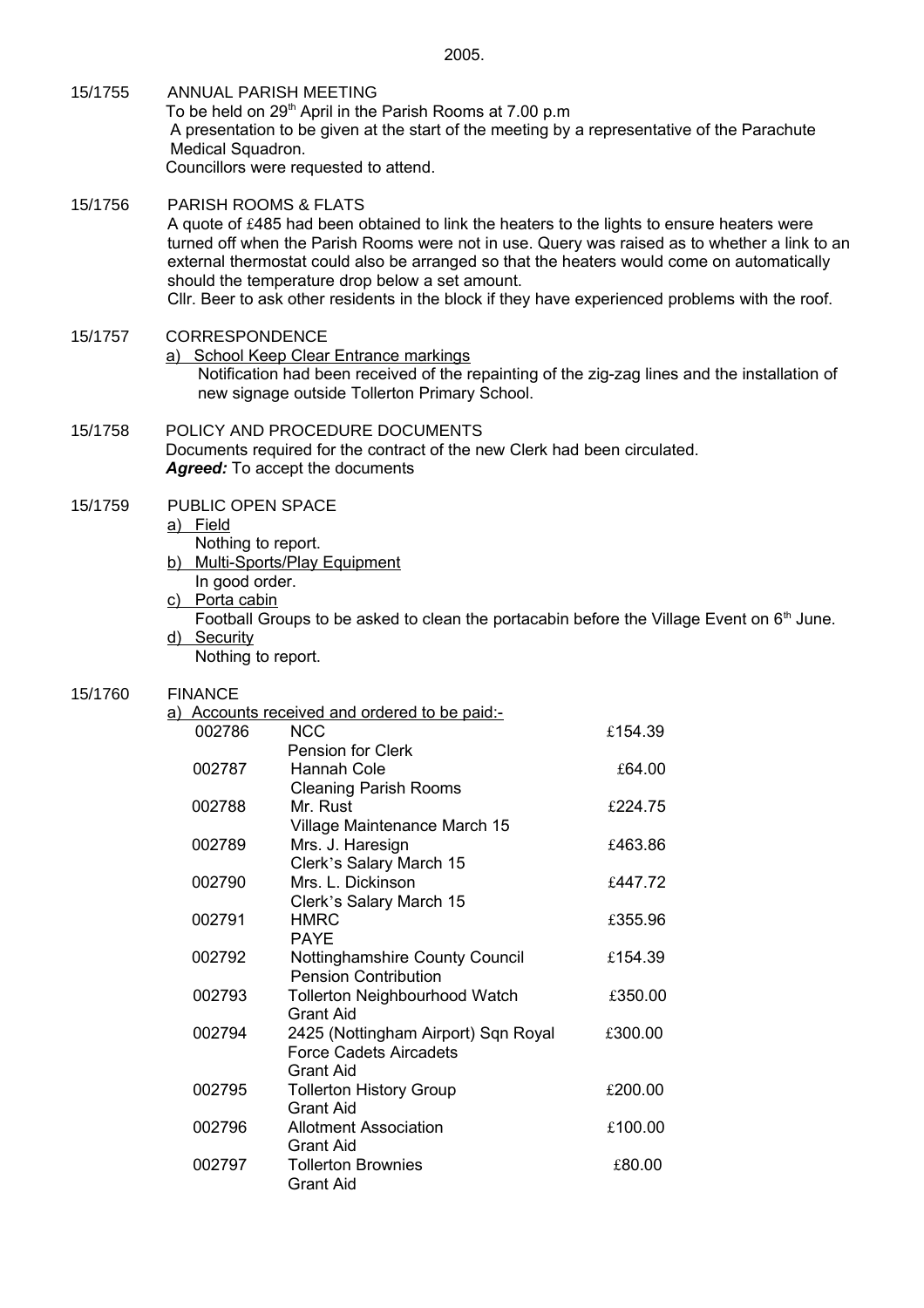| 002798 | <b>Tollerton Village Newsletter</b><br>Grant Aid 4 <sup>th</sup> Quarter                    | £400.00 |                      |
|--------|---------------------------------------------------------------------------------------------|---------|----------------------|
| 002799 | <b>Bettina Lange</b>                                                                        | £210.00 |                      |
| 002800 | Work to Local Plan Main Modification<br>Alpha Plumbing Limited<br>Work to Flat 42           | £523.87 |                      |
| 002801 | <b>Phil Ellis</b>                                                                           | £44.00  |                      |
| 002802 | <b>Window Cleaning</b><br><b>SLCC</b>                                                       | £118.80 |                      |
| 002803 | <b>ILCA Online Training Course</b><br>Nottinghamshire County Council<br>Grounds Maintenance |         | £1130.87 VAT £188.48 |
| 002804 | Nottinghamshire County Council<br>Verge Maintenance                                         |         | £999.22 VAT £166.54  |
|        |                                                                                             |         |                      |

Clarification was given as to what the ground & verge maintenance included.

b) Income Received:-

Flat 40 rental £387.90 (£450 less management fee of £51.75 and VAT on fee of £10.35) Flat 42 rental £374.96 (£435 less management fee of £50.03 and VAT on fee of £10.01)

c) Requests for Grant Aid:-

Tollerton Toddler Group had requested £200 to cover the cost of their yearly insurance and to purchase new play and craft equipment. The Clerk had investigated whether the Parish Council insurance covered the Toddler Group but it did not. The Group to be asked to obtain quotes for the insurance so that the request could be considered.

The Allotment Association had requested £330 to cover the cost of a pest control contract. Agreed: To donate £330

Tollerton Luncheon Club requested £735 for to cover the cost of hire of the Methodist Church.

Agreed: To donate £500

Tollerton Methodist Group requested a contribution towards the replastering. The Group to be asked to obtain quotes for the replastering so that the request could be considered.

Tollerton Scout Group requested a contribution towards a new sign which had already been installed at a cost of £414 and a contribution towards replacement Go-Pak tables.

Cllr. Longworth to be asked to provide a quote for the Go-Pak tables.

*Agreed:* To donate £414 for the cost of the sign

# 15/1761 PLANNING & AMENITIES

a) Planning Applications received:-

15/00258/FUL

Nottingham City Airport

Erection of temporary aircraft hangar and associated concrete hard standing areas *P.C. – No objection but comment:-*

*A clause was needed that construction traffic must go towards Gamston and away from village.*

 15/00424/FUL 51 Melton Road Demolish existing garage and single storey extensions, construct new garage, kitchen, dining and bedrooms (two storey side and rear extension) *P.C – Comment – Concern for neighbours. Overbearing and overshadowing.*

15/00537/FUL

3 Lenton Avenue

 Single storey rear extension and raised patio *P.C – Query on drawing of property – Cllr. Beer to discuss with Cllr. Longworth*

15/00625/FUL 40 Tollerton Lane Two storey side extension; single storey rear/side extension; single storey rear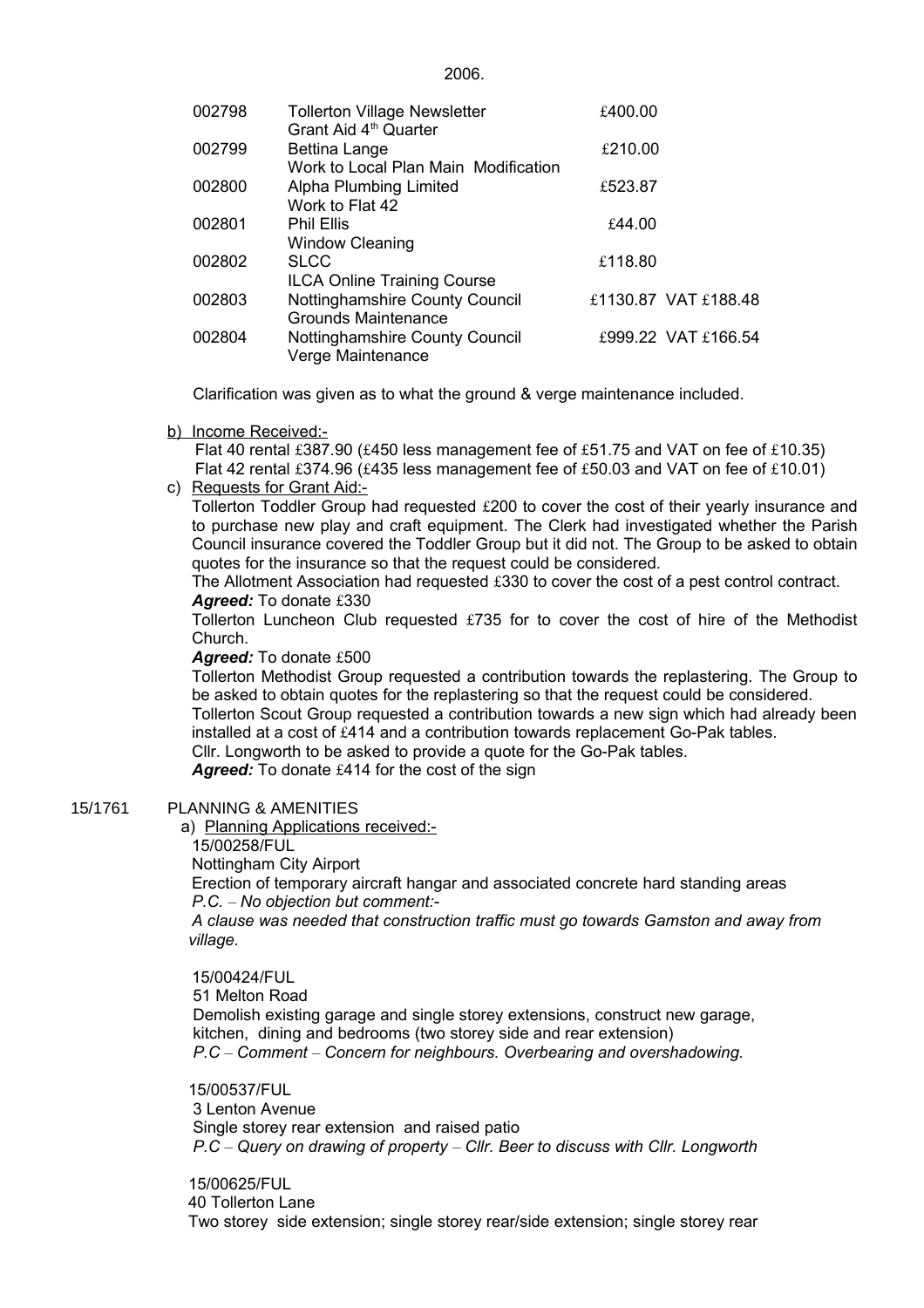Extension incorporating mono pitched roof over existing flat roof. *P.C – No objection*

2007.

b) Planning Decisions received:-

14/02496/FUL Tollerton Airport Demolition of Airfield buildings and erection of a hospital (C2) with associated external works, access and landscaping *GRANT PERMISSION*

14/02756/FUL 7 Sedgley Road Ground floor front and rear extension, first floor side extension, remove existing chimney, and construct new chimney on the side elevation and new block paved driveway. *GRANT PERMISSION*

15/00128/FUL 21 Sedgley Road Demolish existing garage, erect garage/workshop building *GRANT PERMISSION*

15/00206/DEMOL Tollerton Airport Application for prior notification of proposed demolition of former hangar building *PRIOR APPROVAL NOT REQUIRED*

- 15/1762 OTHER OUTSIDE ORGANISATIONS Nothing to report
- 15/1763 MATTERS FOR REPORT Mr. Earl to be asked to provide a quote for planting the planters around the village. . Mr. Rust to be asked to clean the village noticeboards. Cllr. Beer volunteered to clean the noticeboard outside his property.

There being no further business the meeting closed at 9.07 p.m.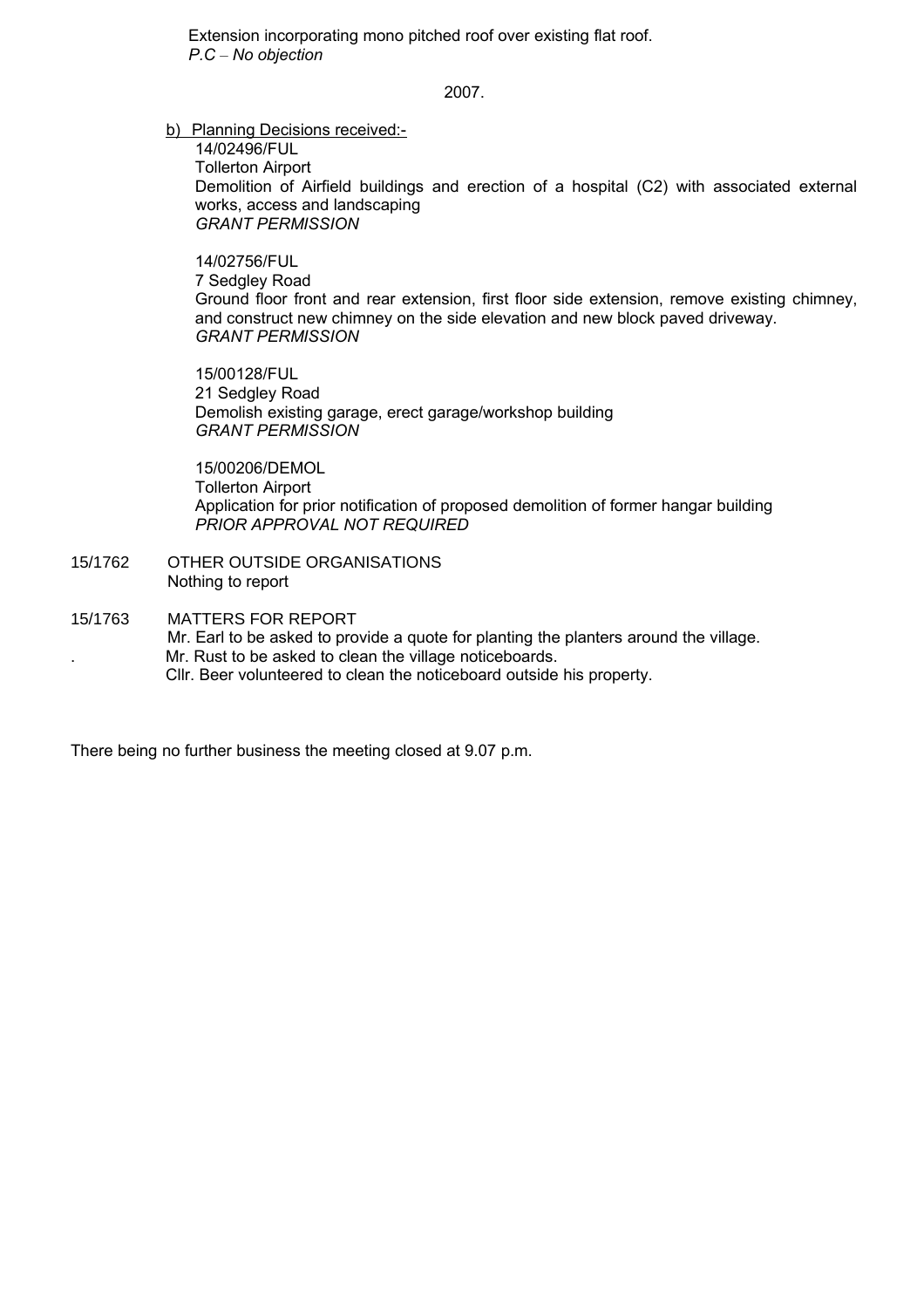#### **Minutes of a Meeting of Tollerton Parish Council held on Monday 11th May 2015 at 7.00 p.m. in the Parish Rooms.**

Present: Cllr. S. Eustace (Chairman) Cllr. J. Smith Cllr. S. Beer Cllr. P. Somal Cllr. D. Owen-Jones

**In attendance:** Mrs. L. Dickinson – Clerk Ms. J. Gillies –Clerk

Also present were 7 parishioners and Borough Cllr. D. Mason.

#### **15/1784 TO RECEIVE APOLOGIES FOR ABSENCE**

There were no apologies for absence received.

#### **15/1785 TO CONFIRM THE MINUTES OF THE PREVIOUS MEETING** The minutes of the meeting held on  $13<sup>th</sup>$  April 2015 had been circulated and were signed as a correct record.

# **15/1786 DECLARATIONS OF INTEREST**

There were no declarations of interest.

The meeting adjourned at 7.18 p.m.

Discussion took place on the parking around the school and surrounding roads during school drop off and pick up time.

The Allotment Association advised that an open evening would be held on  $19<sup>th</sup>$  June 7pm – 8.30pm and everyone was welcome.

Discussion took place on the bus shelter planters around the village.

An update was provided regarding the survey on the proposed development for the website.

The meeting re-convened at 7.27 p.m.

#### **15/1787 ACTION & CORRESPONDENCE LOGS**

Samples of a suggested Action Plan and Correspondence Plan with action items picked up from last month's meeting had been circulated for approval. The current action items on the plan were discussed and updated accordingly.

The meeting adjourned at 7.45 p.m.

It was agreed that Cllr. Longworth would provide a quote for Go-Pak tables as per the Action Plan. The meeting reconvened at 7.47pm

> Agreed; That the Action Plan and Correspondence Plan would be a permanent Agenda item and would be discussed at the beginning of future meetings. Clerk to update the items and circulate post meeting.

# **15/1788 PROPOSED DEVELOPMENT IN TOLLERTON**

#### a) Suggestions from meeting with Dame Elizabeth Fradd

An update was given regarding the meeting between the Clerk, Julie Gillies and Liz Fradd who had expressed concerns over communication between the Parish Council and Parishioners. A report had been prepared by the Clerk following the meeting and had been circulated.

Agreed: To accept the suggestions from the meeting.

b) Public meetings about the future of the Greenbelt

An invitation to a Public Meeting on 29<sup>th</sup> May in Attenborough had been received and circulated. Cllr Beyer to attend.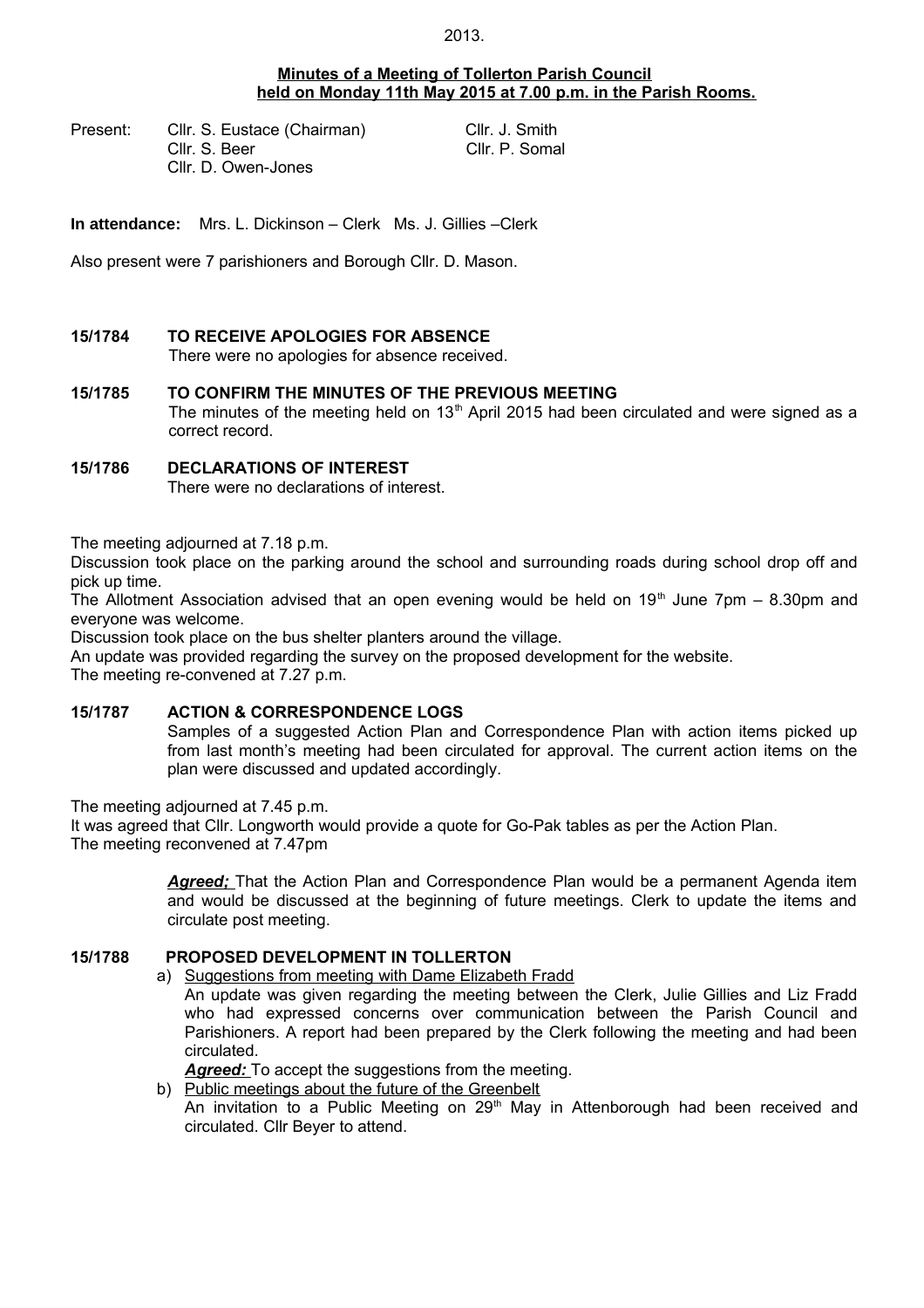c) Letter from Matthew Marshall RBC

A letter had been circulated to Councillors offering clarification on previous issues raised regarding the developments at Tollerton Airport. Cllr. Eustace had contacted David Mitchell (Executive Manager Communities) and Richard Mapletoft (Planning Policy Manager) to invite them to the next Parish Council Meeting to provide a further update in respect of the core strategy.

Agreed: David Mitchell and Richard Mapletoft to attend the next Parish Council meeting on 1<sup>st</sup> June 2015 to update on the progress of developments. Clerk to place notices in the Noticeboards and on the website to inform Parishioners of their attendance.

d) Survey to distribute to Parishioners

# The meeting adjourned at 8.03 pm

An update was given confirming that that the Editor of the website had been working on an online version of the survey and that a further update would be provided as to whether the website requires an upgrade in order for the survey to be uploaded.

The meeting reconvened at 8.05 pm

e) Email from resident in Lady Bay Cllr. Eustace confirmed he had attempted to contact the resident and had left voicemail messages with his contact information.

*Agreed:* The Clerk to email the resident advising of the attempts to contact and provide contact details for Cllr. Eustace.

# **15/1789 VILLAGE MATTERS**

a) Wall around Tollerton Hall

It was noted that work was currently being undertaken to the wall. *Agreed:* Cllr. Beer to monitor the progress and to continue communication with Mr. Weston, the owner of Tollerton Hall.

b) Noticeboards

Due to Parish Council notices displayed on the noticeboard as a legal requirement by the Clerk having been previously removed without permission, it had been recommended that the main Parish Council noticeboard locks be changed and used only for Parish Council notices. A quote of £124 had been provided to change the locks.

*Agreed:* That the locks be replaced and only the Clerk and Councillors be provided with keys.

c) New speed monitoring device &TASCforce

Discussion took place on the availability of a new speed monitoring device and the possibility of recruiting a new TASCforce team. Notices be put on the website, in the newsletter and on the Noticeboards asking for interested parties to contact the Parish Council.

d) National Grid

Concern was raised over the reinstatement of the grass verges and pavements following the cable lay.

Agreed: Cllr. Somal to contact Heather Pynegar to discuss the concerns.

e) Proposed 50mph Speed Limit – Initial Consultation

A letter had been circulated advising of the initial consultation of a proposed 50mph speed limit on A606 between Stanton on the Wolds and Tollerton.

*Agreed:* Clerk to send a positive response.

f) Village Planters

A quote of £395 had been provided for cleaning, replanting and maintaining of the 7 village planters. This was an annual payment.

Agreed: The quote was accepted and approval for the work to be undertaken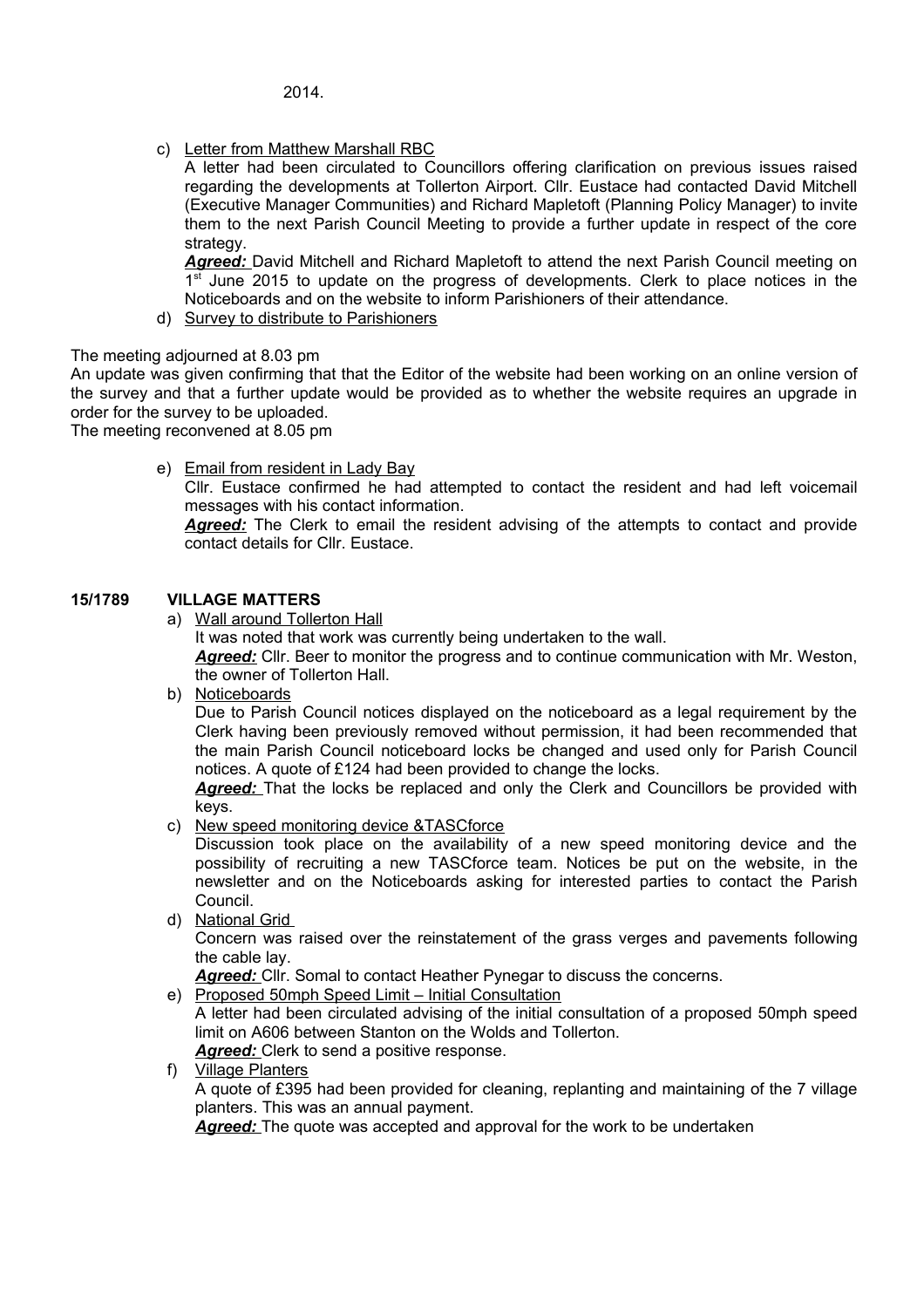2015

# **15/1790 ANNUAL PARISH MEETING**

The Annual Parish Meeting had taken place and it was reported upon.

# **15/1791 PARISH ROOMS & FLATS**

a) Heaters & Thermostat

Work had been completed to link the lights to the heating and install a thermostat. Whilst carrying out the work, the electrician had been noted that 2 of the heaters were not working and a second quote had been submitted to repair these. The Clerk had approved this work to be done.

b) Roof

Cllr. Beer had spoken to other residents in the block to see if they had experienced problems with the roof and reported that the leak was affecting all of the flats. Agreed: Three quotes to be obtained to provide an apex roof for the entire roof in addition to three quotes for an apex roof for the Parish Rooms and flats.

# **15/1792 PARISH COUNCIL COMPUTER & PRINTER**

The Parish Council had not had a working computer or printer for a number of years. It was reported that due to Data Protection requirements the Parish Council should have its own computer and printer.

*Agreed:* A budget of £500 was agreed for a laptop and printer.

#### **15/1793 CORRESPONDENCE**

a) Email regarding sign outside After School Club An email had been received from a parishioner expressing concern over new sign outside the After School Club. As this was not a matter for the Parish Council, the Parishioner would be directed to Rushcliffe Borough Council.

# **15/1794 PUBLIC OPEN SPACE**

#### a) Field

- Nothing to report.
- b) Multi-Sports/Play Equipment In good order.
- c) Porta cabin Cllr. Somal had spoken to the Football Groups who confirmed the portacabin would be cleaned before the village event on  $6<sup>th</sup>$  June. d) Security

Nothing to report.

#### **15/1795 FINANCE**

|                   | a) Accounts received and ordered to be paid:-    |                    |             |
|-------------------|--------------------------------------------------|--------------------|-------------|
| 002810Mr. Rust    |                                                  | £179.50            |             |
|                   | Village Maintenance April 15                     |                    |             |
| 002811            | Mr. Harvey                                       | £155.00            |             |
|                   | Grant Aid for mowing at St. Peters Church        |                    |             |
| 002812            | Nottinghamshire County Council                   | £999.22            |             |
|                   | Grounds maintenance                              |                    |             |
| 002813            | Nottinghamshire County Council                   | £680.87            |             |
|                   | Verge maintenance                                |                    |             |
| 002814            | Pest Express Ltd                                 | £330.00 VAT £55.00 |             |
|                   | Pest control at Allotments to Feb 16 (Grant Aid) |                    |             |
| 002815            | H. Coles                                         | £48.00             |             |
|                   | <b>Cleaning Parish Rooms</b>                     |                    |             |
| 002816            | L. Dickinson                                     | £447.72            |             |
|                   | Salary April 2015                                |                    |             |
|                   | 002817 J. Haresign                               | £800.80            |             |
| Salary April 2015 |                                                  |                    |             |
| 002818SLCC        |                                                  | £73.50             |             |
|                   | <b>Practitioners Guide</b>                       |                    |             |
| 002819            | H.F Hartley                                      | £720.00            | VAT £120.00 |
|                   |                                                  |                    |             |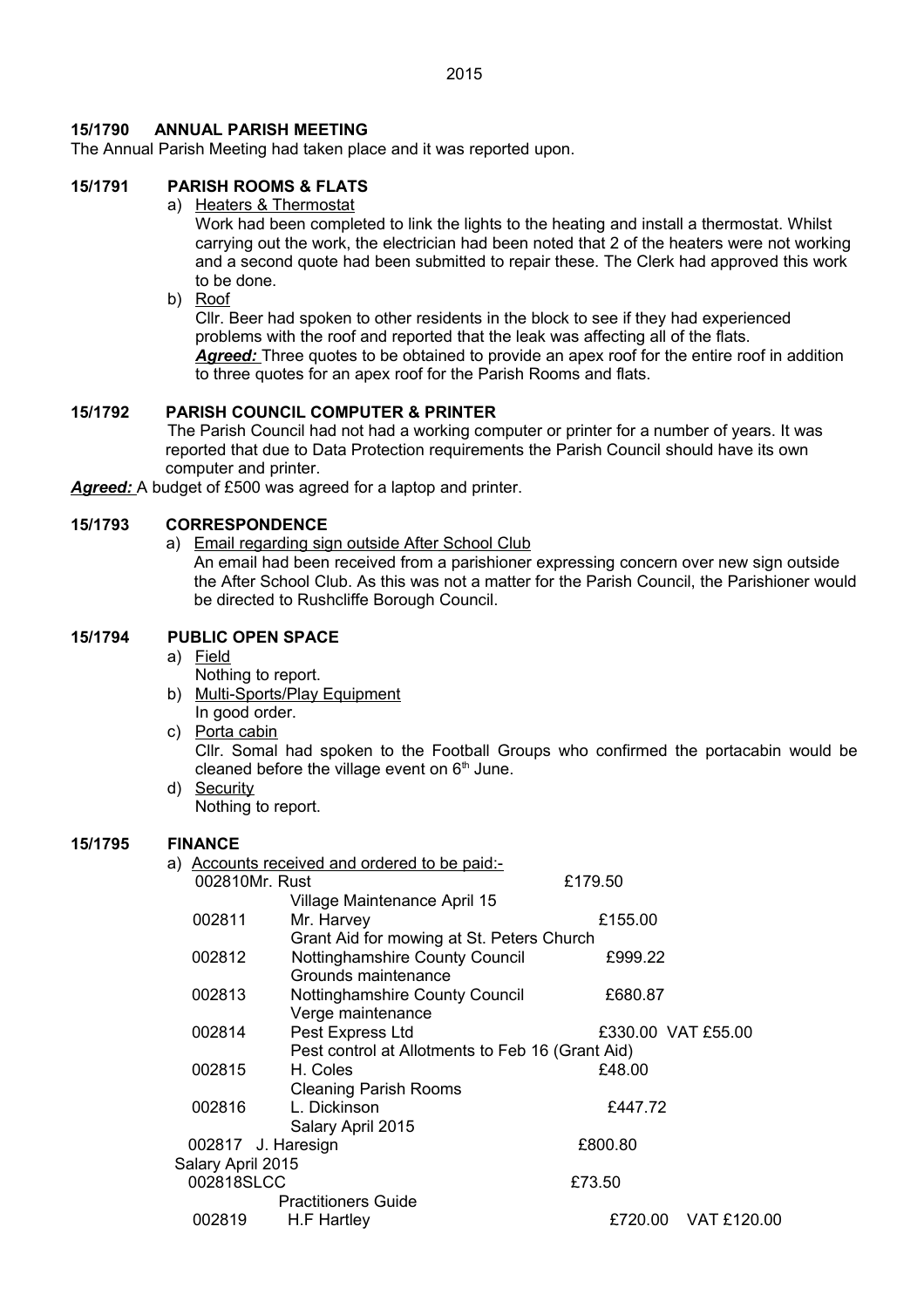Electrical works – Parish Rooms 002820 H.F Hartley £80.64 VAT £13.44 Repair works – Parish Rooms

2016.

b) Income Received:-

Flat 40 rental £387.90 (£450 less management fee of £51.75 and VAT on fee of £10.35) Flat 42 rental £374.96 (£435 less management fee of £50.03 and VAT on fee of £10.01) Allotment Rentals of £450.00

- c) Requests for Grant Aid:- There were no requests for Grant Aid. d)To receive the Annual Return 2014/2015 Copies of the Annual Report had been circulated. This was accepted and the relevant
- questions answered. e) Pension for Clerk It was accepted for the Clerk to join the Local Government Pension Scheme

#### **15/1796 PLANNING & AMENITIES**

a) Planning Applications received:- 15/00691/FUL Wood View, Oak Tree Court Proposed Garden Room

*P.C – No objection*

b) Planning Decisions received:-

15/00258/FUL Nottingham City Airport Erection of temporary aircraft hangar and associated concrete hard standing areas *GRANT PERMISSION (Parish Council no objection but a clause was needed that construction traffic must go towards Gamston and away from Tollerton Village)*

15/00483/FUL

 12 Priory Avenue Rear dormer for loft conversion *GRANT PERMISSION*

15/00537/FUL

 3 Lenton Avenue Single storey rear extension and raised patio *GRANT PERMISSION (Parish council queried the drawing but it was confirmed to be the correct drawing and no objection)*

#### **15/1797 OTHER OUTSIDE ORGANISATIONS**

Discussion was had regarding the Toddler Group and their ability to continue with room hire since the introduction of a room hire fee. Suggestion was made that there should be a formal request for funding assistance if required.

#### **15/1798 MATTERS FOR REPORT**

a) Village Event

The Parish Council to run the tombola at the Village Event. Donations to be given to the Clerk at the next Parish Council meeting.

b) Emergency Planning Meeting required It was agreed to postpone discussion until the next Parish Council meeting.

There being no further business the meeting closed at 8.30 p.m.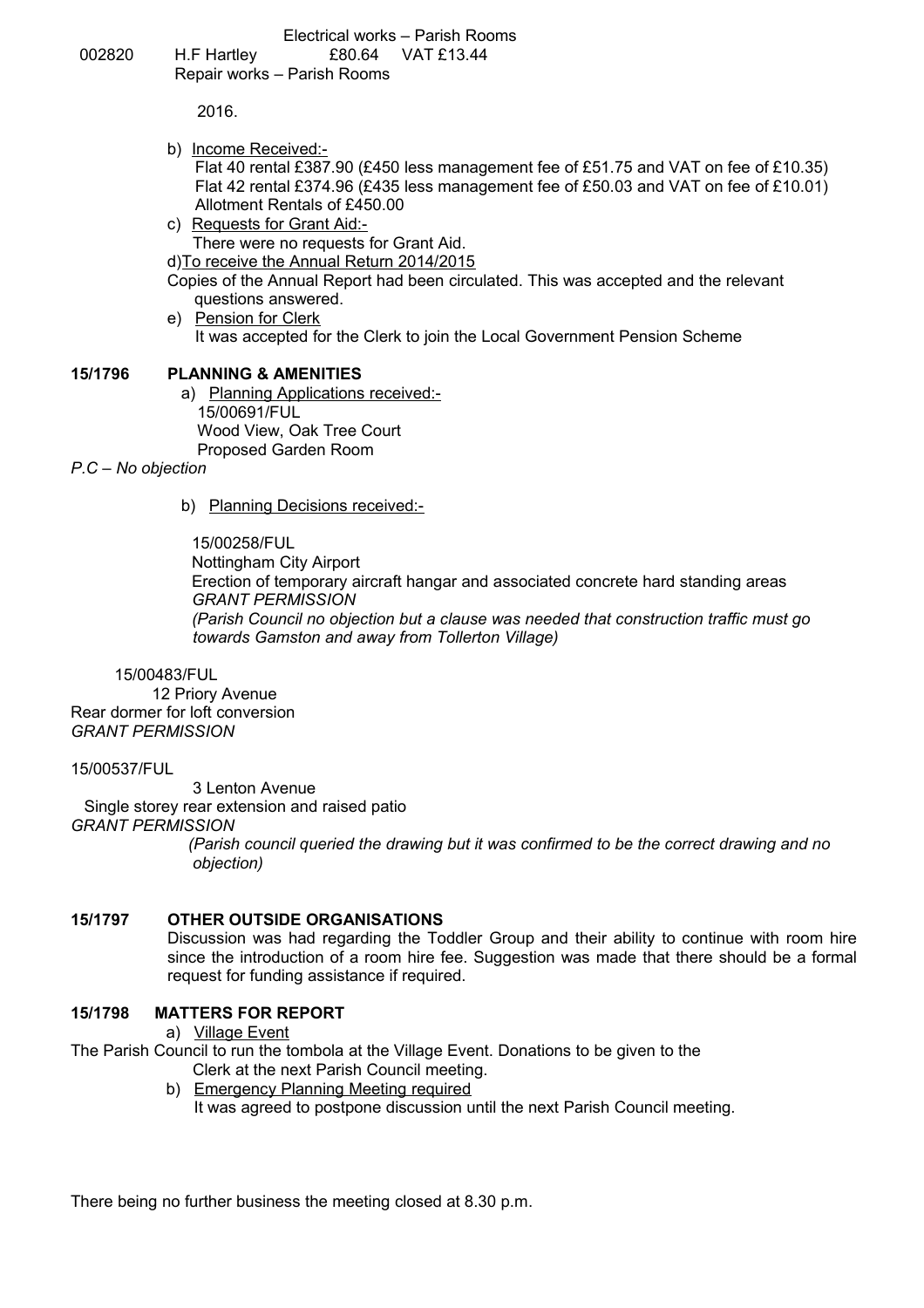#### **Minutes of a Meeting of Tollerton Parish Council held on Monday 1st June 2015 at 7.00 p.m. in the Parish Rooms.**

Cllr. S. Beer Cllr. D. Owen-Jones Cllr. A. Beyer(at 8.30pm) Cllr. P. Somal Cllr. C. Firth Cllr. M. Garrard (at 8.30pm)

Present: Cllr. J Smith (Vice Chairman, in the Chair) Cllr. T. Longworth(at 8.30pm)

**In attendance:** Mrs. L. Dickinson – Clerk

Also present were 51 parishioners

Cllr. Smith adjourned and declared an Open Meeting at 7.00pm

Andrew Pegram (Development Control Manager, Rushcliffe Borough Council) and Richard Mapletoft (Planning Policy Manager) provided 2 maps to the open meeting.

- 1. Core Strategy Allocation Latest permissions. Permissions not expected to be implemented
- 2. Land east of Gamston/north of Tollerton

An update of the Core Strategy was provided as follows:-.

The Core Strategy (the first part of the Rushcliffe Local Plan) sets out the main strategy for the development across the Borough up to 2028. It makes a number of land allocations for housing, employment and related development.

RBC formally adopted the Rushcliffe Local Plan Part 1: Core Strategy Development Plan Document on 22<sup>nd</sup> December 2014.

The area East of Gamston and North of Tollerton is 1 of 6 proposed in the Borough bringing a total of 13000 new houses by 2028.

It was reported that site promoters would be working with RBC in the lead up to submitting Planning Applications within the next 12 months. These would be followed by reserved matter applications being submitted over a number of years. No further detail could be provided at this time.

Primary access and 2 new accesses to the A52 were highlighted on the map and reference was made to dualling of the Lings Bar Road.

It was confirmed that schooling requirements would be agreed with the Education Authority.

Questions were invited from Parishioners.

A question was asked around the infrastructure of the landowners. It was confirmed that there are 5/6 key landowners which is not unusual for the size of the proposed site and the plan would be a single plan granted on a collective basis.

Discussion was had around a High Court challenge around the calculation of housing numbers. It was confirmed that Baron & Fabis Parish Council had withdrawn the challenge.

Discussion was had around the traffic leaving and entering the site and that it should not go through Tollerton Village. It was confirmed that Government funding was committed to the A52 improvements but no amount agreed. The rest of the finance would come from public funds.

Concerns around the Borough Council's approach for approving isolated planning applications and potential piecemeal approach were highlighted.

It was questioned as to how the agencies were going to work together with local residents and the Parish Council to ensure residents are kept informed. RBC confirmed that there are statutory minimum requirements and RBC already go beyond those. They also encouraged the developers to communicate with the residents and recommended that the Parish Council and residents engage with developers and Highways England at a very early stage.

Questions were raised regarding the measures to protect the village from additional traffic. It was reported that once the process reaches the Planning Application stage, discussions would take place with Highways England as to how best to manage the traffic situation, Reference was again made to the A52 being subject to substantial improvements to deal with the increased capacity and improve flow.

Suggestion was made that Highways England be invited to a meeting with the Parish Council and RBC once the process had reached a more detailed stage.

A query was raised as to the Health & Safety implications (pollution and evacuation) of lite aircraft being so close to the hospital. It was confirmed that this would be dealt with by another body.

Discussion was had around the buffering zone and its appearance.

It was reported that the developers would be encouraged to 'give something back' to the residents. A sports field was given as an example.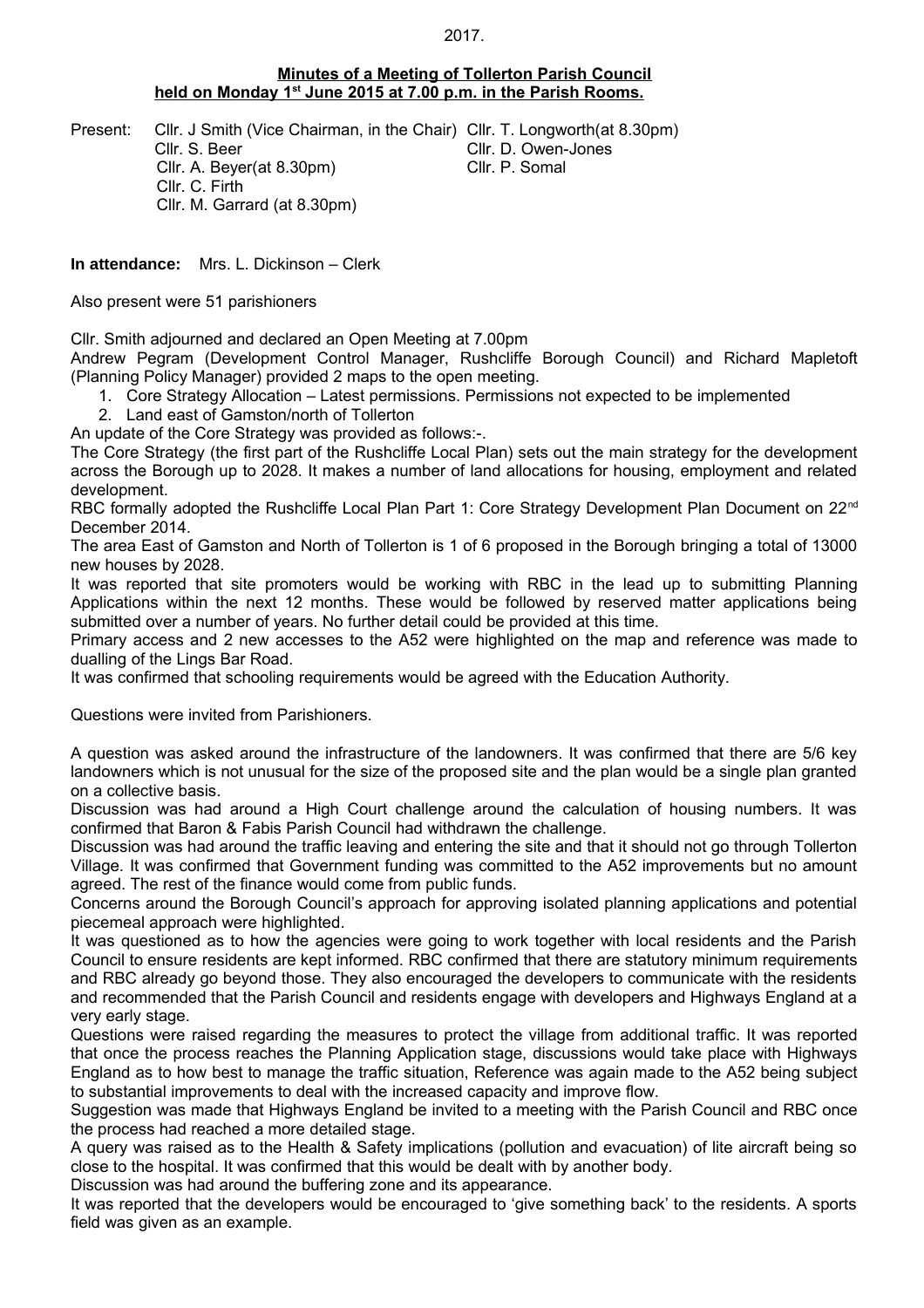It was requested that Tollerton be provided with as much information as possible as the stages progress and that lines of communication between RBC and the Parish Council should be improved. It was confirmed that there are notices and regular updates on RBC website.

The open meeting closed at 8.15pm and the Chairman adjourned. Messrs. Pegram and Mapletoft were thanked for attending the meeting

The Chairman re-convened and the Parish Council Meeting commenced at 8.25pm

Also present were 12 parishioners.

#### **15/1799 TO RECEIVE APOLOGIES FOR ABSENCE**

Apologies had been received from Cllr. S. Eustace, County Cllr. R. Adair and Borough Cllr. D. Mason.

# **15/1800 TO CONFIRM THE MINUTES OF THE PREVIOUS MEETING**

The minutes of the meeting held on 11<sup>th</sup> May 2015 had been circulated andafter the following amendment, were signed as a correct record:- Cllr. C. Firth was present at the meeting on  $11<sup>th</sup>$  May 2015.

#### **15/1801 DECLARATIONS OF INTEREST**

There were no declarations of interest.

# **15/1802 PARISH COUNCIL VACANCIES**

a) Parish Councillor Vacancies

Following the elections there were now 3 vacancies on the Parish Council as only 6 Councillors had submitted an application for re-election. 4 Expressions of Interest had been received. Only 3 of the candidates were present at the meeting. The Chairman made a unilateral decision to appoint Cllr. A. Beyer, Cllr. T. Longworth and Cllr. M. Garrard in to the role of Parish Councillor. Declarations of Acceptance of Office were duly signed.

b) Residents performing a link to the Parish Council

The meeting adjourned at 8.32pm

Liz Fradd provided confirmation that TASCforce no longer existed and Chris Burbanks would be the link between Parishioners and the Parish Council on traffic issues.

It was reported that a recruit was still required to take on the leadership of Speedwatch and Lorrywatch. The Clerk confirmed that this would be posted on the Website, Newsletter and Noticeboards.

It was also suggested that a meeting be arrange with Highways England and Nottinghamshire County Council to discuss the proposed development and the potential impact on road safety.

The meeting re-convened at 8.35pm

# **15/1803 PROPOSED DEVELOPMENT IN TOLLERTON**

a) Public meetings about the future of the Greenbelt

Cllr. Beyer had attended a Public Meeting on 29<sup>th</sup> May in Attenborough. It was reported that Tollerton was in the same position as other Parish Councils regarding concerns over the future of the Green Belt and that a coordinated approach had been adopted by other Parish Councils making use of advice from CPRE (Campaign to Protect Rural England).

b) Survey to distribute to Parishioners

Cllr. Beyer reported that an upgrade to the website was required in order to provide a more detailed survey. The Chairman invited Mr Burbanks, the Editor of the website, to provide confirmation of the cost of the upgrade. It was reported the cost would be £30 for the functionality to allow Parishioners to provide more detailed responses to questions. *Agreed:-*The Parish Council to fund the cost of the upgrade. Mr. Burbanks to provide a

receipt/invoice.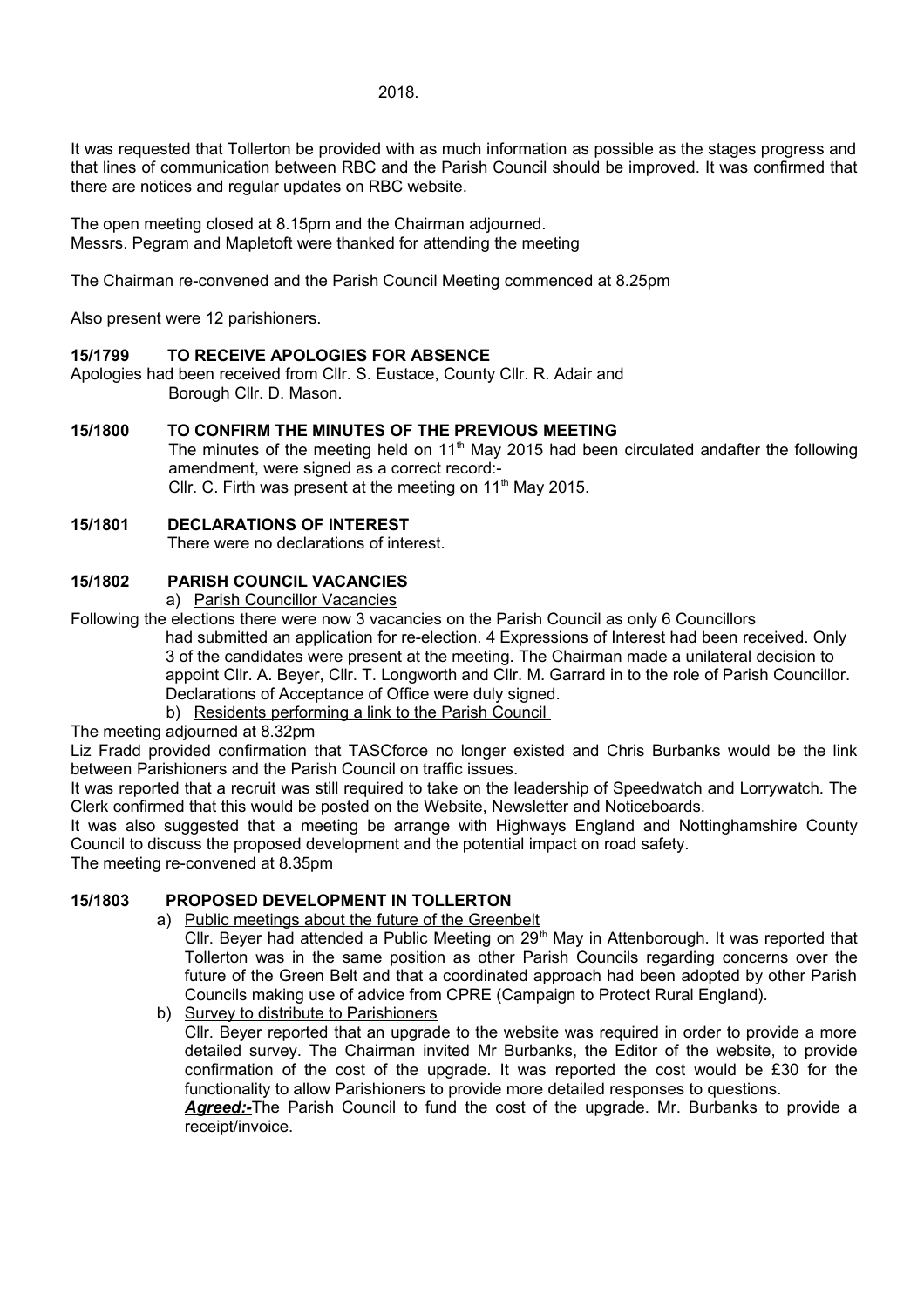# **15/1804 VILLAGE MATTERS**

a) Wall around Tollerton Hall

It was reported that the work being undertaken to the wall had ceased. Cllr. Beer had emailed Mr. Weston for an update and was awaiting a response.

Cllr. Beer also reported that the wall opposite Medina Drive appeared to be in a dangerous condition and that the previous Clerk had previously written to the owner expressing concerns.

**Agreed:-**The owner should be contacted again highlighting the fact that the wall is leaning and deemed dangerous.

b) Noticeboards

The Clerk confirmed that the locks on the main Parish Council Noticeboard were due to be changed and keys provided to the Clerk & Councillors only.

A note would be placed in the Noticeboard advising Parishioners.

c) National Grid

Cllr. Somal reported that he had a arranged a meeting for Friday  $5<sup>th</sup>$  June with Heather Pynegar to discuss the concerns over the reinstatement of the grass verges and pavements following the cable lay.

d) Dog fouling in Tollerton Reports had been made of dog fouling on Priory Circus and Priory Avenue. Cllr Eustace had advised concerned residents to report all incidents to the Dog Warden.

# **15/1805 PARISH ROOMS & FLATS**

a) Roof

Cllr. Beer had provided a quote for a new felt roof to the area above the Parish Rooms only but reported that he would not want to undertake the work. Cllr. Longsworth had provided the names of 2 other building companies and reported that she would provide them with a scope of the work prior to them submitting a quote.

*Agreed:-* Cllr. Longsworth to contact MRC Builders and CC Construction to provide a scope of the work.

# **15/1806 CORRESPONDENCE**

a) Email from Neighbourhood Watch.

An email had been received from Neighbourhood watch reporting that a resident on Tollerton Lane had expressed concern over the height of the grass verges around the entrance to the airport.

*Agreed:-* The Clerk to contact the resident.

- b) Invitation to County Council Civic Service An invitation had been received to County Council Civic Service – Sunday  $28<sup>th</sup>$  June. It was suggested that the invitation be passed to Cllr. Eustace.
- c) Email from Notts CC An email regarding Nottingham Replacement Waste: Sites and Policies Document – informal consultation on proposed site selection methodology had been received and circulated for information.
- d) Letter from Matthew Marshall RBC

A letter had been received regarding revised documents in relation to Land to SW of Edwalton Lodge Close, Edwalton.

*Agreed:-*Cllr. Beyer to review the revised documents and report back at the next meeting.

# **15/1807 PUBLIC OPEN SPACE**

#### a) Field

It was reported that some of the equipment had been vandalised with graffiti. Cllrs. Eustace and Smith had removed the majority of the graffiti and the matter had been reported to the police.

- b) Multi-Sports/Play Equipment In good order.
- c) Porta cabin

It was reported that the portacabin had been cleaned and tidied ready for the village event. d) Security

Nothing to report.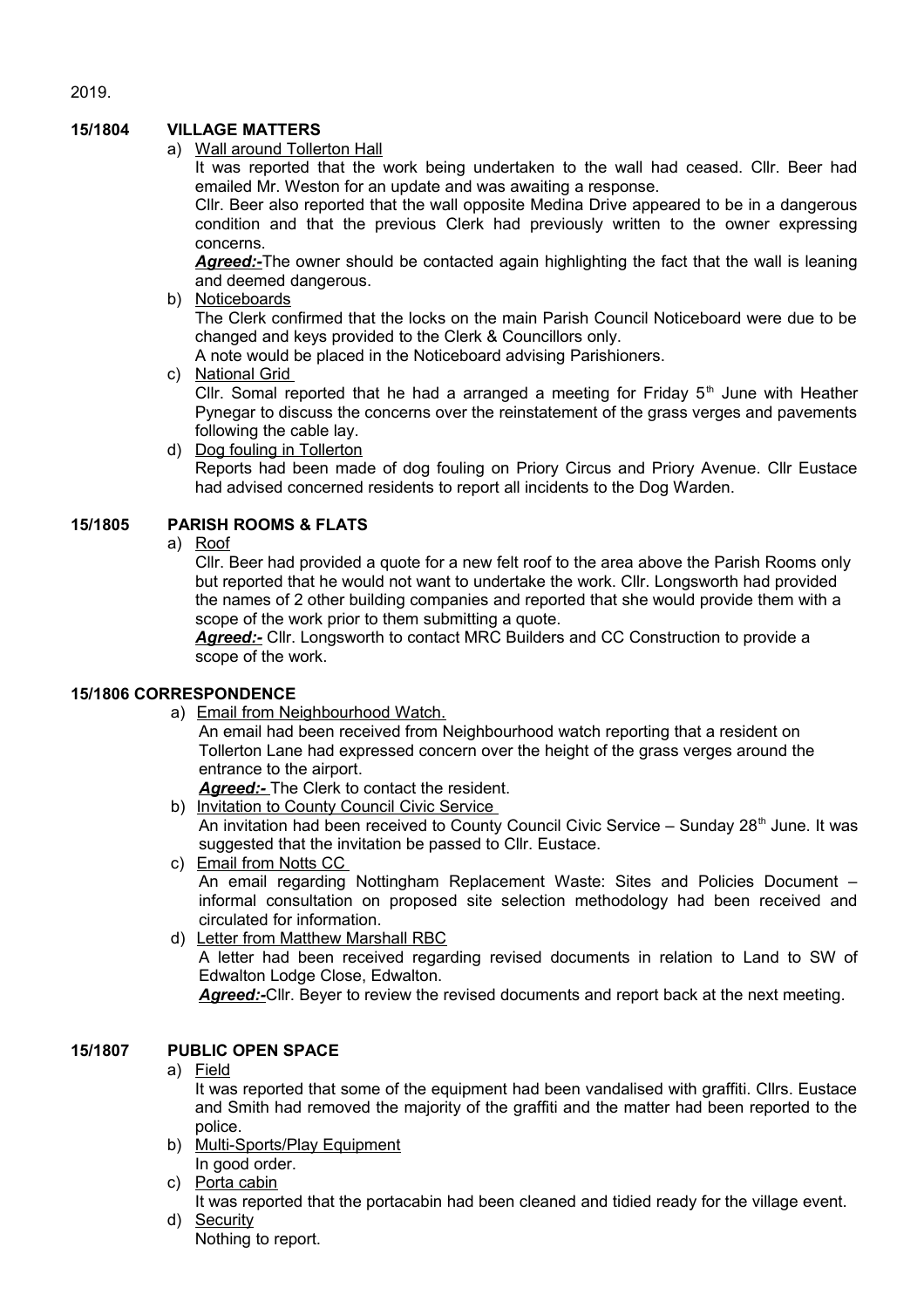| a) Accounts received and ordered to be paid:-<br>002821Mr. Rust<br>£179.80<br>Village Maintenance May 15<br>£125.00<br>002822<br>Mr. Harvey<br>Grant Aid for mowing at St. Peters Church<br>£30.00<br>002823Mr. Harvey<br>April invoiced incorrect amount<br>002824<br>L Dickinson<br>£447.72<br>Salary May 2015<br>002825<br>L. Dickinson<br>£495.48<br>Parish Council Computer and Printer<br>002826<br>S. Eustace<br>£300.00<br>Chairman's Allowance<br>002827 S. Eustace<br>£22.10<br>Trophy Engraving & Flowers for Clerk (Petty Cash)<br>002828 L. Dickinson<br>£12.24<br>Stamps & Stationery (Petty Cash)<br>Matthew Eyrl - MBE Landscapes<br>002829<br>£395.00<br>Cleaning, replanting, feeding village planters<br>002830<br><b>Information Commissioner</b><br>£35.00<br>Repair works - Parish Rooms<br>b) Income Received:-<br>Flat 40 rental £387.90 (£450 less management fee of £51.75 and VAT on fee of £10.35)<br>Flat 42 rental £374.96 (£435 less management fee of £50.03 and VAT on fee of £10.01)<br><b>Allotment Rentals</b><br>£450.00<br>Craft Class Room Rental<br>£340.00<br>Art Club Room Rental £117.00<br>£210.00<br>Photographic Club<br>Room Hire<br>£60.00<br>c) Requests for Grant Aid:-<br>There were no requests for Grant Aid.<br><b>PLANNING &amp; AMENITIES</b><br>a) Planning Applications received:-<br>There were no Planning Applications received.<br>b) Planning Decisions received:<br>There were no Planning Decisions received.<br><b>OTHER OUTSIDE ORGANISATIONS</b><br>Nothing to report.<br><b>MATTERS FOR REPORT</b><br>a) Village Event<br>The Parish Council to run the tombola at the Village Event. Cllr. Beyer suggested a roster<br>be drawn up and Cllrs. to bring prize donations for the stall.<br>b) Emergency Planning Meeting required<br>It was agreed to postpone discussion until the next Parish Council meeting.<br>c) New Bank Mandate for Completion<br>It was reported that the current Bank Mandate was out of date and a new one had been | 15/1808 | <b>FINANCE</b> |  |  |
|--------------------------------------------------------------------------------------------------------------------------------------------------------------------------------------------------------------------------------------------------------------------------------------------------------------------------------------------------------------------------------------------------------------------------------------------------------------------------------------------------------------------------------------------------------------------------------------------------------------------------------------------------------------------------------------------------------------------------------------------------------------------------------------------------------------------------------------------------------------------------------------------------------------------------------------------------------------------------------------------------------------------------------------------------------------------------------------------------------------------------------------------------------------------------------------------------------------------------------------------------------------------------------------------------------------------------------------------------------------------------------------------------------------------------------------------------------------------------------------------------------------------------------------------------------------------------------------------------------------------------------------------------------------------------------------------------------------------------------------------------------------------------------------------------------------------------------------------------------------------------------------------------------------------------------------------------------------------------------------------------------------------|---------|----------------|--|--|
|                                                                                                                                                                                                                                                                                                                                                                                                                                                                                                                                                                                                                                                                                                                                                                                                                                                                                                                                                                                                                                                                                                                                                                                                                                                                                                                                                                                                                                                                                                                                                                                                                                                                                                                                                                                                                                                                                                                                                                                                                    |         |                |  |  |
|                                                                                                                                                                                                                                                                                                                                                                                                                                                                                                                                                                                                                                                                                                                                                                                                                                                                                                                                                                                                                                                                                                                                                                                                                                                                                                                                                                                                                                                                                                                                                                                                                                                                                                                                                                                                                                                                                                                                                                                                                    |         |                |  |  |
|                                                                                                                                                                                                                                                                                                                                                                                                                                                                                                                                                                                                                                                                                                                                                                                                                                                                                                                                                                                                                                                                                                                                                                                                                                                                                                                                                                                                                                                                                                                                                                                                                                                                                                                                                                                                                                                                                                                                                                                                                    |         |                |  |  |
|                                                                                                                                                                                                                                                                                                                                                                                                                                                                                                                                                                                                                                                                                                                                                                                                                                                                                                                                                                                                                                                                                                                                                                                                                                                                                                                                                                                                                                                                                                                                                                                                                                                                                                                                                                                                                                                                                                                                                                                                                    |         |                |  |  |
|                                                                                                                                                                                                                                                                                                                                                                                                                                                                                                                                                                                                                                                                                                                                                                                                                                                                                                                                                                                                                                                                                                                                                                                                                                                                                                                                                                                                                                                                                                                                                                                                                                                                                                                                                                                                                                                                                                                                                                                                                    |         |                |  |  |
|                                                                                                                                                                                                                                                                                                                                                                                                                                                                                                                                                                                                                                                                                                                                                                                                                                                                                                                                                                                                                                                                                                                                                                                                                                                                                                                                                                                                                                                                                                                                                                                                                                                                                                                                                                                                                                                                                                                                                                                                                    |         |                |  |  |
|                                                                                                                                                                                                                                                                                                                                                                                                                                                                                                                                                                                                                                                                                                                                                                                                                                                                                                                                                                                                                                                                                                                                                                                                                                                                                                                                                                                                                                                                                                                                                                                                                                                                                                                                                                                                                                                                                                                                                                                                                    |         |                |  |  |
|                                                                                                                                                                                                                                                                                                                                                                                                                                                                                                                                                                                                                                                                                                                                                                                                                                                                                                                                                                                                                                                                                                                                                                                                                                                                                                                                                                                                                                                                                                                                                                                                                                                                                                                                                                                                                                                                                                                                                                                                                    |         |                |  |  |
|                                                                                                                                                                                                                                                                                                                                                                                                                                                                                                                                                                                                                                                                                                                                                                                                                                                                                                                                                                                                                                                                                                                                                                                                                                                                                                                                                                                                                                                                                                                                                                                                                                                                                                                                                                                                                                                                                                                                                                                                                    |         |                |  |  |
|                                                                                                                                                                                                                                                                                                                                                                                                                                                                                                                                                                                                                                                                                                                                                                                                                                                                                                                                                                                                                                                                                                                                                                                                                                                                                                                                                                                                                                                                                                                                                                                                                                                                                                                                                                                                                                                                                                                                                                                                                    |         |                |  |  |
|                                                                                                                                                                                                                                                                                                                                                                                                                                                                                                                                                                                                                                                                                                                                                                                                                                                                                                                                                                                                                                                                                                                                                                                                                                                                                                                                                                                                                                                                                                                                                                                                                                                                                                                                                                                                                                                                                                                                                                                                                    |         |                |  |  |
|                                                                                                                                                                                                                                                                                                                                                                                                                                                                                                                                                                                                                                                                                                                                                                                                                                                                                                                                                                                                                                                                                                                                                                                                                                                                                                                                                                                                                                                                                                                                                                                                                                                                                                                                                                                                                                                                                                                                                                                                                    |         |                |  |  |
|                                                                                                                                                                                                                                                                                                                                                                                                                                                                                                                                                                                                                                                                                                                                                                                                                                                                                                                                                                                                                                                                                                                                                                                                                                                                                                                                                                                                                                                                                                                                                                                                                                                                                                                                                                                                                                                                                                                                                                                                                    |         |                |  |  |
|                                                                                                                                                                                                                                                                                                                                                                                                                                                                                                                                                                                                                                                                                                                                                                                                                                                                                                                                                                                                                                                                                                                                                                                                                                                                                                                                                                                                                                                                                                                                                                                                                                                                                                                                                                                                                                                                                                                                                                                                                    |         |                |  |  |
|                                                                                                                                                                                                                                                                                                                                                                                                                                                                                                                                                                                                                                                                                                                                                                                                                                                                                                                                                                                                                                                                                                                                                                                                                                                                                                                                                                                                                                                                                                                                                                                                                                                                                                                                                                                                                                                                                                                                                                                                                    |         |                |  |  |
|                                                                                                                                                                                                                                                                                                                                                                                                                                                                                                                                                                                                                                                                                                                                                                                                                                                                                                                                                                                                                                                                                                                                                                                                                                                                                                                                                                                                                                                                                                                                                                                                                                                                                                                                                                                                                                                                                                                                                                                                                    |         |                |  |  |
|                                                                                                                                                                                                                                                                                                                                                                                                                                                                                                                                                                                                                                                                                                                                                                                                                                                                                                                                                                                                                                                                                                                                                                                                                                                                                                                                                                                                                                                                                                                                                                                                                                                                                                                                                                                                                                                                                                                                                                                                                    |         |                |  |  |
|                                                                                                                                                                                                                                                                                                                                                                                                                                                                                                                                                                                                                                                                                                                                                                                                                                                                                                                                                                                                                                                                                                                                                                                                                                                                                                                                                                                                                                                                                                                                                                                                                                                                                                                                                                                                                                                                                                                                                                                                                    |         |                |  |  |
|                                                                                                                                                                                                                                                                                                                                                                                                                                                                                                                                                                                                                                                                                                                                                                                                                                                                                                                                                                                                                                                                                                                                                                                                                                                                                                                                                                                                                                                                                                                                                                                                                                                                                                                                                                                                                                                                                                                                                                                                                    |         |                |  |  |
|                                                                                                                                                                                                                                                                                                                                                                                                                                                                                                                                                                                                                                                                                                                                                                                                                                                                                                                                                                                                                                                                                                                                                                                                                                                                                                                                                                                                                                                                                                                                                                                                                                                                                                                                                                                                                                                                                                                                                                                                                    |         |                |  |  |
|                                                                                                                                                                                                                                                                                                                                                                                                                                                                                                                                                                                                                                                                                                                                                                                                                                                                                                                                                                                                                                                                                                                                                                                                                                                                                                                                                                                                                                                                                                                                                                                                                                                                                                                                                                                                                                                                                                                                                                                                                    |         |                |  |  |
|                                                                                                                                                                                                                                                                                                                                                                                                                                                                                                                                                                                                                                                                                                                                                                                                                                                                                                                                                                                                                                                                                                                                                                                                                                                                                                                                                                                                                                                                                                                                                                                                                                                                                                                                                                                                                                                                                                                                                                                                                    |         |                |  |  |
|                                                                                                                                                                                                                                                                                                                                                                                                                                                                                                                                                                                                                                                                                                                                                                                                                                                                                                                                                                                                                                                                                                                                                                                                                                                                                                                                                                                                                                                                                                                                                                                                                                                                                                                                                                                                                                                                                                                                                                                                                    |         |                |  |  |
|                                                                                                                                                                                                                                                                                                                                                                                                                                                                                                                                                                                                                                                                                                                                                                                                                                                                                                                                                                                                                                                                                                                                                                                                                                                                                                                                                                                                                                                                                                                                                                                                                                                                                                                                                                                                                                                                                                                                                                                                                    |         |                |  |  |
|                                                                                                                                                                                                                                                                                                                                                                                                                                                                                                                                                                                                                                                                                                                                                                                                                                                                                                                                                                                                                                                                                                                                                                                                                                                                                                                                                                                                                                                                                                                                                                                                                                                                                                                                                                                                                                                                                                                                                                                                                    |         |                |  |  |
|                                                                                                                                                                                                                                                                                                                                                                                                                                                                                                                                                                                                                                                                                                                                                                                                                                                                                                                                                                                                                                                                                                                                                                                                                                                                                                                                                                                                                                                                                                                                                                                                                                                                                                                                                                                                                                                                                                                                                                                                                    |         |                |  |  |
|                                                                                                                                                                                                                                                                                                                                                                                                                                                                                                                                                                                                                                                                                                                                                                                                                                                                                                                                                                                                                                                                                                                                                                                                                                                                                                                                                                                                                                                                                                                                                                                                                                                                                                                                                                                                                                                                                                                                                                                                                    |         |                |  |  |
|                                                                                                                                                                                                                                                                                                                                                                                                                                                                                                                                                                                                                                                                                                                                                                                                                                                                                                                                                                                                                                                                                                                                                                                                                                                                                                                                                                                                                                                                                                                                                                                                                                                                                                                                                                                                                                                                                                                                                                                                                    |         |                |  |  |
|                                                                                                                                                                                                                                                                                                                                                                                                                                                                                                                                                                                                                                                                                                                                                                                                                                                                                                                                                                                                                                                                                                                                                                                                                                                                                                                                                                                                                                                                                                                                                                                                                                                                                                                                                                                                                                                                                                                                                                                                                    |         |                |  |  |
|                                                                                                                                                                                                                                                                                                                                                                                                                                                                                                                                                                                                                                                                                                                                                                                                                                                                                                                                                                                                                                                                                                                                                                                                                                                                                                                                                                                                                                                                                                                                                                                                                                                                                                                                                                                                                                                                                                                                                                                                                    |         |                |  |  |
|                                                                                                                                                                                                                                                                                                                                                                                                                                                                                                                                                                                                                                                                                                                                                                                                                                                                                                                                                                                                                                                                                                                                                                                                                                                                                                                                                                                                                                                                                                                                                                                                                                                                                                                                                                                                                                                                                                                                                                                                                    |         |                |  |  |
|                                                                                                                                                                                                                                                                                                                                                                                                                                                                                                                                                                                                                                                                                                                                                                                                                                                                                                                                                                                                                                                                                                                                                                                                                                                                                                                                                                                                                                                                                                                                                                                                                                                                                                                                                                                                                                                                                                                                                                                                                    |         |                |  |  |
|                                                                                                                                                                                                                                                                                                                                                                                                                                                                                                                                                                                                                                                                                                                                                                                                                                                                                                                                                                                                                                                                                                                                                                                                                                                                                                                                                                                                                                                                                                                                                                                                                                                                                                                                                                                                                                                                                                                                                                                                                    |         |                |  |  |
|                                                                                                                                                                                                                                                                                                                                                                                                                                                                                                                                                                                                                                                                                                                                                                                                                                                                                                                                                                                                                                                                                                                                                                                                                                                                                                                                                                                                                                                                                                                                                                                                                                                                                                                                                                                                                                                                                                                                                                                                                    |         |                |  |  |
|                                                                                                                                                                                                                                                                                                                                                                                                                                                                                                                                                                                                                                                                                                                                                                                                                                                                                                                                                                                                                                                                                                                                                                                                                                                                                                                                                                                                                                                                                                                                                                                                                                                                                                                                                                                                                                                                                                                                                                                                                    |         |                |  |  |
|                                                                                                                                                                                                                                                                                                                                                                                                                                                                                                                                                                                                                                                                                                                                                                                                                                                                                                                                                                                                                                                                                                                                                                                                                                                                                                                                                                                                                                                                                                                                                                                                                                                                                                                                                                                                                                                                                                                                                                                                                    | 15/1809 |                |  |  |
|                                                                                                                                                                                                                                                                                                                                                                                                                                                                                                                                                                                                                                                                                                                                                                                                                                                                                                                                                                                                                                                                                                                                                                                                                                                                                                                                                                                                                                                                                                                                                                                                                                                                                                                                                                                                                                                                                                                                                                                                                    |         |                |  |  |
|                                                                                                                                                                                                                                                                                                                                                                                                                                                                                                                                                                                                                                                                                                                                                                                                                                                                                                                                                                                                                                                                                                                                                                                                                                                                                                                                                                                                                                                                                                                                                                                                                                                                                                                                                                                                                                                                                                                                                                                                                    |         |                |  |  |
|                                                                                                                                                                                                                                                                                                                                                                                                                                                                                                                                                                                                                                                                                                                                                                                                                                                                                                                                                                                                                                                                                                                                                                                                                                                                                                                                                                                                                                                                                                                                                                                                                                                                                                                                                                                                                                                                                                                                                                                                                    |         |                |  |  |
|                                                                                                                                                                                                                                                                                                                                                                                                                                                                                                                                                                                                                                                                                                                                                                                                                                                                                                                                                                                                                                                                                                                                                                                                                                                                                                                                                                                                                                                                                                                                                                                                                                                                                                                                                                                                                                                                                                                                                                                                                    |         |                |  |  |
|                                                                                                                                                                                                                                                                                                                                                                                                                                                                                                                                                                                                                                                                                                                                                                                                                                                                                                                                                                                                                                                                                                                                                                                                                                                                                                                                                                                                                                                                                                                                                                                                                                                                                                                                                                                                                                                                                                                                                                                                                    |         |                |  |  |
|                                                                                                                                                                                                                                                                                                                                                                                                                                                                                                                                                                                                                                                                                                                                                                                                                                                                                                                                                                                                                                                                                                                                                                                                                                                                                                                                                                                                                                                                                                                                                                                                                                                                                                                                                                                                                                                                                                                                                                                                                    | 15/1810 |                |  |  |
|                                                                                                                                                                                                                                                                                                                                                                                                                                                                                                                                                                                                                                                                                                                                                                                                                                                                                                                                                                                                                                                                                                                                                                                                                                                                                                                                                                                                                                                                                                                                                                                                                                                                                                                                                                                                                                                                                                                                                                                                                    |         |                |  |  |
|                                                                                                                                                                                                                                                                                                                                                                                                                                                                                                                                                                                                                                                                                                                                                                                                                                                                                                                                                                                                                                                                                                                                                                                                                                                                                                                                                                                                                                                                                                                                                                                                                                                                                                                                                                                                                                                                                                                                                                                                                    |         |                |  |  |
|                                                                                                                                                                                                                                                                                                                                                                                                                                                                                                                                                                                                                                                                                                                                                                                                                                                                                                                                                                                                                                                                                                                                                                                                                                                                                                                                                                                                                                                                                                                                                                                                                                                                                                                                                                                                                                                                                                                                                                                                                    | 15/1811 |                |  |  |
|                                                                                                                                                                                                                                                                                                                                                                                                                                                                                                                                                                                                                                                                                                                                                                                                                                                                                                                                                                                                                                                                                                                                                                                                                                                                                                                                                                                                                                                                                                                                                                                                                                                                                                                                                                                                                                                                                                                                                                                                                    |         |                |  |  |
|                                                                                                                                                                                                                                                                                                                                                                                                                                                                                                                                                                                                                                                                                                                                                                                                                                                                                                                                                                                                                                                                                                                                                                                                                                                                                                                                                                                                                                                                                                                                                                                                                                                                                                                                                                                                                                                                                                                                                                                                                    |         |                |  |  |
|                                                                                                                                                                                                                                                                                                                                                                                                                                                                                                                                                                                                                                                                                                                                                                                                                                                                                                                                                                                                                                                                                                                                                                                                                                                                                                                                                                                                                                                                                                                                                                                                                                                                                                                                                                                                                                                                                                                                                                                                                    |         |                |  |  |
|                                                                                                                                                                                                                                                                                                                                                                                                                                                                                                                                                                                                                                                                                                                                                                                                                                                                                                                                                                                                                                                                                                                                                                                                                                                                                                                                                                                                                                                                                                                                                                                                                                                                                                                                                                                                                                                                                                                                                                                                                    |         |                |  |  |
|                                                                                                                                                                                                                                                                                                                                                                                                                                                                                                                                                                                                                                                                                                                                                                                                                                                                                                                                                                                                                                                                                                                                                                                                                                                                                                                                                                                                                                                                                                                                                                                                                                                                                                                                                                                                                                                                                                                                                                                                                    |         |                |  |  |
|                                                                                                                                                                                                                                                                                                                                                                                                                                                                                                                                                                                                                                                                                                                                                                                                                                                                                                                                                                                                                                                                                                                                                                                                                                                                                                                                                                                                                                                                                                                                                                                                                                                                                                                                                                                                                                                                                                                                                                                                                    |         |                |  |  |
|                                                                                                                                                                                                                                                                                                                                                                                                                                                                                                                                                                                                                                                                                                                                                                                                                                                                                                                                                                                                                                                                                                                                                                                                                                                                                                                                                                                                                                                                                                                                                                                                                                                                                                                                                                                                                                                                                                                                                                                                                    |         |                |  |  |
| obtained for completion. The following current signatories are no longer Parish Council                                                                                                                                                                                                                                                                                                                                                                                                                                                                                                                                                                                                                                                                                                                                                                                                                                                                                                                                                                                                                                                                                                                                                                                                                                                                                                                                                                                                                                                                                                                                                                                                                                                                                                                                                                                                                                                                                                                            |         |                |  |  |
| members and are no longer in contact with the Parish Council and would be removed from                                                                                                                                                                                                                                                                                                                                                                                                                                                                                                                                                                                                                                                                                                                                                                                                                                                                                                                                                                                                                                                                                                                                                                                                                                                                                                                                                                                                                                                                                                                                                                                                                                                                                                                                                                                                                                                                                                                             |         |                |  |  |

the mandate:- Sue Furniss, Pat Brooker, John Gadd & Judith Lund. Cllrs Longsworth,

There being no further business the meeting closed at 9.05 p.m.

Smith, Owen-Jones and Somal to be added.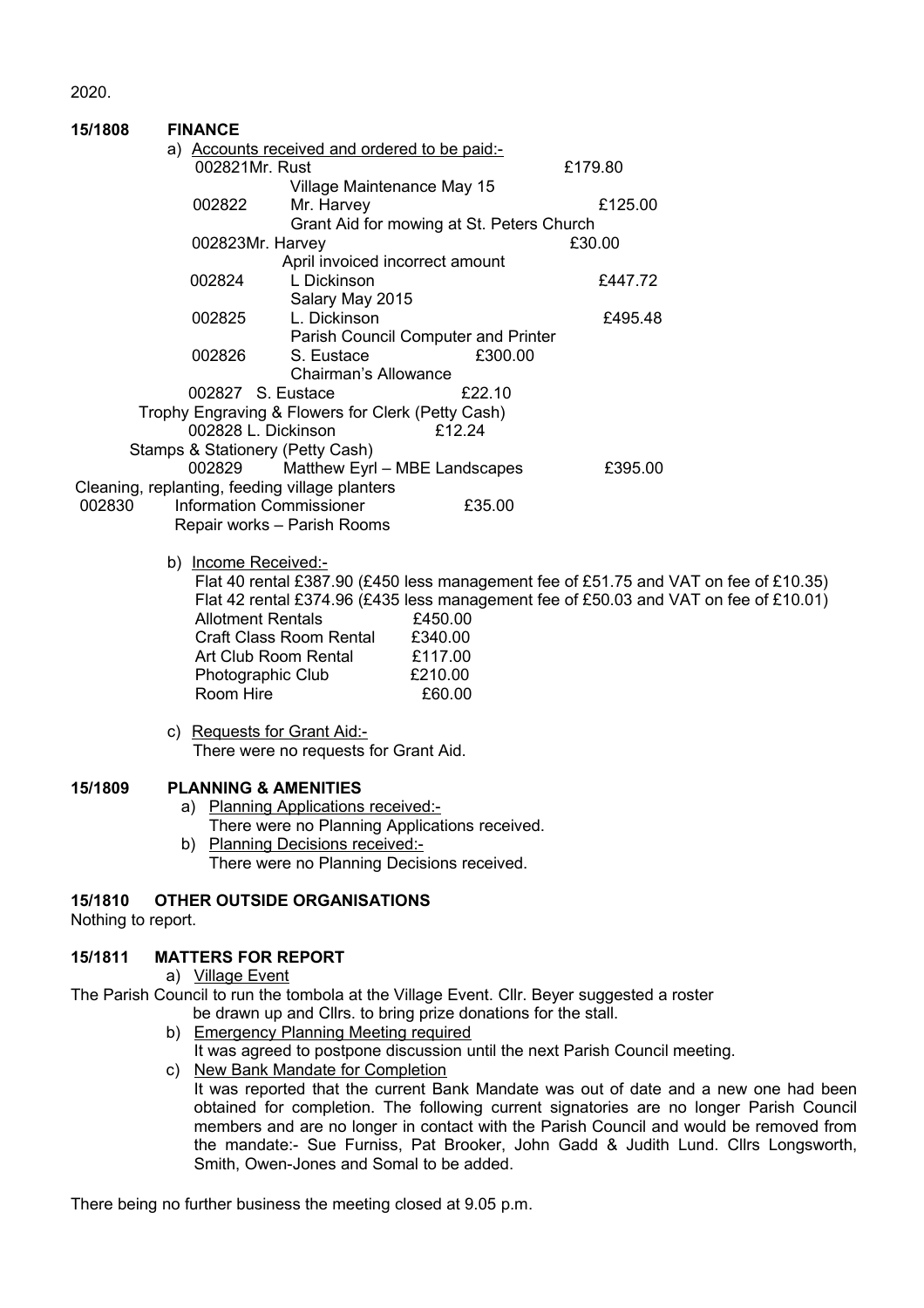# TOLLERTON PARISH COUNCIL

# **Minutes of a meeting of Tollerton Parish Council held in the Parish Rooms, Burnside Grove, Tollerton on MONDAY 06 July 2015 at 7.00pm**.

**Councillors** Steven Eustace (chairman) Shaun Beer Andrea Beyer Christine Firth Matthew Garrard Tracey Longworth (A) David Owen-Jones Julian Smith Parma Somal

**Also present:** Clerk Bill Banner and thirteen members of the public

- **1. Apologies for Absence:** Cllr Tracey Longworth and the reasons given accepted
- **2. Declarations of Interest:** There were none
- **3. Minutes of the full Council meeting held on 01 June 2015,** were accepted as presented and signed by the chairman

**15/14**

# **4. Chairman's announcements:**

- a) The Parish Clerk appointment was announced and Bill was welcomed to the meeting
- b) Andrew Penn & Chris Burbanks residents to perform a link to the Parish Council TASCforce and TABU

The meeting was suspended at 7.05pm to enable Mr Brian Wells to update the meeting on:

**5. Proposed Development in Tollerton** – A planning application is to be made for a replacement hangar at the airfield in order to relocate the business of Monarch Education Furniture. Outline plans were presented showing the site of the proposed hangar to be constructed

Construction of the Spire Healthcare private hospital (8.25 acres) has started and is expected to be operational in October 2016. There are outline thoughts for a Retirement Home to be added to the site at a future date.

There is a possible asbestos risk in the dismantling of the old hangar and this work will be completed before the hospital becomes operational.

Mr Wells said that the main entrance will be from Tollerton Lane – not through the village – and all construction traffic and service vehicles will only be able to access and leave the site via Lings Bar

The meeting resumed at 7.40pm

**6. Open Session for Members of the Public to Raise Matters of Council Business. Limited to 15 Minutes** Standing Orders were suspended at 7.41pm

Residents raised the issue of dog fouling - it was confirmed that Streetwise has been telephoned today, also a request made to empty the bins more often–

A plea was made by a resident to ensure villagers are involved in meetings to discuss protection of the village, positioning of proposed schools and other related matters, including use of Section 106 money. There is to be a meeting with Highways Department in September.

Standing Orders were re-instated at 7.58pm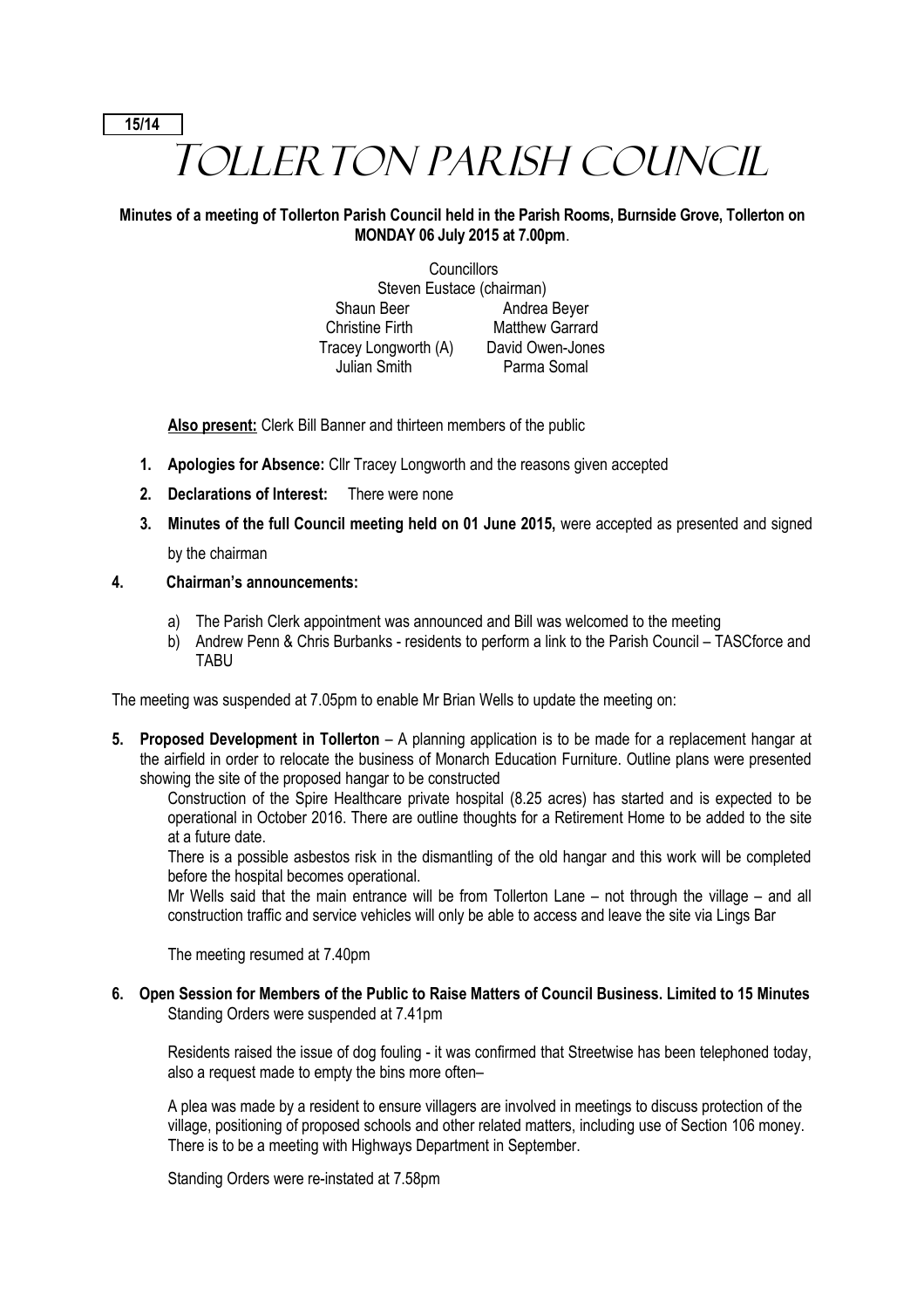

# **7. Action & Correspondence Logs**

These were reviewed – mainly complete – some are ongoing for next meeting

#### **8. Proposed Development in Tollerton**

- a) Greenbelt review Cllr Andrea Beyer to link with Debbie (CPRE)
- b) Parishioners Survey A Sept meeting with Highways is to be arranged

**9. Parish Rooms and Flats** – Two quotations for roof repair have been received and two further quotations are expected shortly

#### **10. Village matters**

- a) Wall around Tollerton Hall work complete
- b) Western Power Lenton Lane Island work complete
- c) Village newcomers Information Pack Residents Barbara Storrie& Liz Fradd to be supported by Cllr Matthew Garrard to progress this
- d) Kerbstones & weeds Tollerton Lane S Highways have been asked to re-whiten the kerb edging

#### **11. Correspondence**

- a) Tollerton Lane high & wide hedges around Airport area- long grass now dealt with
- b) Letter from Matthew Marshall RBC Land to SW of Edwalton Lodge Close revised documents dealt with by Cllr Andrea Beyer

#### **12. Public Open Spaces**

- a) Field pallets now cleared
- b) Multi-Sports/Play Equipment all in order
- c) Portacabin all clean and in order
- d) Security –Issues with possible use of drugs in the play area residents asked to be aware

# **13. Finance**

|  | a) Payments authorised: |  |
|--|-------------------------|--|
|  |                         |  |

| 2831 | Streetwise          | <b>Mowing Allotments</b>   | £28.56 + VAT  |
|------|---------------------|----------------------------|---------------|
| 2832 | <b>Melvin Rust</b>  | Village cleaning           | £224.75       |
| 2833 | M Harvey            | St Peter's mowing          | £125.00       |
| 2834 | Malcolm Lane        | Notice Board locks (4)     | £124.00 + VAT |
| 2835 | <b>NCC</b>          | Pension                    | £550.00       |
| 2836 | Hannah Coles        | Room cleaning              | £ 96.00       |
| 2837 | <b>NALC</b>         | <b>Councillor Training</b> | £100.00       |
| 2838 | <b>Clerk</b>        | Petty cash                 | £50.00        |
| 2839 | <b>Clerk</b>        | Fee                        | £240.00       |
| 2840 | <b>NALC</b>         | <b>Annual Subs</b>         | £274.75       |
| 2841 | <b>Matthew Eyrl</b> | New plants                 | £100.00       |
|      |                     |                            |               |

#### b)Income received:-

| Flat 40 Rental                |         | £387.90 (£450 less management fee of £51.75 and VAT on fee of £10.35) |
|-------------------------------|---------|-----------------------------------------------------------------------|
| Flat 42 Rental                |         | £374.96 (£435 less management fee of £50.03 and VAT on fee of £10.01) |
| <b>Allotment Rental</b>       | £450.00 |                                                                       |
| Craft Class Room Rental       | £340.00 |                                                                       |
| Art Club Room Rental          | £117.00 |                                                                       |
| Photographic Club Room Rental | £210.00 |                                                                       |
| Room Hire                     | £ 60.00 |                                                                       |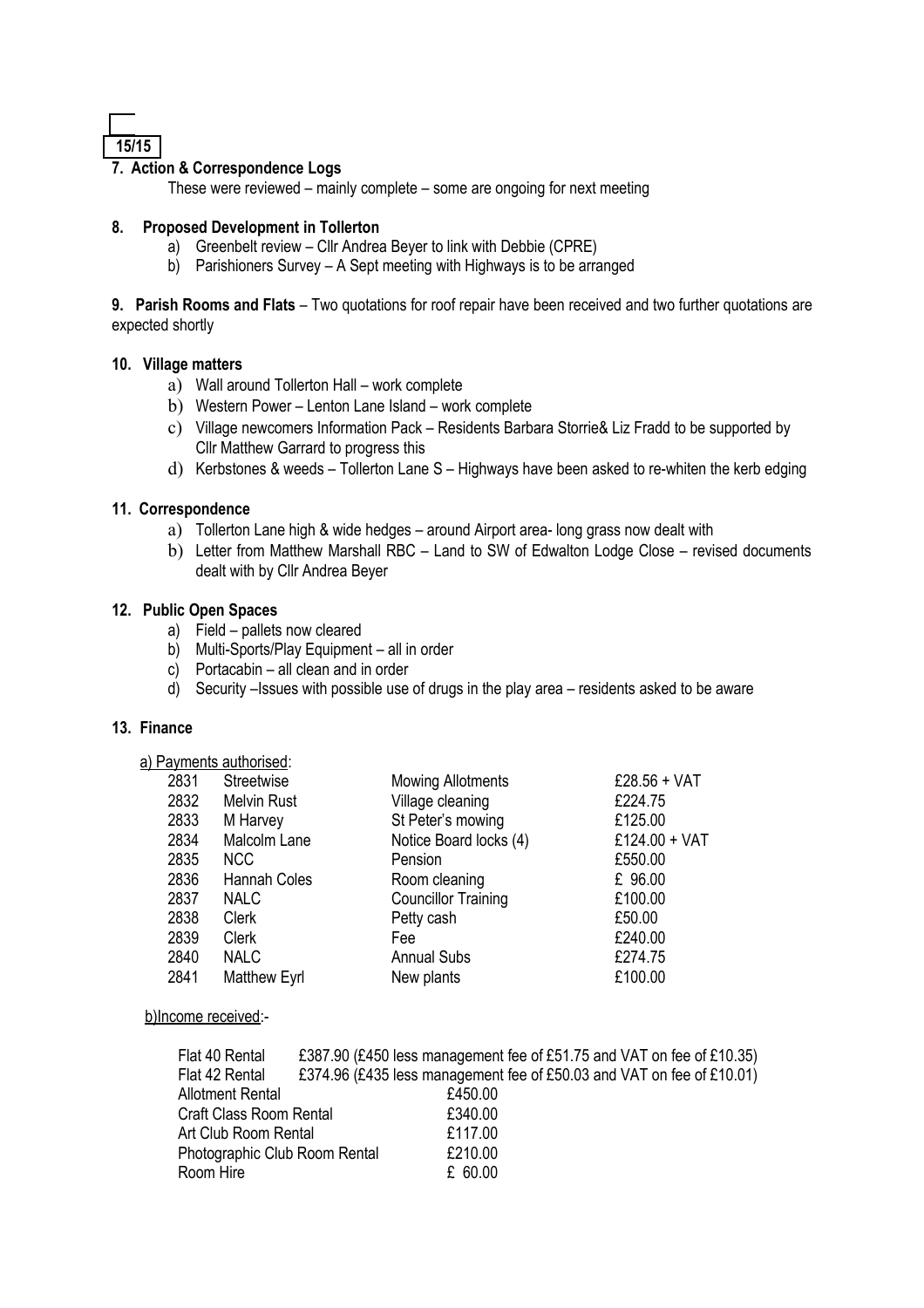# **15/16**

- c) To receive requests for Grant Aid none received
- **14. Planning**  see attached
- **15. Reports from Outside Organisations** none received
- **16. Emergency planning meeting** Cllrs Eustace & Somal to arrange for September
- **17. Date of Next Meeting**: **Monday 14 September 2015**

The meeting closed at 8.30pm

Signed: Chairman ……………………………………………… Date …………………………………….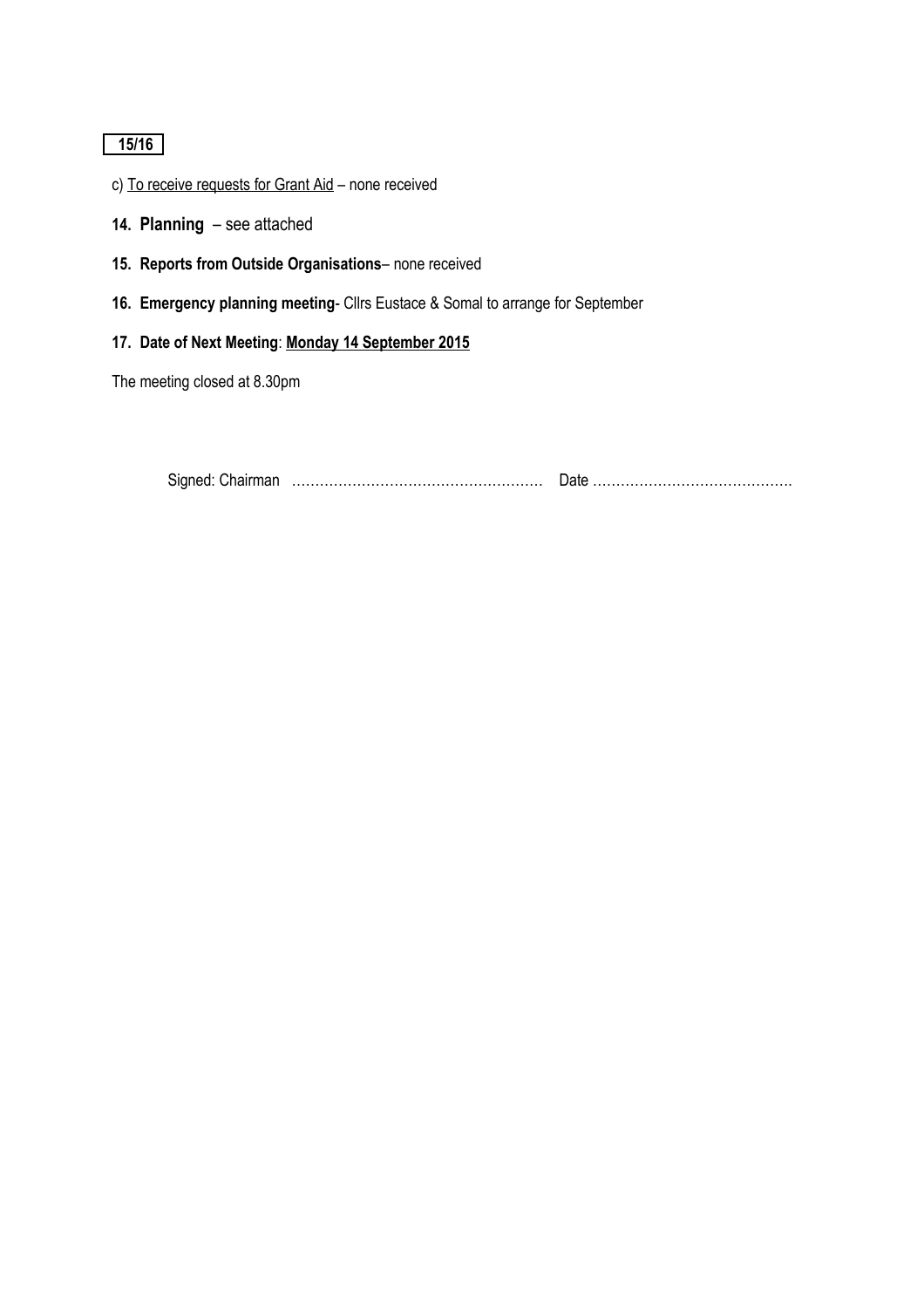# **15/18** TOLLERTON PARISH **COUNCIL**

# **Minutes of ameeting of Tollerton Parish Council held in the Parish Rooms, Burnside Grove, Tollerton on MONDAY 14 September 2015 at 7.00pm**

Councillors: Steven Eustace (chairman) Shaun Beer Andrea Beyer (A) Christine Firth (A) Matthew Garrard (A) Tracy Longworth (A) David Owen-Jones Julian Smith Parma Somal

**Also present:** Clerk Bill Banner and 7 members of the public

- **1 Apologies for Absence**: CllrsAndrea Beyer; Christine Frith; Matthew Garrard and Tracy Longworth and the reasons given accepted
- **2 Declarations of Interest:**Cllr S Beer -item 9 roof repair quotation
- **3 Minutes of the full Council meeting held on 27 August 2015,** were accepted as presented and signed by the chairman

#### **4 Chairman's announcements:**

The chairman expressed concern at the ability of the Council to make decisions when less than 5 members were in attendance and proposed that Standing Orders are changed to reduce the quorum to 3 members. It was agreed to add this item to the Agenda for the next meeting

**5 Clerk's report on Matters arising from the minutes**: Nothing to report that is not on the agenda

**6 Open session for members of the public to raise matters of Council business:** Standing orders were suspended at 7.05pm to allow residents to raise matters of concern. A list of village problems was handed to the clerk by one resident. Standing Orders were reinstated at 7.26pm

#### **7 Finance:**

a) Grant applications approved:

**Brownies**: £74.00 for equipment **Methodist Church**: £150.00 as a contribution to repair costs for their community room **St Peter's Church**: £225.00 approved for extra pea gravel for the cremated remains area.

As the Parish Council is not empowered to support any religious organisation (other than Church of England churchyards) the council could not pay for the planned Christmas card distribution.

However, if the parish council were to be included in the message to be sent to all residents then a 50% contribution was approved. The clerk was asked to develop the initiative with the joint churches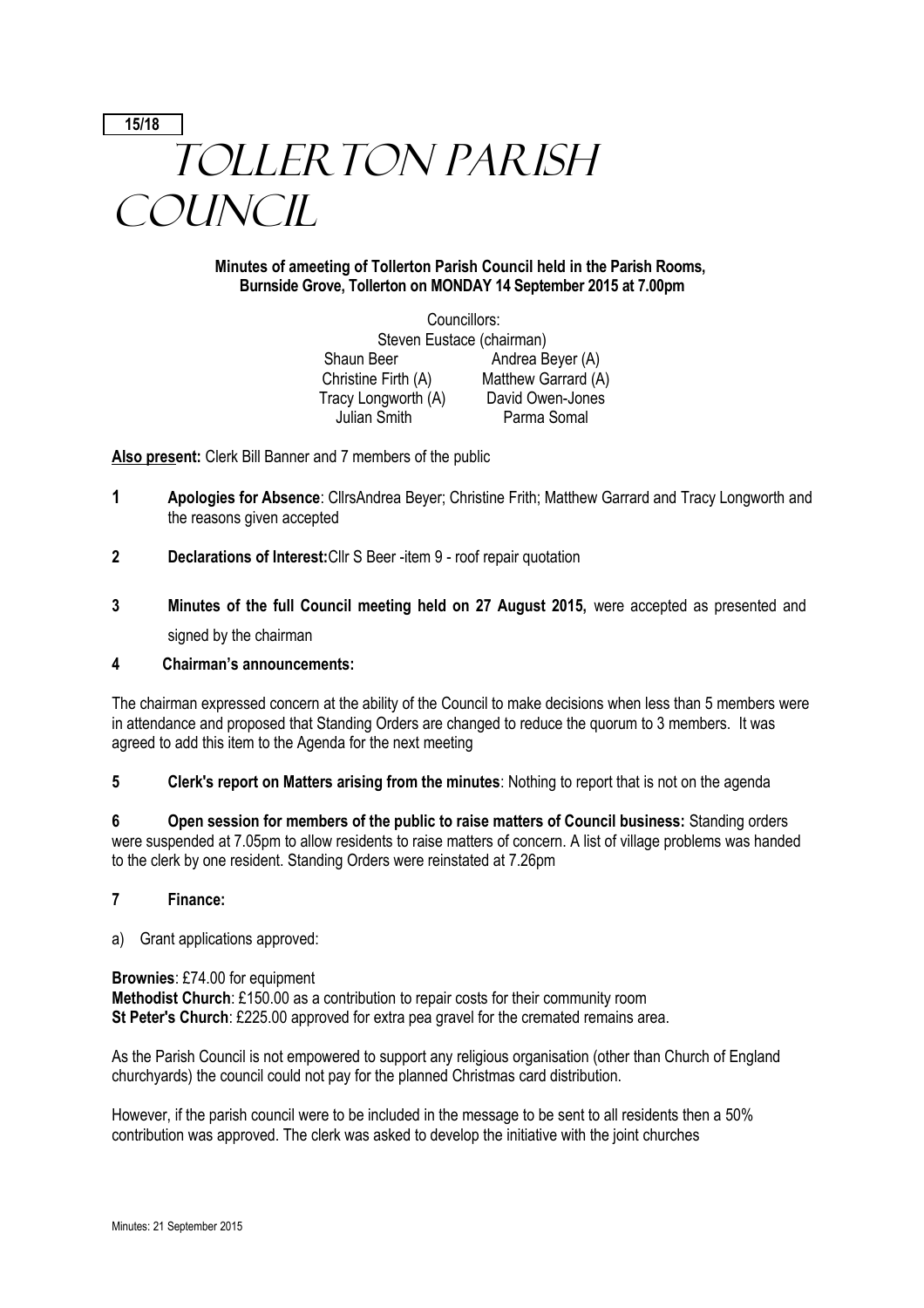#### **15/19**

# b) Approval of payments:

A cheque for £2172.67 was approved for NCC invoice for village ground maintenance

# **8 Planning** –

:

a) Planning applications approved:

15/01348 Mr & Mrs A J Lethbridge - 44 Burnside Grove - rear first floor balcony -revised design - Do Not Object

b) Applications subsequently received:

15/01627 Ms Louisa Wolstencroft – Lane End Garage – 95 Melton Road – Internally illuminated ATM - DNO

# **9 Roof Repairs & Flats**– Parish Rooms and flats

Three contractors submitted roof repair quotations.

Alfa Home Improvements quote of £13,800 was accepted. There is a 15 year guaranteed with their work. Members were not able to instruct the contractor to proceed as they wished to see whether the grant application for £3000 to RBC was forthcoming. It was accepted that this is an unbudgeted expense and the cost of doing the work will need to be funded from reserves. It was also agreed that the roof specification to be created would be extended to include full insulation for an unknown cost of a few hundred pounds

A report on the possible exposure to legionella risk has been received for flat number 42. The report was reviewed and it was agreed to seek quotations to replace the heating system for both flats with combi-boilers in order to enable the cold water tanks and pipes to be removed

The report for flat number 40 has not yet been prepared but it is assumed there will be similar problems to be highlighted

#### **10 NALC**

- a) Award scheme:It was agreed the council move towards gaining Foundation Standard Council status. It will take about 12 months to complete the 22 tasks. Cost is £50.00
- b) AGM: Weds 18 November: Cllr Shaun Beer will attend (Epperstone villageat 7.30pm)
- **11 Website**: It was noted that a new website would be desirable and it was agreed to obtain quotations

**12 Public Open Spaces**: Play equipment was confirmed to be in good working order - the zip wire having just been repaired at a cost of £100

The clerk will check with Mel Rust to ensure his regular inspection checks are properly recorded. It was said that Mr Kevin Rice & RBC do inspections of play equipment - quotations will be sought by the clerk

Insurers confirm that although the play equipment is not included in the All Risks items listed in our policy (material damage cover), full legal liability cover operates for the play equipment

Football pitch: Cllr Parma Somal confirmed the facility was in good condition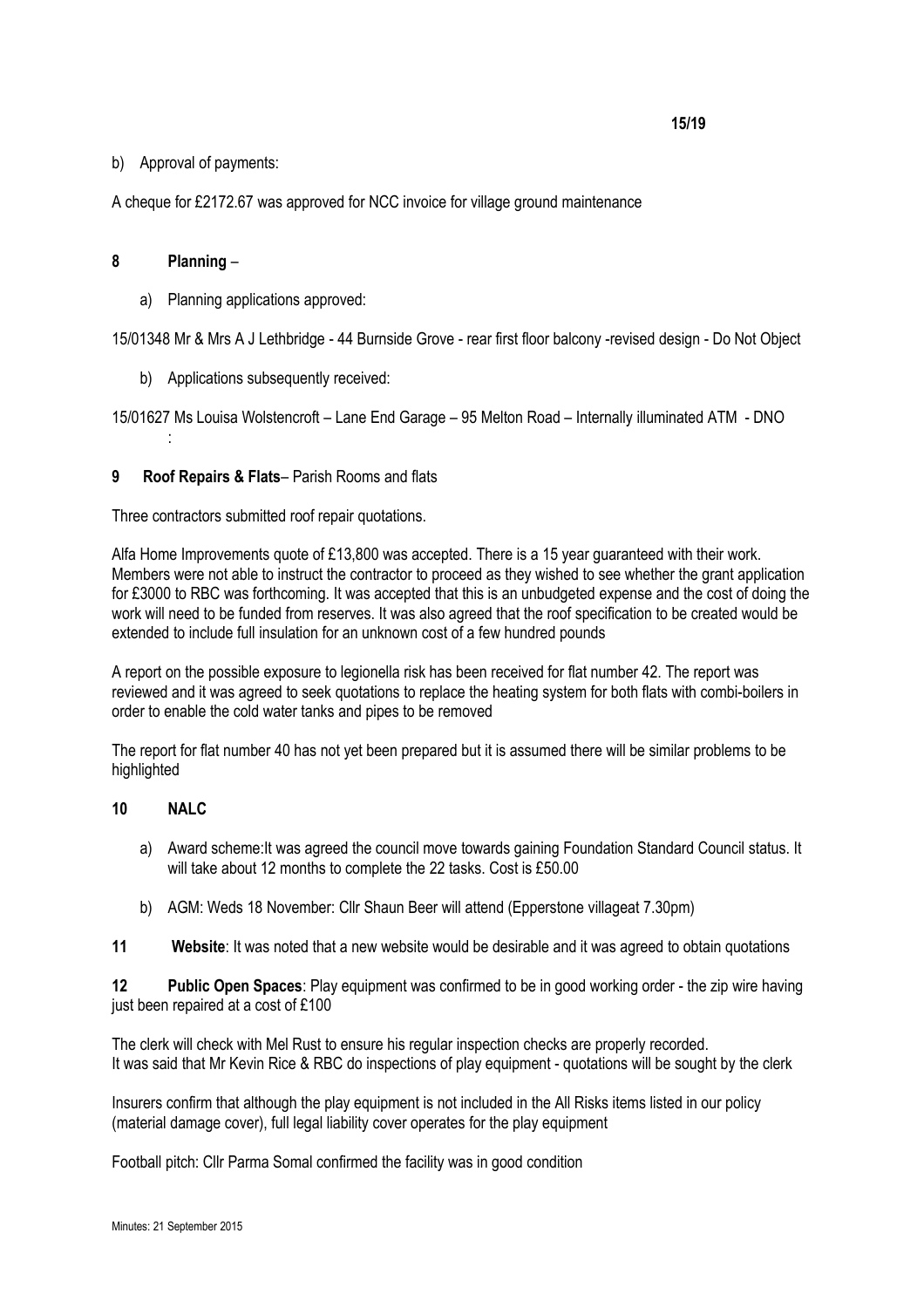# **11 Budget 2016/2017**

The working group will meet mid-October to set the initial budget

# **12 Council Meeting Dates for 2016:** proposed dates approved

# **13 Reports from Outside Organisations**

None: other than the British Heart Foundation suggestion for a village defibrillator. To be explored for a future Agenda item. A presentation by First Responders was suggested

**14 Emergency planning meeting**- Emergency planning meeting took place on 08 September 2015.

Cllr Shaun Beer updated the meeting on the on-going work to up-date the plan - Cllrs. Beer, Garrard, Owen-Jones & Somal are submit their recommended changes to the clerk for co-ordination

Cllr Beer also confirmed that, in his role as snow warden, he will ensure the winter salt supplies for the roads are be replenished. NCC will deliver 5 bags of salt for the grit bins without cost

# **15 Date of Next Meeting**: **Monday 05 October 2015**

The meeting closed at 8.28pm

| <b>.</b><br>Signed: | vum<br>наг |  |
|---------------------|------------|--|
|                     |            |  |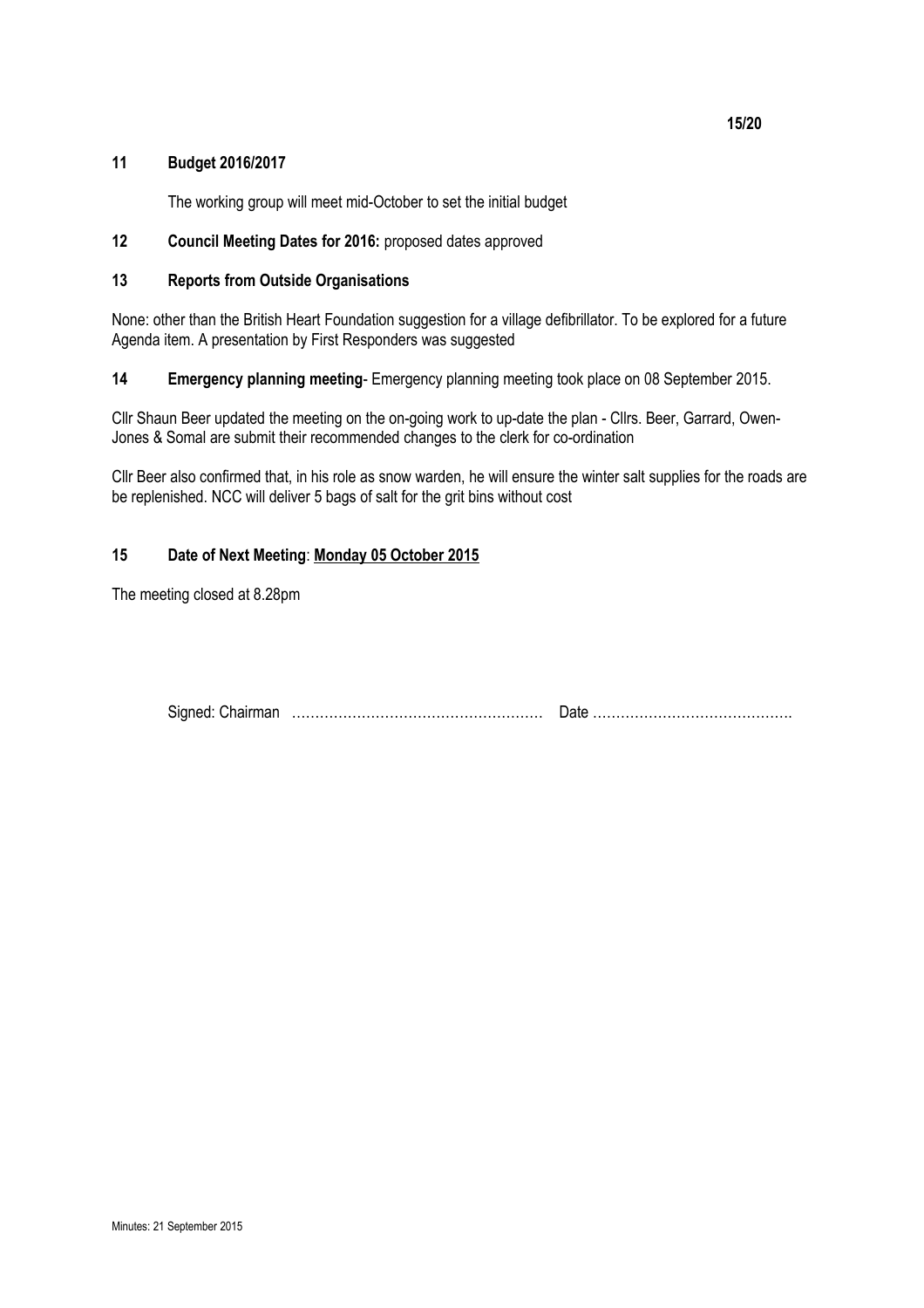# **15/21** TOLLERTON PARISH **COUNCIL**

# **Minutes of ameeting of Tollerton Parish Council held in the Parish Rooms, Burnside Grove, Tollerton on MONDAY 05 October 2015 at 7.00pm**

Councillors: Steven Eustace (chairman) (A) Shaun Beer Andrea Beyer (A) Christine Firth Matthew Garrard Tracy Longworth David Owen-Jones Julian Smith Parma Somal

**Also present:**Clerk Bill Banner and 2 members of the public

- **1 Apologies for Absence**: CllrsAndrea Beyer and Steven Eustace and the reasons given accepted. In the absence of the Chairman, Cllr Julian Smith took the chair
- **1. Declarations of Interest:**Cllr S Beer -item 10 a) roof repair quotation both personal & pecuniary
- **2. Minutes of the full Council meeting held on 14 September2015,** were accepted as presented and signed by the chairman
- **4. Chairman's announcements:** None
- **5. Clerk's report on Matters arising from the minutes**: Nothing to report that is not on the agenda

**6. Open session for members of the public to raise matters of Council business:** Standing orders were suspended at 7.05pm to allow residents to raise matters of concern. Standing Orders were reinstated at 7.10pm

**7. Standing Orders:** The chairman explained the problems the Council had in making decisions at the last two Council meetings for lack of quorate and proposed the number of members required for a meeting be quorate be reduced from 5 to 3. This was agreed unanimously

# **8. Finance:**

- a) Grant applications: None
- b) Approval of payments: None

#### **9. Planning** –

a) Planning applications approved:

15/02101 Mr Wayne Bradshaw–27 Muir Avenue–single storey side extension - Do Not Object

b) Applications subsequently received:

15/02335 Monarch Acoustics Ltd –Units 1 to 6 and 8, Nottingham Airport – Object – prejudices the Local Plan. *See details of the Objection below*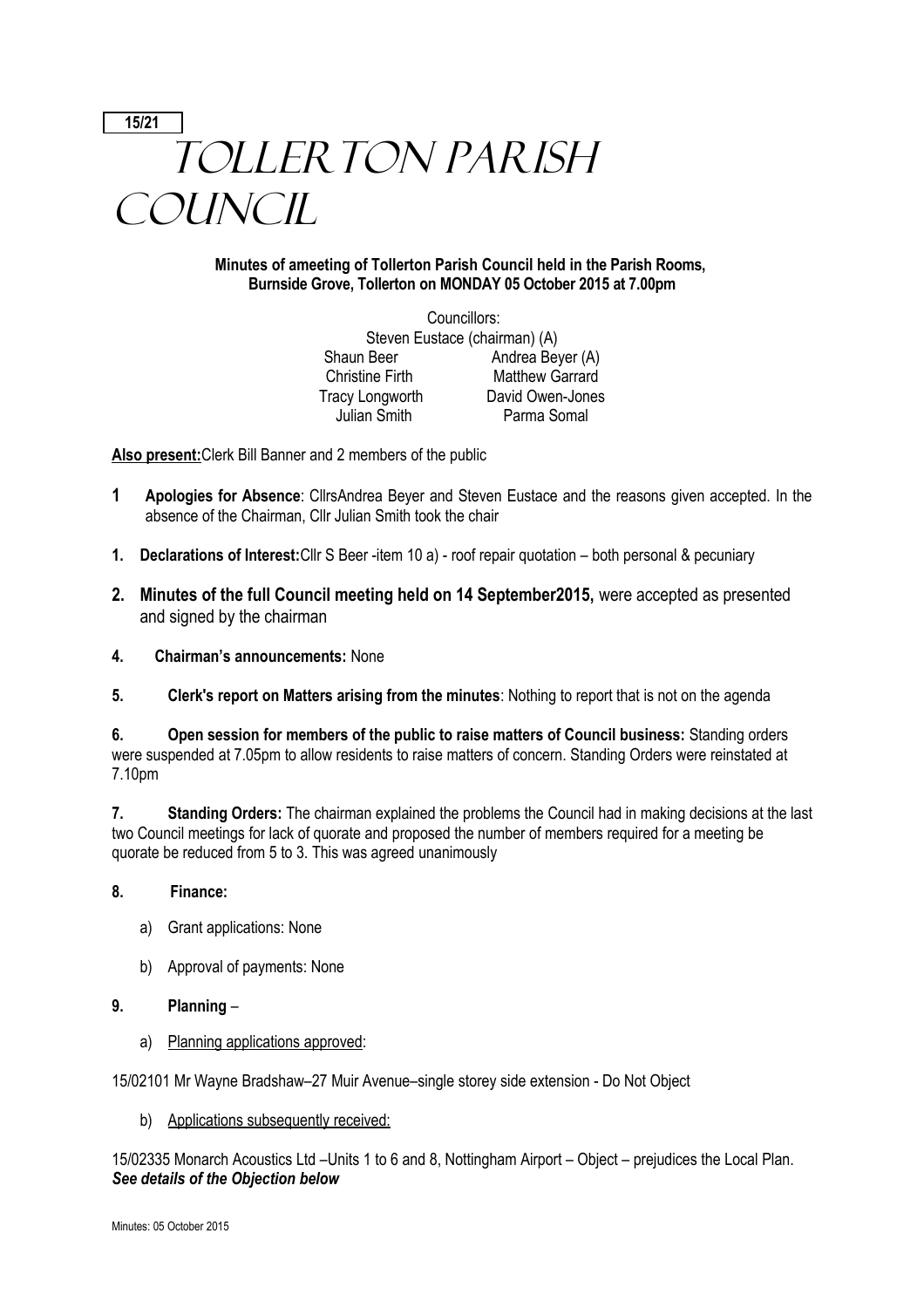**15/22**

# c) Recent Rushcliffe Borough Council Decisions

# 15/01906 Mrs Michelle Sewell – Application Permitted (PC had Objected)

#### **10. Roof Repairs & Flats**

#### a) Roof Repairs

This topic,and decision taken at the last meeting, was discussed again as the effective quorum at the last meeting was inadequate. As Cllr Beer was not eligible to vote, the six other members present re-confirmed the decision unanimously.

Alfa Home Improvements quote of £13,800 was accepted. There is a 15 year guaranteed with their work. It was accepted that in addition, there would be an extra cost of a few hundred pounds to pay for full roof space insulation.

#### b) Flats Combi-boiler quotation

Cllr Smith reported that following a conversation with a heating engineer, a quotation was not achievable as the flats do not have a gas supply. It was decided to seek a quotation from Transco to provide a gas supply

#### **11. Room Cleaner vacancy**

Members were informed that the cleaner Hannah Coles has written to say she is to go to University this month so has tendered her resignation. Chairman Stephen Eustace's wife Samantha has indicated she would be willing to help. This was discussed and by majority decision the offer accepted.

**12. Website**: It was noted that a new website would be desirable and a quotation was considered, but the cost was thought to be expensive. It was decided to have a meeting with the current operator of the village website. Cllrs Tracy Longworth, Matt Garrard& Parma Somal agreed to be part of the working group.

**13. Public Open Spaces:** The hedge needs to be cut. Cllr Steve Eustace to be asked to speak to Joe Betts

#### **14. Councillor's Reports**

A copy of an e-mail from a resident to PC Howard Shinn regarding parking near the school at drop-off and collection times was discussed. Cllr Matt Garrard confirmed that the Landlady at the Air Hostess Public house has agreed to help with short term parking provision at the start and end of the school day. The clerk undertook to advise the resident.

#### **15. Reports from Outside Organisations**

None: other than further discussion on the topic of provision of a village defibrillator. Keyworth &Ruddington Rotary Club has indicated it would be willing to contribute to costs. It was agreed to arrange for a presentation at a future meeting from either First Responders or the British Heart Foundation.

# **16. Date of Next Meeting**: **Monday 2 November 2015**

The meeting closed at 8.10pm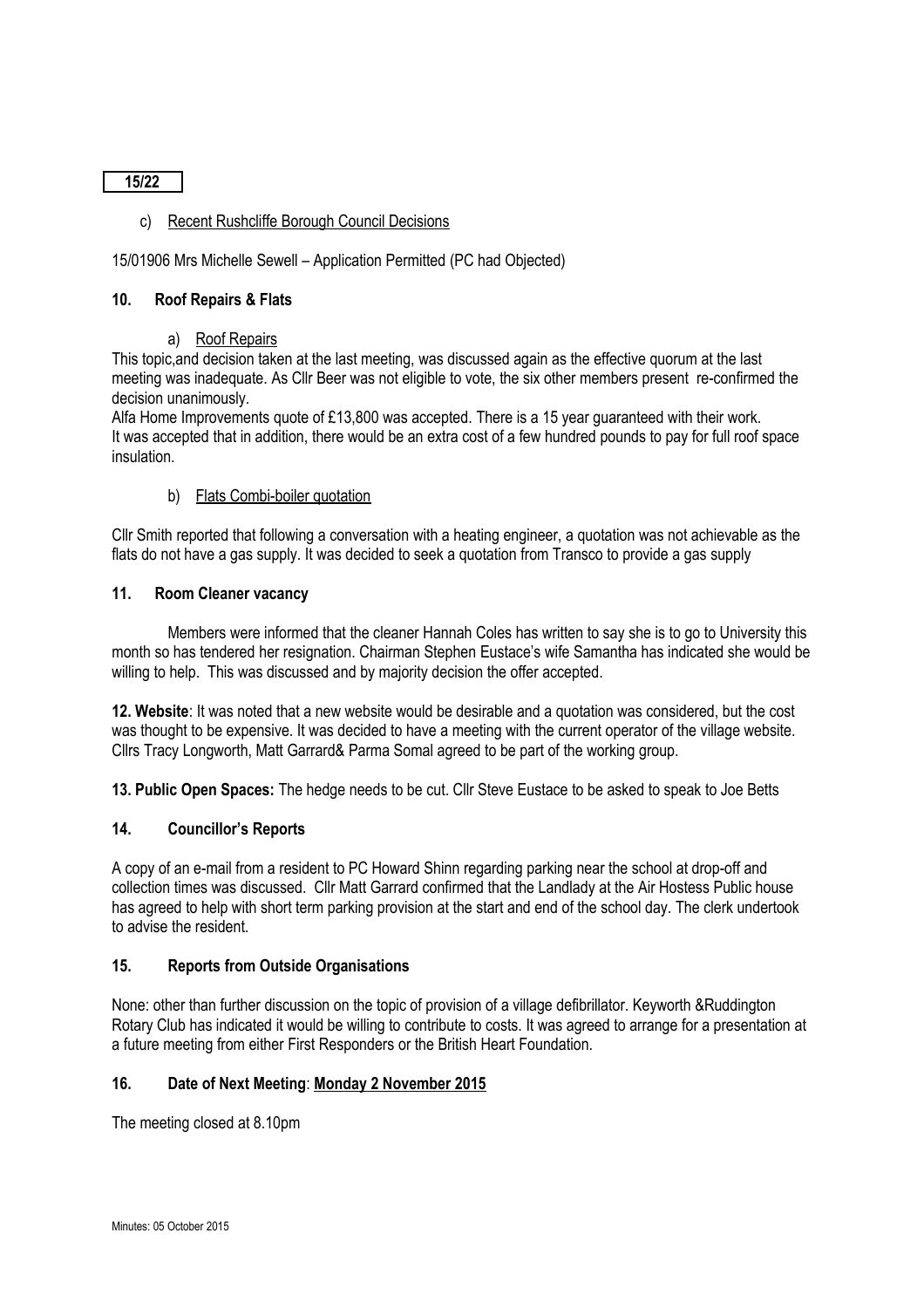Signed: Chairman ……………………………………………… Date …………………………………….

#### **15/02335/FUL**

The Parish Council notes that the development site was previously within the green belt where there is a strong presumption against new development and the specific policy - E4 AT TOLLERTON AIRFIELD PLANNING PERMISSION WILL BE GRANTED FOR AIRPORT-RELATED USES ONLY.

PROPOSALS MUST NOT SIGNIFICANTLY CHANGE THE CHARACTER OR INCREASE THE SIZE AND IMPACT OF THE EXISTING COMPLEX AND SHOULD NOT LEAD TO AN INCREASE IN THE DURATION OF OPERATIONS OR FREQUENCY OF FLIGHTS.

PROPOSALS FOR CHANGE OF USE OF REDUNDANT BUILDINGS TO EMPLOYMENT USES WILL NORMALLY BE GRANTED SUBJECT TO THE PROVISION OF POLICY E3.

The Parish Council considers this proposal to be a non-airport related use for a new building and not a change of use for redundant buildings. The proposal is considered to be a significant increase on the footprint of the building currently adjacent to this site and changes the historical character of the site by replacing an airport related building with an non airport related building of greater scale and prominence to the detriment of the surrounding countryside, residents and the heritage of the airport.

The Parish Council objects to the proposal and further comments:

**a**. The application site falls within the Rushcliffe Local Plan Part 1: Core Strategy STRATEGIC ALLOCATION EAST OF GAMSTON/NORTH OF TOLLERTON. The application is contrary to the Local Plan and prejudices development of the strategic site in accordance with the Core Strategy including Policy 25:

- the design and layout of the strategic site will be determined through a masterplanning process. The application does not form part of such a process and prejudices the overall development of the strategic site.

- the Core Strategy is for a mix use site with an indicative allocation of employment use land adjacent to the A52. This indicative location was agreed through an extensive consultation and approval process. The application moves part of this allocation without sufficient justification for locating such land use in the heart of the strategic site and in an area for potential residential development. The proposal would have the effect of generating additional non- residential vehicle movements across the centre of the strategic site. There has not been the opportunity to consider all relevant matters through a masterplanning process before changing the indicative allocations and insufficient public consultation has been carried out on this change of allocation - which would be expected as part of such a masterplanning process.

- the application introduces new indicative land use referred to as a masterplan. Tollerton residents have not been consulted on this masterplan. Tollerton parish council has not been consulted on this masterplan. The indicative masterplan contained in the application is not supported by the parish council and indicates development closer to Tollerton village on the east side of Tollerton Lane. This indicative masterplan shows a loss of two pillboxes.

- the development shall be appropriately phased to take into account provision of necessary infrastructure, including improvements to the highway along the A52(T) and public transport network. - The application seeks such factors to be considered in isolation from the overall impact of development across the strategic site.

- the production and implementation of a heritage strategy.... to provide for the protection and/or enhancement of heritage assets and their setting, and include a mitigation strategy. The application does not include a heritage strategy. The Parish Council would expect to be consulted in the development of such a strategy to include all 18 pillboxes and also to be consulted in the development of the mitigation strategy. The application prejudices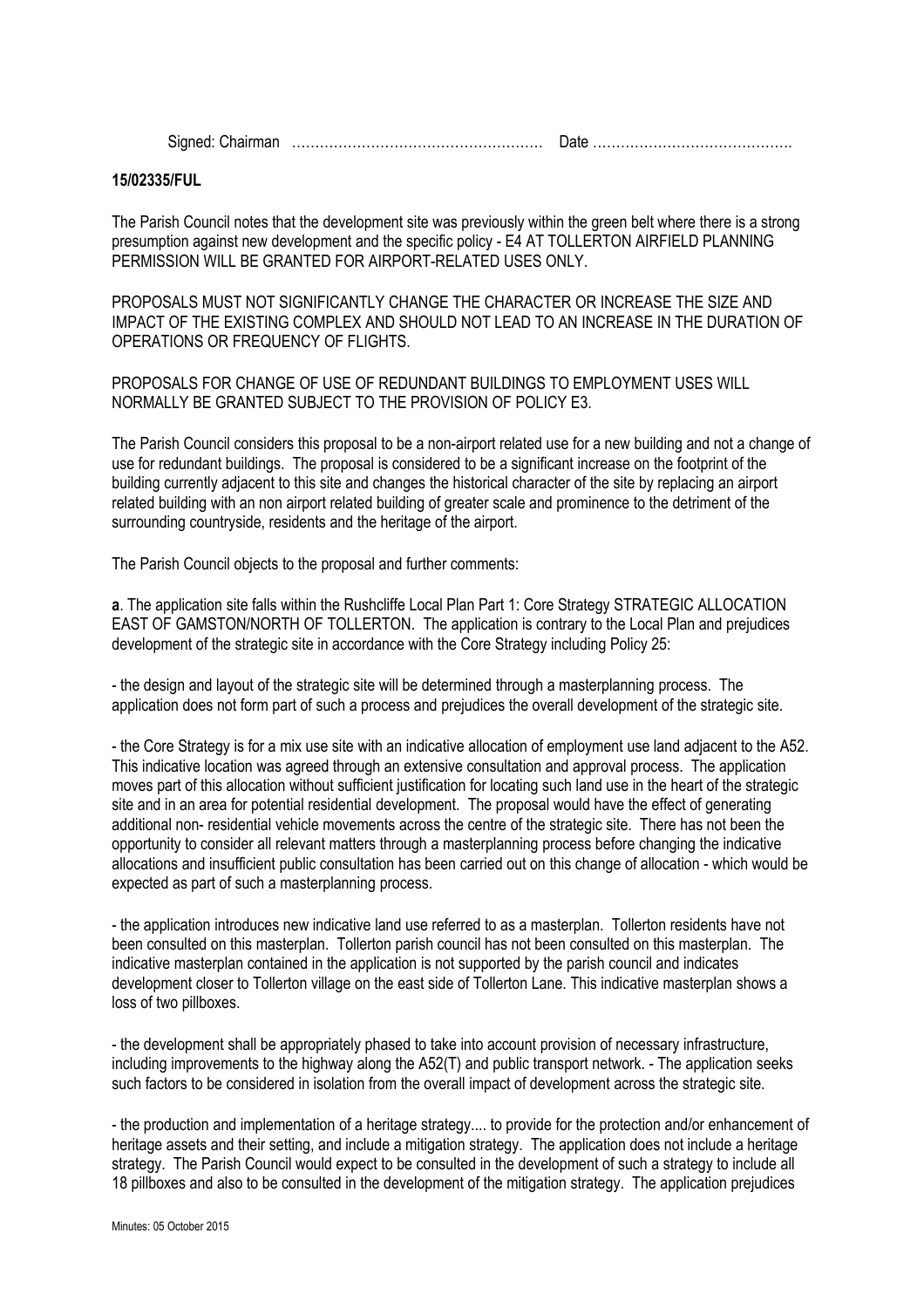this strategic approach which the parish council would expect to be completed before any development on the strategic site. The application provides insufficient protection for the pillboxes prior to development commencing and in the context of future development.

**b.** The Parish Council supports the requirement for the creation of significant Green Infrastructure areas and buffers, particularly on the southern and northern boundaries to contribute to the creation of permanent defensible Green Belt boundaries between the development and Tollerton and Bassingfield. The Parish Council agrees that structural planting should occur in advance of the commencement of each phase of development and would expect to see proposals for the creation of such significant buffers agreed and implemented prior to any development on the strategic site. The proposal contains insufficient contribution to such green infrastructure.

To allay concerns about public safety and perceptions of public safety the parish council would also ask for any plans to remove asbestos to be published before approval and commencement of any demolition work on the site to specifically include but not restricted to protection of local residents, land users (including the cadets) and highway users.

Tollerton Parish Council 05 October 2015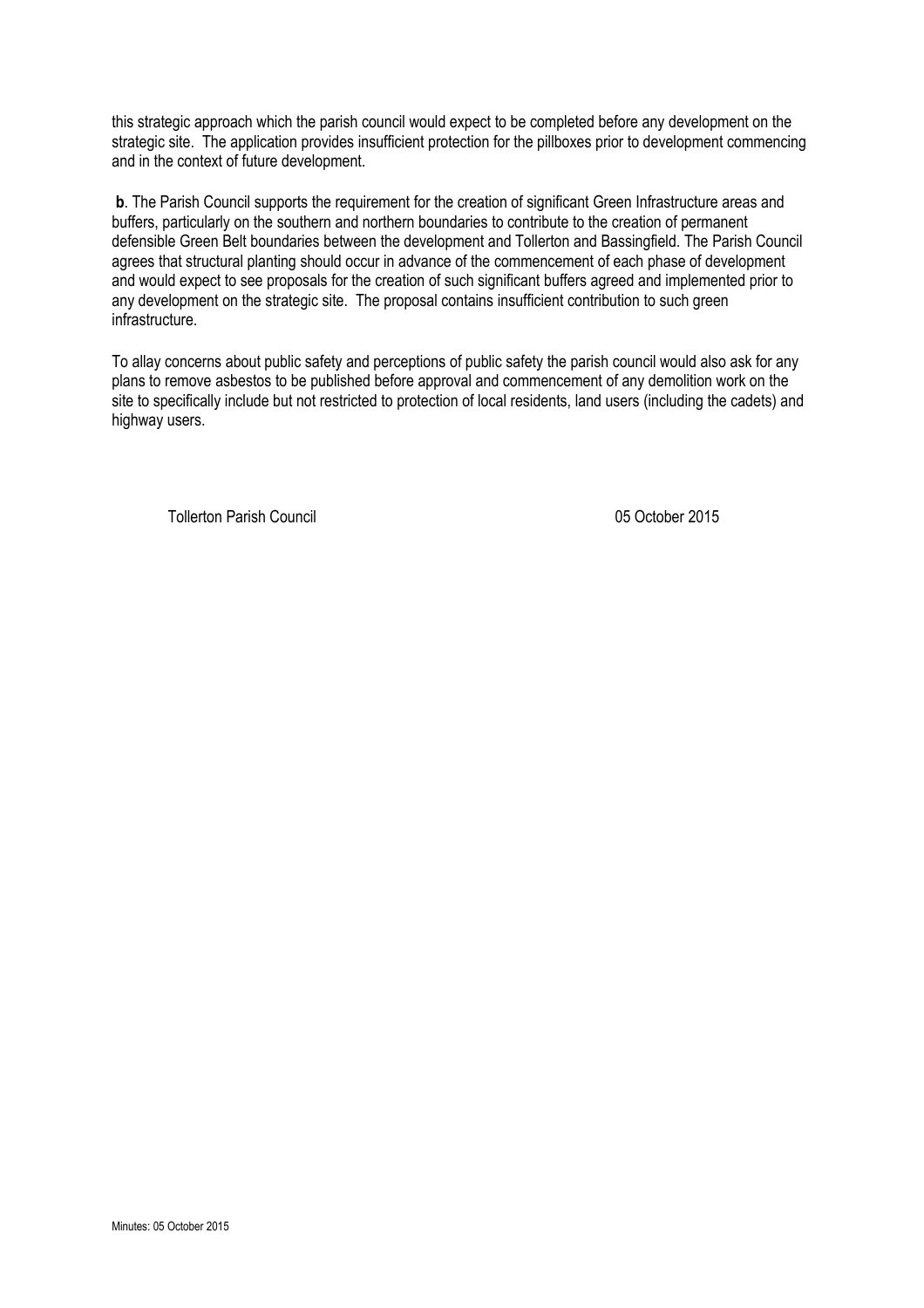# **15/23** TOLLERTON PARISH COUNCIL

# **Minutes of a meeting of Tollerton Parish Council held in the Parish Rooms, Burnside Grove, Tollerton on MONDAY 02 November 2015 at 7.00pm**

Councillors: Steven Eustace (chairman) Shaun Beer **Andrea Beyer** Christine Firth (from 7.15pm) Matthew Garrard Tracy Longworth (A) David Owen-Jones (A) Julian Smith Parma Somal

**Also present:** Clerk Bill Banner and 7 members of the public

- **1 Apologies for Absence**: Cllrs Tracy Longworth and David Owen-Jones and the reasons given accepted.
- 1. **Declarations of Interest:** Cllr S Beer items 9 a) Planning Application 15/02558 Beer and 10 a) roof repair quotation – both personal & pecuniary
- 2. **Minutes of the full Council meeting held on 05 October 2015,** were accepted as presented and signed by the chairman

# 3. **Chairman's announcements:**

The chairman, supported by the clerk, reported on the need for maintenance and improved cleaning at the rooms and confirmed that work had been done to apply stain-block to damp ceilings in the disabled toilet area before re-emulsioning. The woodwork paint also needs refreshing. Cleaning supplies were very low and have been replenished. A replacement water heater is needed at the wash basin in the ladies' toilets as the present one is old and leaks continuously and the clerk has asked for this to be done. Gutters at the garage need a new section and attention is needed to the garage doors.

# 4. **Clerk's report on Matters arising from the minutes**:

The clerk read out the letter of thanks from the Methodist Church following its receipt of the Grant. He went on the explain the great difficulties with registering account changes with our bank – TSB and after 4 months of frustration we are told that the forms have been lost and we are requested to start again. Suitable letters have been prepared for despatch to their Chief Executive Officer. Meantime, the Finance Working Group recommends we move banks to HSBC and to that end forms were available for completion at the end of the meeting.

The joint Churches request for Christmas card financial support is likely to be withdrawn. The clerk will check this out.

The clerk will endeavour to have a speaker for the next meeting regarding defibrillators.

**6. Open session for members of the public to raise matters of Council business:** Standing orders were suspended at 7.13pm to allow residents to raise matters of concern. Standing Orders were reinstated at 7.21pm

7. **Standing Orders:** The chairman welcomed the production of revised standing orders and explained the problems the Council had in making decisions at the last two Council meetings for lack of quorate. He requested members to read the new version with a view to it being adopted at the next meeting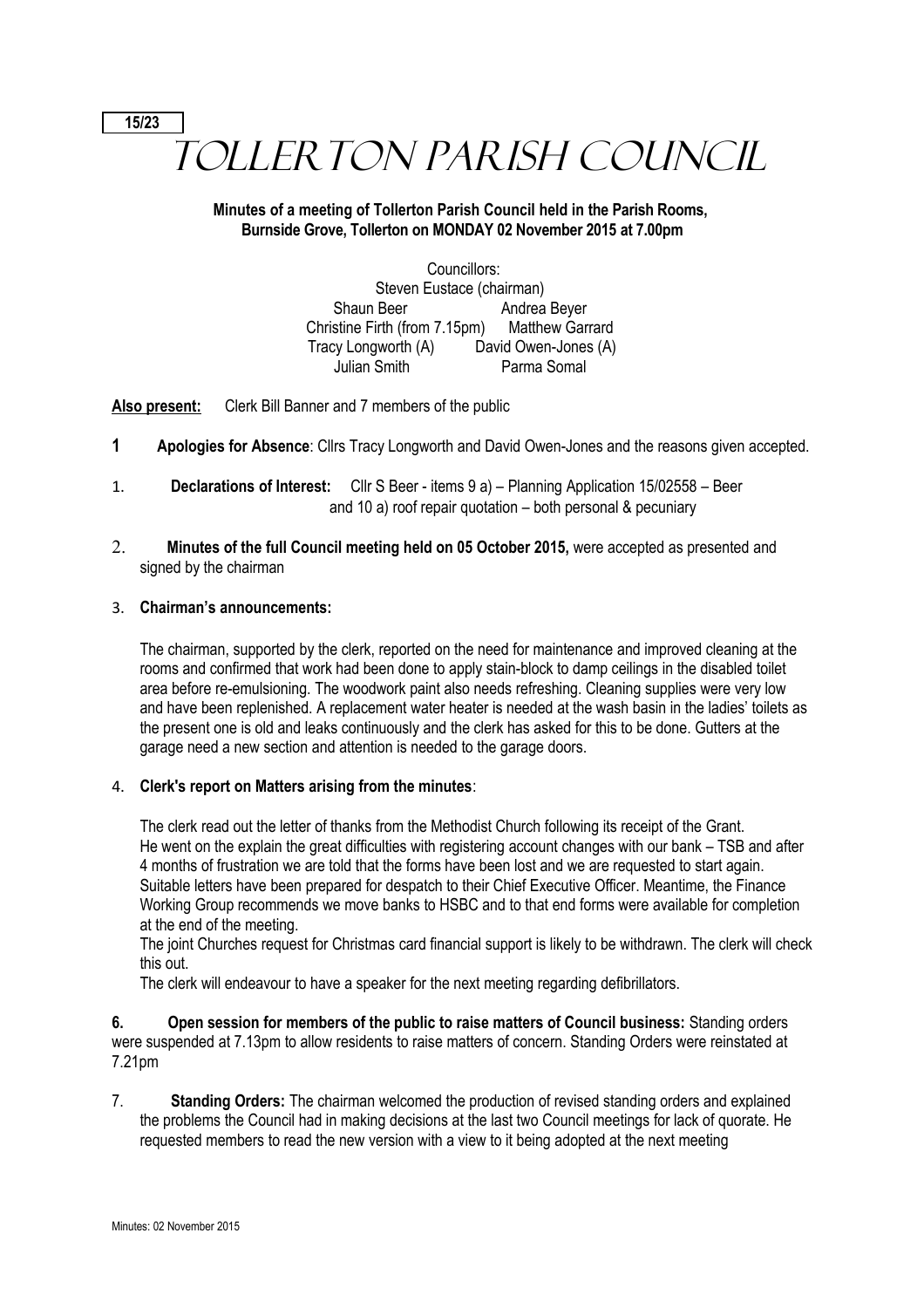# **8. Finance:**

- **a)** Grant applications: The request for funds for the Tollerton carol singers was approved, subject to having receipted invoices after the event. Guide cost £45
- **b)** Approval of payments: These were approved as listed:

| 09/09/2015 | DD  | Eon                     | Electricity          | 35.33   |
|------------|-----|-------------------------|----------------------|---------|
| 09/09/2015 | 853 | <b>NCC</b>              | Mowing               | 2172.67 |
| 09/09/2015 | 854 | M Harvey                | Mowing               | 280.00  |
| 29/09/2015 | DD  | Eon                     | Electricity          | 131.13  |
| 30/09/2015 | DD  | <b>JSBC Ltd</b>         | Clerk pay - Sept     | 624.00  |
| 05/10/2015 | 855 | <b>St Peters Church</b> | Mowing               | 225.00  |
| 05/10/2015 | 856 | <b>Brownies</b>         | Grant                | 74.00   |
| 05/10/2015 | 857 | Methodist               | Grant                | 150.00  |
| 05/10/2015 | 858 | Hannah Coles            | Cleaning             | 80.00   |
| 05/10/2015 | 859 | Alpha Homes             | Play equip repair    | 100.00  |
| 05/10/2015 | 860 | M Harvey                | Mowing               | 125.00  |
| 05/10/2015 | 861 | Streetwise              | Allotments           | 205.62  |
| 05/10/2015 | 862 | W A Banner              | Petty cash           | 221.72  |
| 05/10/2015 | 863 | <b>JSBC Ltd</b>         | Clerk hours Sept     | 216.00  |
| 05/10/2015 | 864 | M Eyrl                  | <b>Annual Mowing</b> | 700.00  |
| 05/10/2015 | 865 | M Rust                  | Mowing - 3 months    | 584.35  |

**c)** HSBC Account resolution:

In order to open an account with HSBC the following wording was approved and the clerk was asked to action this:

"We certify that the following resolutions were passed at a meeting of the Council held on 02 November 2015 and have been entered in the minute book of the Council

- 1) That bank accounts be opened with HSBC Bank plc (the "Bank") and the Bank is authorised to:
- a) Pay all cheques and act on other instructions for payment signed on behalf of the Council by: Any two of those listed overleaf

(the signatory), whether the accounts are in debit or credit

b) Deliver any item held on behalf of the Council by the Bank in safe keeping against the written receipt or instructions of

The Proper Officer: William Alfred Banner, Parish Clerk; and

c) accept

The Proper Officer: William Alfred Banner, Parish Clerk as fully empowered to act on behalf of the Council in any transaction with the Bank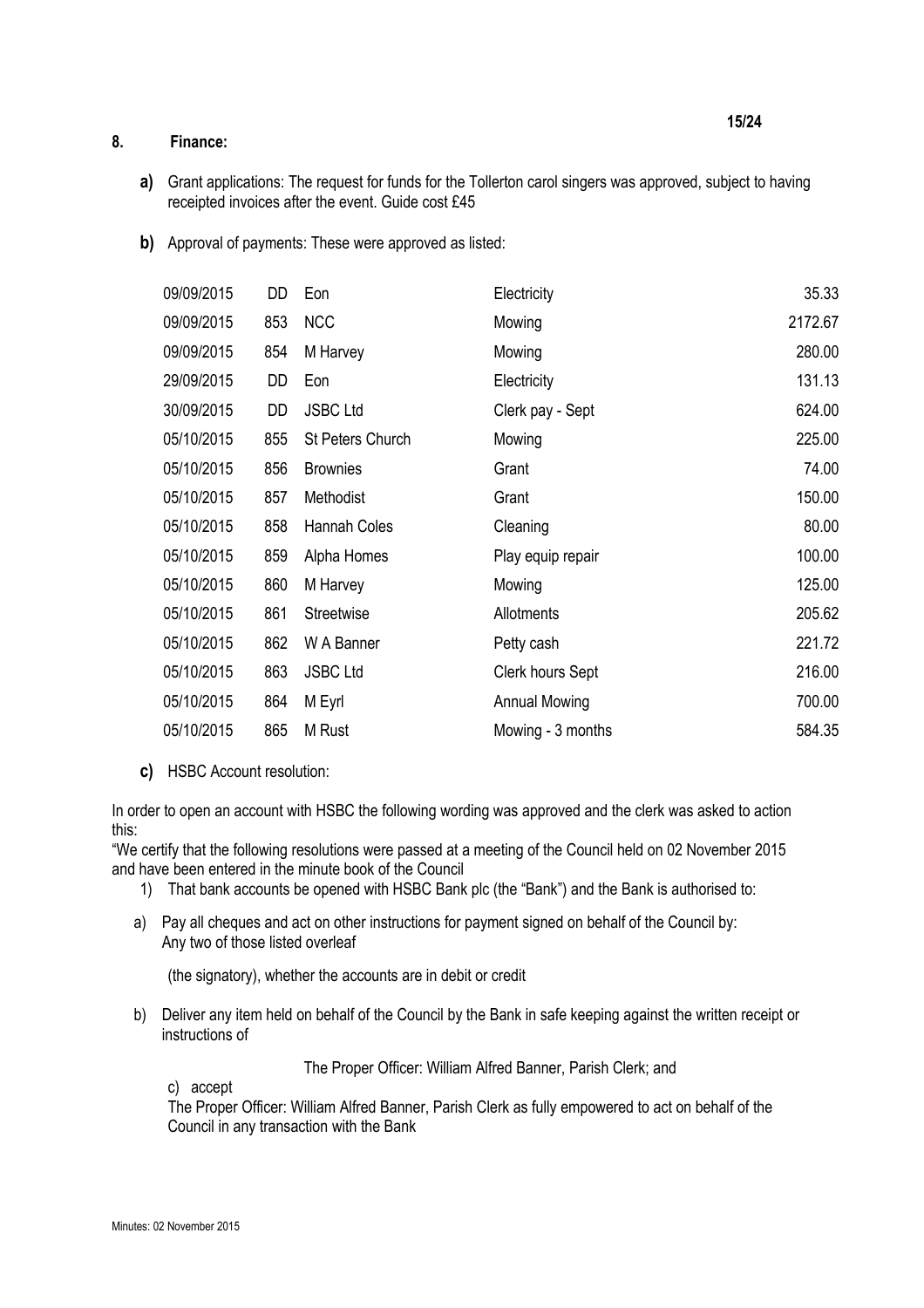**d)** accept William Alfred Banner as fully empowered on behalf of the Council to enter into at any time any agreement for or relating to electronic banking services of any kind whatsoever ("Services"), and to delegate (including the power to sub delegate) the operation of the Services as set out in the

**15/25**

terms and conditions governing the Services and the Council acknowledges that the Bank shall be entitled to act upon all instructions received in respect of the Services until notified otherwise in writing by the Council.

- 2) That the Council agrees that any debt incurred to the Bank under this authority shall in the absence of written agreement with the Bank to the contrary be repayable on demand.
- 3) That the clerk (the "Proper Officer") is authorised to supply the Bank as and when necessary with lists of persons authorised to sign, give receipts and act on behalf of the Council, and that the Bank may rely upon such lists.
- 4) That these resolutions be communicated to the Bank and remain in force until changed by a resolution of the council and a copy, certified by the Proper Officer and the Chairman of the Council, is received by the Bank"
- c) Budget 2015/16:

The income and expenditure at the half-year was reviewed and members felt that, in general, we are on target to achieve our budget This will include the planned for use of £10K from reserves.

d) Budget 2016/17

Initial calculations indicate that there is a need to increase the precept next year as the anticipated repairs to the Council rooms roof & the flat tenants heating system will produce a major deficit this year. A request to include provision for a request for funding (£4K) for a Shared Use Games Area (SUGA) costing £94K was made, but this will need a further £5 increase in the Band D precept and members will consider the figures so a decision can be made at another meeting.

e) Village verges

The annual NCC cost for verges to be cut 14 times each year is £3769.54. Other than one area these verges are not the responsibility of the Parish Council and NCC would normally cut them twice per annum, so we are paying £314 per cut. It was agreed to seek quotations to have them cut less frequently…8 times a year would be approximately every three weeks ... the Clerk to action

f) Funding Opportunities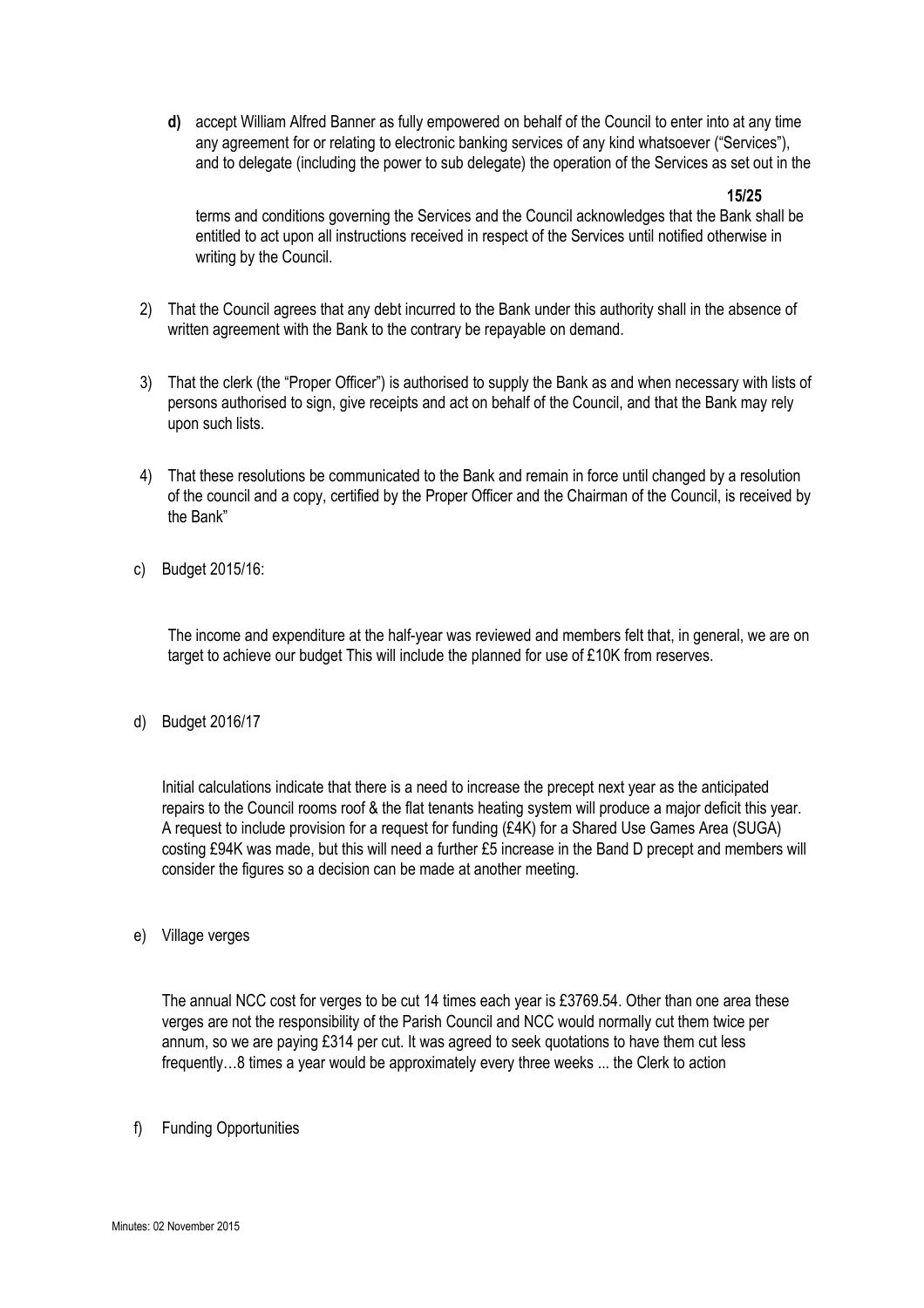Members will consider whether there may be any projects that are suitable for an application to be made to NCC for Supporting Local Communities; Tesco for Green Spaces scheme and Leader Funding (European funding)

# **9. Planning**

a) Planning application

15/02505 Monarch Acoustics Ltd & Nottingham City Airport Ltd – Demolition of all buildings except the main hanger building – DNO – but Council considers it prejudices the Local Plan – as per 15/02335 Monarch Acoustics Ltd comments

- b) Recent Rushcliffe Borough Council Decisions
	- **1)** 15/01348 Mr & Mrs A & J Lethbridge rear first floor balcony Grant Permission **15/26**
	- **2)** 15/01828 Mr Steve King change porch flat roof to pitch Grant Permission
	- **3)** 15/02101 Mr Wayne Bradshaw single storey side extension Application Permitted
- c) Application subsequently received:

15/02558 – Mr Beer – The Old Rectory - Detached outbuilding to form garage and home office space - DNO

# **10. Roof Repairs & Flats**

**a)** Roof Repairs

The clerk informed the meeting that Rushcliffe Borough Council has agreed to grant 20% towards the cost of the roof replacement and contractors have been asked to proceed with the work, which is planned for early December - subject to the weather. The cost of insulation for the roof void has been explored and to get the right quality insulation it would be prudent to budget the £15K originally estimated. A saving of approx. £725 may become available by the Council recovering the VAT on materials purchased direct.

**b)** Flats Combi-boiler suggestion

Following a discussion with a local heating engineer, a quotation will be obtained to replace the current heater and tank in each flat. This will avoid the cost of bringing gas into the premises and solve the perceived legionella problem. The unallocated budget of £5K is available.

**c)** PAT testing will be arranged by Cllr Smith

#### **11. Allotment Association Agreement**

Members were presented with an up-dated version for consideration at the next meeting Members approved registering the Allotments as an Asset of Community Value and the clerk undertook to complete the application.

#### **12. Public Open Spaces**:

The hedge is to be cut shortly. Regular gate locking is a problem. Meantime, Chairman Steve confirmed he will do this task whenever he can.

#### **13. Councillor's Reports**

Members were reminded of the Remembrance Sunday arrangements. The hedge at Tollerton Lane is overhanging and Cllr Beer will speak to the property owner.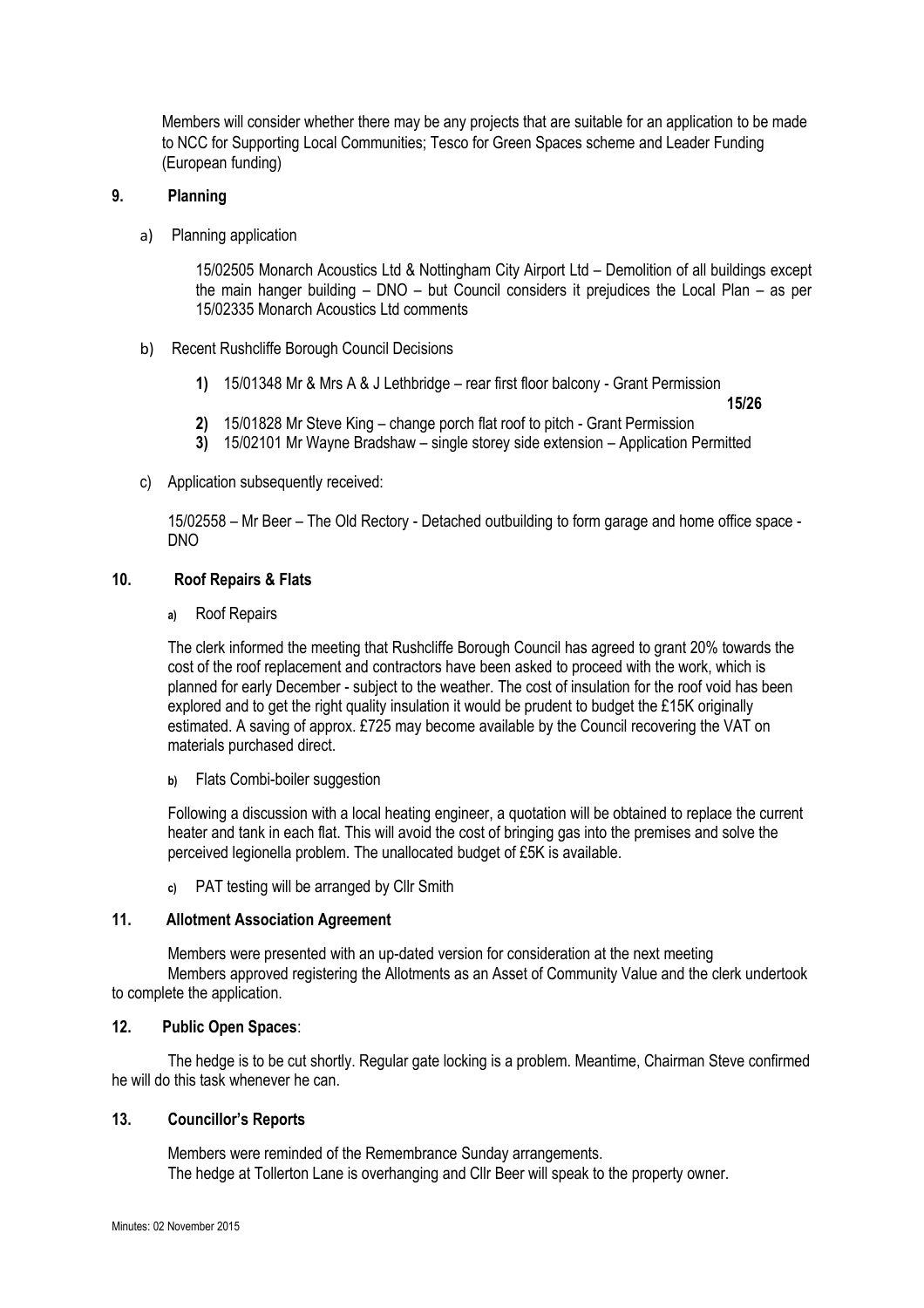Cllr Smith reported the he had acquired 4 tables and 3 notice boards at very low cost for future usage. Appreciation for the work of the clerk was expressed in achieving the RBC grant

# **14. Reports from Outside Organisations:** None

# **15. Date of Next Meeting**: **Monday 07 December 2015**

The meeting closed at 8.31pm

Signed: Chairman ……………………………………………… Date …………………………………….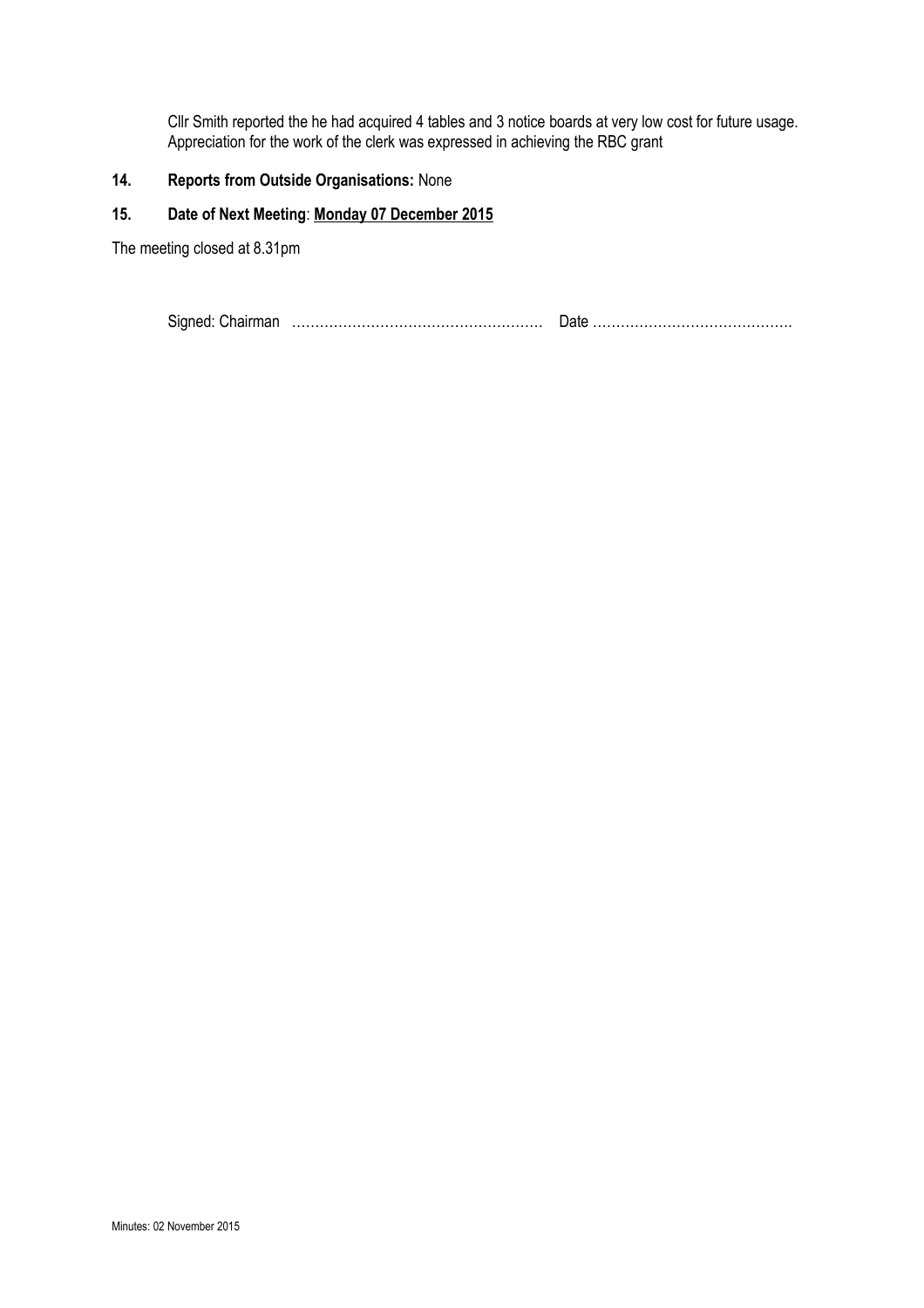**图TOLLER TON PARISH COUNCIL** 

# **Minutes of a meeting of Tollerton Parish Council held in the Parish Rooms, Burnside Grove, Tollerton on MONDAY 07 December 2015 at 7.00pm**

Councillors: Steven Eustace (chairman) Shaun Beer Andrea Beyer Christine Firth Matthew Garrard (from 7.30pm) Tracy Longworth (A) David Owen-Jones (A) Julian Smith Parma Somal

**Also present:** Clerk Bill Banner and 6 members of the public

- **1 Apologies for Absence**: Cllrs Tracy Longworth and David Owen-Jones and the reasons given accepted.
- **1. Declarations of Interest:** Cllr S Beer items 12 a) roof repairs both personal & pecuniary

# **2. Chairman's announcements:**

**15/27**

The chairman opened the meeting and welcomed Andy Stephens and Rob Birkin of the Community Response Team - East Midlands Ambulance Service, who were attending in order to make a short presentation on the benefits and costs of having a defibrillator in the village.

He mentioned that maintenance work and wall emulsioning was progressing well in the Parish Rooms and that the topic of cleanliness was an Agenda item.

A letter has been received from The Local Government Boundary Commission about its final recommendations for Nottinghamshire and this will probably result in a change of County Councillor to represent Tollerton from 2017. A full copy of the report is available:

 [http://www.](http://www/)lgbce.org.uk/current-reviews/east-midlands/nottinghamshire/nottinghamshire-county-council Interactive map: https://consultation.lgbce.org.uk/node/4142

Nottinghamshire County Council has produced a Notice for displaying on Budget Consultation…Have Your Say… by 5 February 2016….see: nottinghamshire.gov.uk/budget

- **3. Defibrillators** Presentation by Andy & Rob, who were thanked and then left the meeting. It was agreed that the clerk make further enquiries and bring this item back to a future Council Meeting
- **4. Minutes of the full Council meeting held on 02 November 2015,** were accepted as presented and signed by the chairman

#### **5. Clerk's report on Matters arising from the minutes**:

The clerk reminded members of the Funding Opportunities mentioned at the last meeting and councillors were encouraged to actively consider the European money opportunity provided by Project Leader

The hedge cutting at the Open Space area has been completed and done well

NALC has written to say that following the abolition of the Audit Commission, a new audit regime has been announced by them and we have been invited to automatically opt into the scheme, which has a number of advantages by simplifying arrangement and promises to be less costly. Members agreed we should automatically opt in.

RBC has written to confirm they have received formal nominations of the Air Hostess Inn and also Tollerton Allotments to be included in the statutory list of Assets of Community Value.

**7. Open session for members of the public to raise matters of Council business:** Standing orders were suspended at 7.35pm to allow residents to raise matters of concern. Standing Orders were reinstated at 7.38pm

**8. Standing Orders:** Further improvements were proposed by Cllr Matt Garrard and the new version was approved.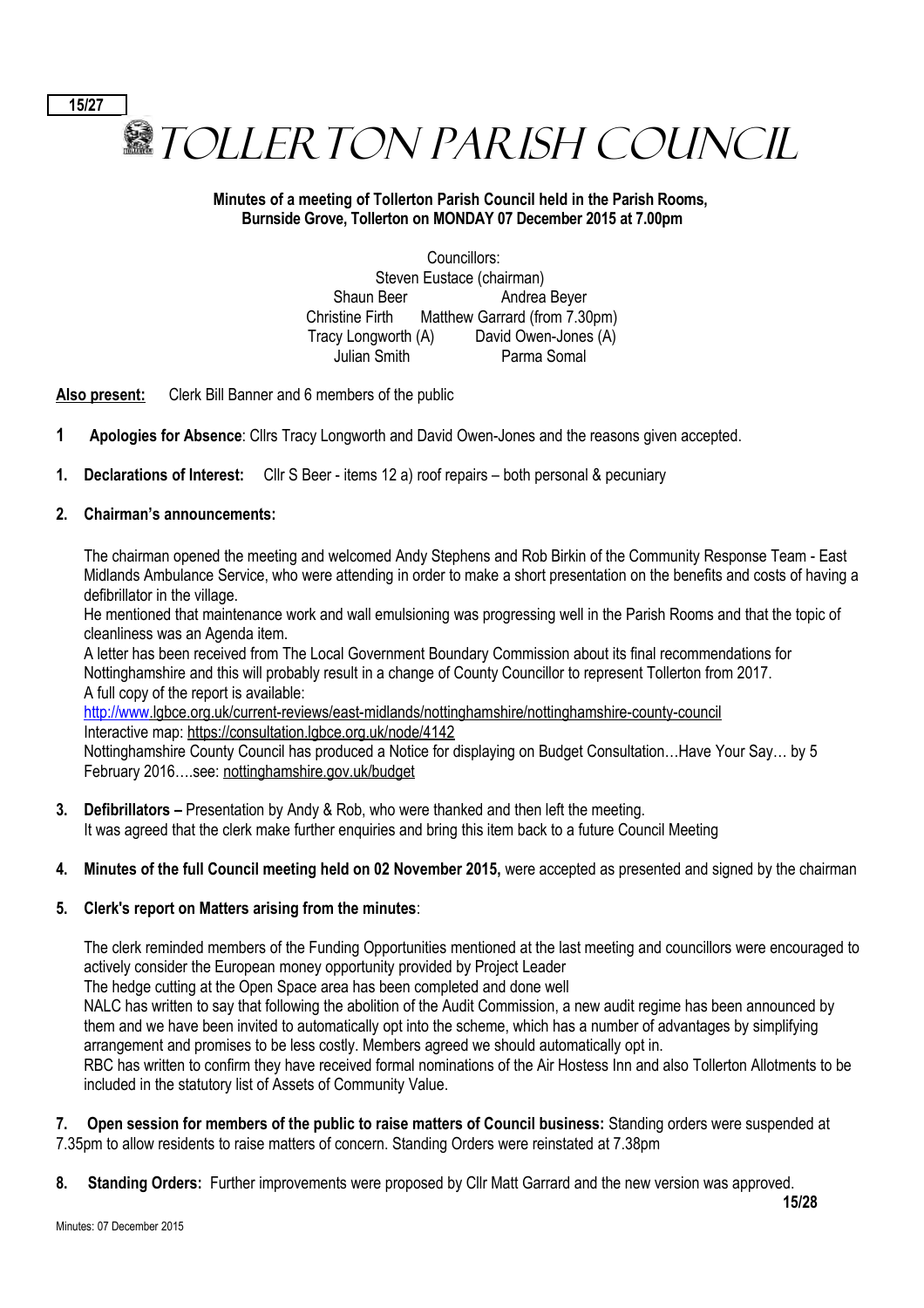# **9. Finance:**

a) Change of bank from TSB to HSBC – the account is now open, with on-line banking facilities being set up. TSB response to our letter of complaint has been received with offer of £100 compensation. The retrieval of the rooms property deeds have been agreed with TSB, but two councillor signatories need to attend the bank in person. Cllrs Shaun Beer & Andrea Beyer agreed to action this as the clerk has still not been added to the list of authorised signatories

b) Grant applications: The request for funds to print 1000 copies of a Tollerton Community Information Welcome Pack 2016 for distribution to all villagers was approved at £262 + VAT. A suggestion was made to add a reference to the Tollerton Emergency Plan

 In addition, a request to pay for postage to send out about 8 Village Newsletters per month was approved, subject to an annual limit of £50

c) Payments made: These were approved as listed:

| Petty cash     |           | Computer mouse; print paper; stamps; print cartridges; pdf converter; |                                                                             |         |  |
|----------------|-----------|-----------------------------------------------------------------------|-----------------------------------------------------------------------------|---------|--|
| Aug/Nov        |           |                                                                       | anti-virus renewal; land registry fee; key for premises; paint; 2016 diary; |         |  |
|                |           | external hard drive back-up; NALC course fee                          | 252.00                                                                      |         |  |
| Cheques/DD     |           |                                                                       |                                                                             |         |  |
| 13-10-15       | 866       | Samantha Eustace                                                      | Cleaning materials                                                          | 46.84   |  |
| $02 - 11 - 15$ | 867       | W A Banner                                                            | Sept-Oct expenses                                                           | 87.50   |  |
| 02-11-15       | 868       | <b>JSBC Ltd</b>                                                       | Clerk - Oct hours                                                           | 420.00  |  |
| $02 - 11 - 15$ | 869       | Malcolm Harvey                                                        | Oct mowing                                                                  | 65.00   |  |
| $02 - 11 - 15$ | <b>DD</b> | <b>JSBC Ltd</b>                                                       | clerk pay - Oct                                                             | 624.00  |  |
| $02 - 11 - 15$ | 870       | Samantha Eustace                                                      | Cleaning                                                                    | 76.00   |  |
| $02 - 11 - 15$ | 871       | Front Line Home                                                       | Repairs/redecoration - Rooms                                                | 370.18  |  |
| $02 - 11 - 15$ | 872       | <b>CPRE</b>                                                           | Annual Fee                                                                  | 36.00   |  |
| $02 - 11 - 15$ | 873       | <b>Melvin Rust</b>                                                    | Cleaning - Oct                                                              | 179.80  |  |
| $02 - 11 - 15$ | 874       | Julian Smith                                                          | Tables/Notice boards                                                        | 183.30  |  |
| $02 - 11 - 15$ | 875       | <b>Stephens Roofing</b>                                               | Roof materials - felt & sheeting                                            | 3417.60 |  |
| 03-11-15       | 876       | <b>RBC</b>                                                            | Election costs                                                              | 36.00   |  |
| $06-11-15$     | 877       | Pace Fire Ext Service                                                 | <b>FEA Service</b>                                                          | 40.08   |  |
| 12-11-15       | 878       | Tollerton P C                                                         | £5000 to open HSBC Account                                                  |         |  |
| $17 - 11 - 15$ | 879       | Gibbs & Dandy                                                         | Roof Timbers                                                                | 996.19  |  |
| $17 - 11 - 15$ | 880       | Magnet                                                                | Roof insulation                                                             | 1296.00 |  |
| $07-12-15$     | 906       | <b>JSBC Ltd</b>                                                       | Clerk - Nov hours                                                           | 420.00  |  |
| $07-12-15$     | 907       | <b>Phil Ellis Window Cleaner</b>                                      | Window cleaning                                                             | 40.00   |  |
| $07-12-15$     | 908       | <b>Berics Mowing</b>                                                  | Open space hedge cutting                                                    | 60.00   |  |
| 14-12-15       | DD        | Eon                                                                   | Rooms electricity                                                           | 267.46  |  |

d) Annual Mowing: Contract by Nottinghamshire County Council

In 2015, the total annual cost for mowing both the verges and open spaces is £6751.37

For the 2016 Season it was decided to reduce the number of cuts and obtain comparative quotations. These are:

|                           | <b>Open Spaces</b> | <b>Verges</b> | <b>TOTAL</b> |
|---------------------------|--------------------|---------------|--------------|
| NCC                       | 2981.83            | 1615.50*      | 4597.33      |
| Contractor                | 1499.00*           | 1914.00       | 3413.00      |
| Minutes: 07 December 2015 |                    |               |              |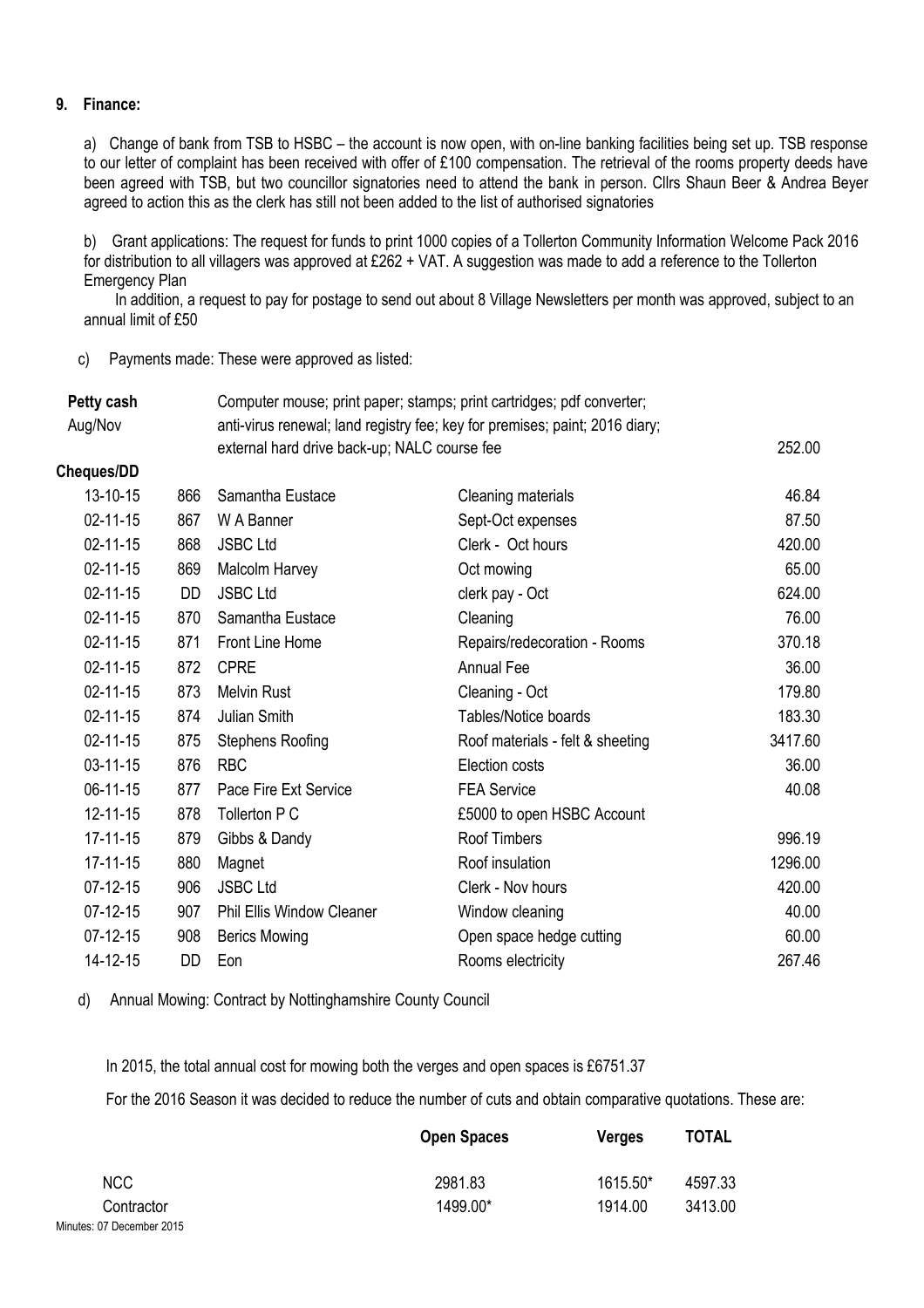NCC has been cutting the grass for many years and their manager is unhappy at the prospect of losing the work and has undertaken to match the competing price for the open spaces. Members decided to accept the NCC offer…a total of £3114.50\*

2016 costs are therefore £3636.87 less than for 2015

e) Budget 2016/17

A working group meeting is arranged for 15 December – rearranged at the Parish Rooms

#### **10. Planning** :

a) Planning application

15/02745 Mr Antony Pickavance – The Orchards, Oak Tree Court – Glazed roof to rear and side extension balconies; conservatory to side - DNO

- b) Recent Rushcliffe Borough Council Decisions
	- 1) 15/01627/ADV Ms Louisa Wolstencroft –Lane End Garage internally illuminated acrylic sign to top of ATM fascia white lettering out of green background "Cashzone" - Grant Consent
	- 2) 15/02101 Mr Wayne Bradshaw 27 Muir Avenue -single storey side extension Grant Permission
- c) Application subsequently received:

15/02844/ADV –Spire Healthcare Ltd – Tollerton Airport – Display 1 illuminated fascia sign and 3 illuminated token signs - DNO, subject to a low lux value for the fascia sign proposed for Tollerton Lane

#### **11. Parish Rooms & Flats**

a) Roof Repairs

Preparations for the work are well advanced and the contractor hopes to start the job in the near future.

b) Room cleanliness and users

The chairman expressed disappointment that the rooms are sometimes left untidy and unclean and the clerk has written to regular users who have all said that they too find the rooms to be less than pristine...the chairman believes that the correspondence may help users to improve the way the rooms are left, but in the New Year the Clerk will write to all users to remind them of their duties and to say that a bond may be required to pay for extra cleaning if thought necessary…members approved of this course of action.

The height of chair stacking is a concern and groups will be asked to limit these to 4 chairs – maximum

Toddlers Group request to store mini kitchen unit – 104cm x 37cm x 72 cm It was agreed for the clerk and chairman to see the Group leader to discuss storage as a new table and chairs have been brought to the rooms unbeknown to the Council and the group are complaining that the table has been scratched

c) Flats heating system

A local heating engineer has prepared a quotation to replace the current heater and cold storage water tank in each flat. This was discussed and members requested further competitive quotations be obtained.

d) Flat rental review It was agreed to increase the monthly rents: